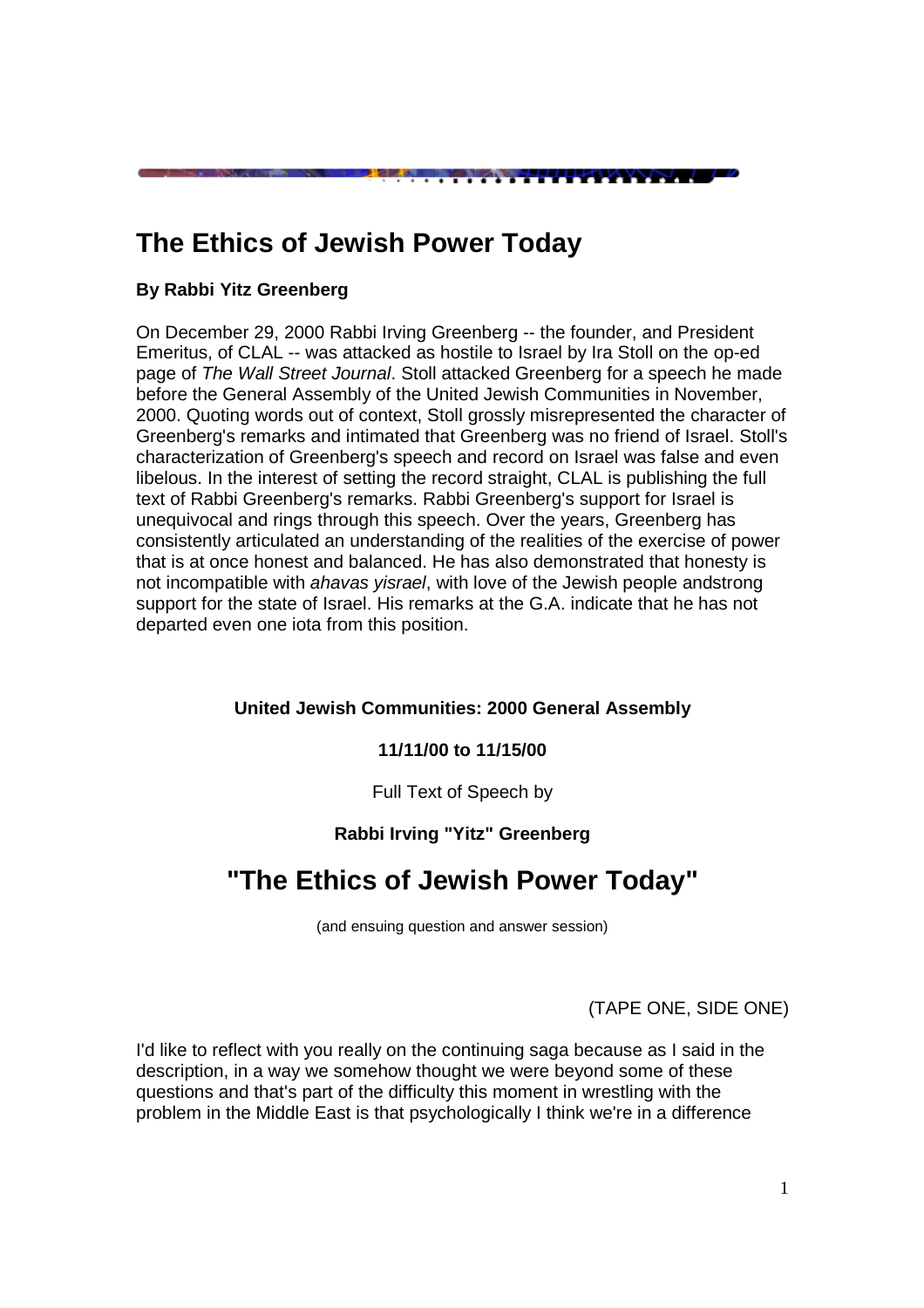place. We sort of thought let's face the problems of peace together and maybe it's a little hard emotionally sometimes to accept the fact that it's not quite that simple. I want to start at the very beginning. We can never forget that because the Jewish people, I think, you have to remember your mission or your vision even when sometimes it doesn't look very present. There's that classic line of graffiti from the Shoah - I believe in the light even when there is none. And in a certain sense that is part of the challenge to always keep your vision, because at the heart there is a vision of what is not yet but which we insist will be. The revolutionary impact of the Jewish people in the world has been because we saw the world as it is and said it isn't quite good enough. We have a vision of what it can be, but the revolutionary impact was to say not just it can be, but it will be. We promise it will be if you will do your share.

So I start from the beginning, where it will be and what, in a sense, is the vision. The central category of our tradition is that we are living in a world in which good is going to win out over evil, believe it or not. More important, that life is going to win; that is the central claim of the Jewish people. You live in a world in which there is a struggle between life and death - it's an incredible struggle because it's all over. It's a universe that has an extraordinarily and powerful force for death. In nature itself, living things are constantly deteriorating; there are forces of destruction. Not only are there forces of life and death in the universe, there are also forces of life and death in the individual. In a very real sense, not only are we dying all the time as we live, but you might say there's almost a death tendency. We don't always do what is good for our life; or to put it in Jewish terms, it's a continuous challenge, and that is probably the main criteria of every behavior you do every day. You have to choose life. And the words, I think, are very deliberately chosen in the Torah; choose life means choose life. That is to say, you don't think of it that way but the truth is, every moment you have to make a choice. And most of the times when you don't make a choice, you are probably missing something. Because the words you say, the food you eat, the behavior pattern, the choice of where to go and what to do with your time, each of these is a continuous choice, and again the Jewish tradition, in a sense, its vision is that if you become aware of this struggle, then a) you understand it is a struggle, and b) you will try to choose life.

Now what does it mean to choose life. Not in every case is it a pure life against death. In many cases, as we will see in a moment, it's a choice of a much more complex mixture where even choosing life brings in elements of death. It's almost like a cancer treatment sometimes. A cancer treatment involves putting a poison into you to kill certain cells in the hope that this will save the rest of the living capacity. So it's not always in life that it's a simple choice between life and death, but sometimes the very choice of life involves elements of taking on either risks of inflicting or actual pain or poison. That's the complexity of life.

But at the heart of the Jewish dream is the belief a) that life is going to win out;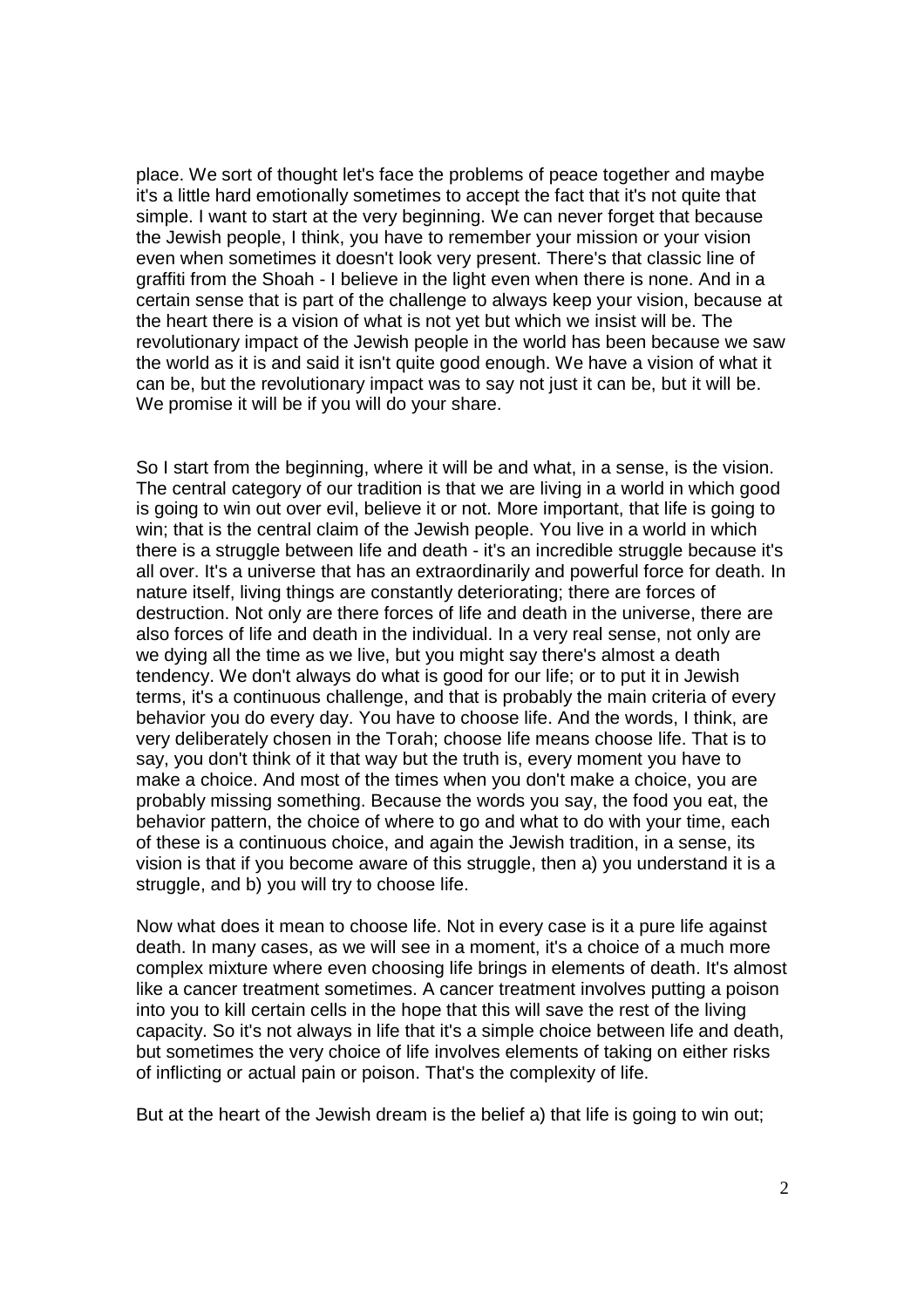why and again we have a very clear measure of what it means life is going to win out. We're going to fill the world with life. We does not mean the Jewish people. We means humanity is going to fill the world with life. That's one of the central beliefs of Jewish tradition. From the beginning of life, God has a blessing for it that blessing is: be fruitful and multiply. The highest form of life developed so far, the human being, has reached such a level of development that it's called in Torah image of God, tzelem elokim. When you look at a human being a) this person has God-like capacities. That is the incredible power of humanity. We can develop forces that can cure disease. We can decode DNA which is the code of life. So humans have God-like capacities. But the Torah also teaches that because humans have such God-like capacities, it also follows that they have dignities. And those dignities are the core of the meaning of existence. Every image of God has three fundamental dignities - infinite value (saving one life is like saving a whole world); equality (every image of God - that means Jew and Arab, or Jew and gentile, it means white or black, it means male or female) is equal; and uniqueness (every image of God is unique, is irreplaceable; there is no one else like this person in the world). So our claim is that before we are done, we live in a world which will not only be filled with life, it will be filled with human life as well, and we're making progress in that direction. And that human life will be treated like it's infinitely valuable, equal and unique, and that's where the hard part comes in.

So our prediction is that the world will be transformed and I will come back to the point that humans have real capacities. The world is not there now, it is a world that has enough money or food; there is food now but there is not enough money, to feed everybody properly, or there isn't the right distribution. But we predict before it's over there will be. So the key is, what will it take to create a world in which every person will be treated like they are equal, unique or valuable? And here the tradition adds that it won't happen overnight. Remember we told you you were given God-like capacities. They were given to you to use in this function. In other words, every gift you have, every talent you have, every ability you have does not simply belong to you; it was given to you to use because of every human being. And even better, if human beings will get together and pool their resources, and conclude they are going to use these talents well, then they have the capacity; they can't do it alone, but they have the capacity to make it a world which fully sustains life and all its fullest dignities.

If you're with me so far, that's the central core, but how do you get there is the obvious question. Here again, a very simple introduction. There is a method, a classical Jewish method whereby we will achieve these goals. It's not enough to have a dream, you have to have a method, and the method I would divide into two parts. [Covenant - I.G.] The first part is: it starts with love and commitment. It takes love because you have to love life. You have to love people. First of all, only when you love them will you feel they are equal to you. If you don't love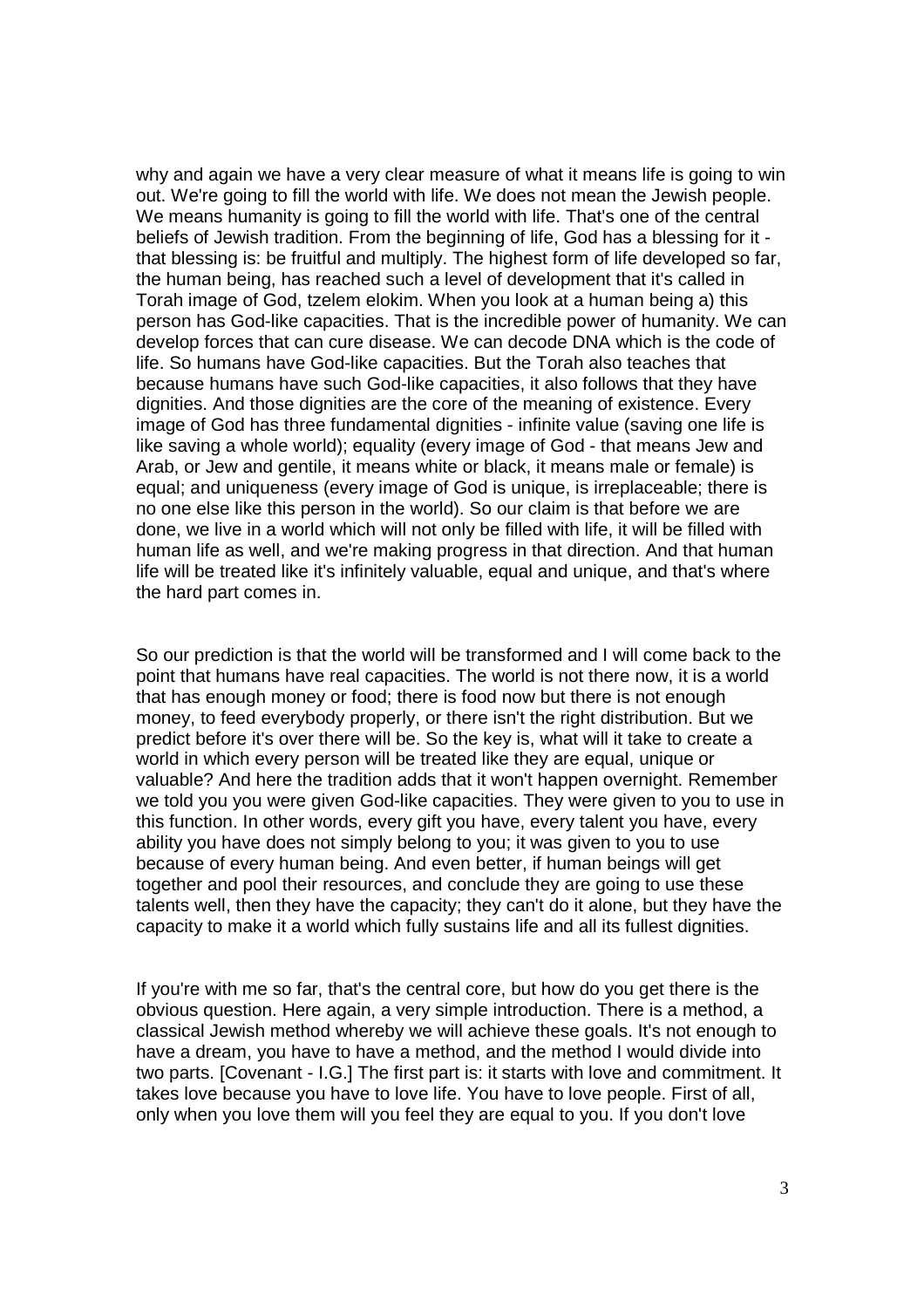them, you may be stronger, you may be richer, you may be more powerful, you may be more whatever it is, and you can use that to subordinate them. So love is critical. You have to love life itself, because if you don't love it, you're not going to feel its full value. The more you love it, the more you feel its infinite value. And then the truth is: love alone is not good enough; you have to have commitment as well as love. You know why - because love comes and goes, because the moments of achievement come and go, because there are lots of periods of time when, as it were, if you didn't have commitment the love would go away. Even things you love, sometimes are terrible, or they're a pain in the neck. Or they are a great difficulty and you feel like walking away, but then you remind yourself, look I'm committed to this. I have an obligation, it's not just a favor. Sometimes your own will is weakening and you remind yourself - I made this commitment and I'm not going to walk away now. So the method involves you have to love this vision. You have to love what it will take to make this world happen, you have to make a commitment to carry it out. What's the commitment? What's your annual pledge under this system? The honest answer is the annual pledge is not a bad measure. When I say somebody's life is valuable, a very serious measure of that is how much money would you spend to help this person or to save their life? It's not at all to be laughed at. In a very real sense, that's what annual commitments are about. They're about a measure of how much I really believe in what I am saying. But the real commitment as it turns out, ironically enough, of course is your life. The truth is because if you're talking in terms of perfecting the world, if you're talking in terms of realizing a society that's full of life, unfortunately it's not a 9 to 5 job. It's what we now call, to be very trendy, 24/7. The truth is that 24/7 isn't enough time when you look at how much work have you done - so, - it's okay - I'm going to get up an hour earlier every day.

To come back to the point about, now what goes with the love and commitment? The second half, and this is critical, is limits, controls and obligations. Covenant, by its essence says the dream is oceanic, the dream is unlimited. But the dream is unlimited and the real world is limited. The dream is perfect but the real world is flawed. So the only way you can begin to realize the dream in the real world is to accept this fact and work within it. That whatever, and as good as the dream is, it's got to be limited, it's got to be controlled, it's got to be applied in some realistic way. I'll give you the obvious example of life itself. Pleasure is wonderful, and you may love it, but if you have it, it's like those rats in that experiment. They train them to push a button - they walk on a treadmill - the button releases the drugs or whatever it is they love (cocaine) and they keep doing it until they die. You have pleasure in the end, but of course you die. In a sense the choice of life is that you have to put limits even there. Of course, the answer is it's a great way to die, I understand, but that doesn't quite answer it. If you are serious about it, you have to put limits. So what covenant says, for example, one of the obvious limits is that you can't do it alone; you can't do it yourself. So covenant, the very term covenant means partnership. It's interesting; covenant is initiated by God according to the Torah, so it really means the infinite, omniscient, unlimited, all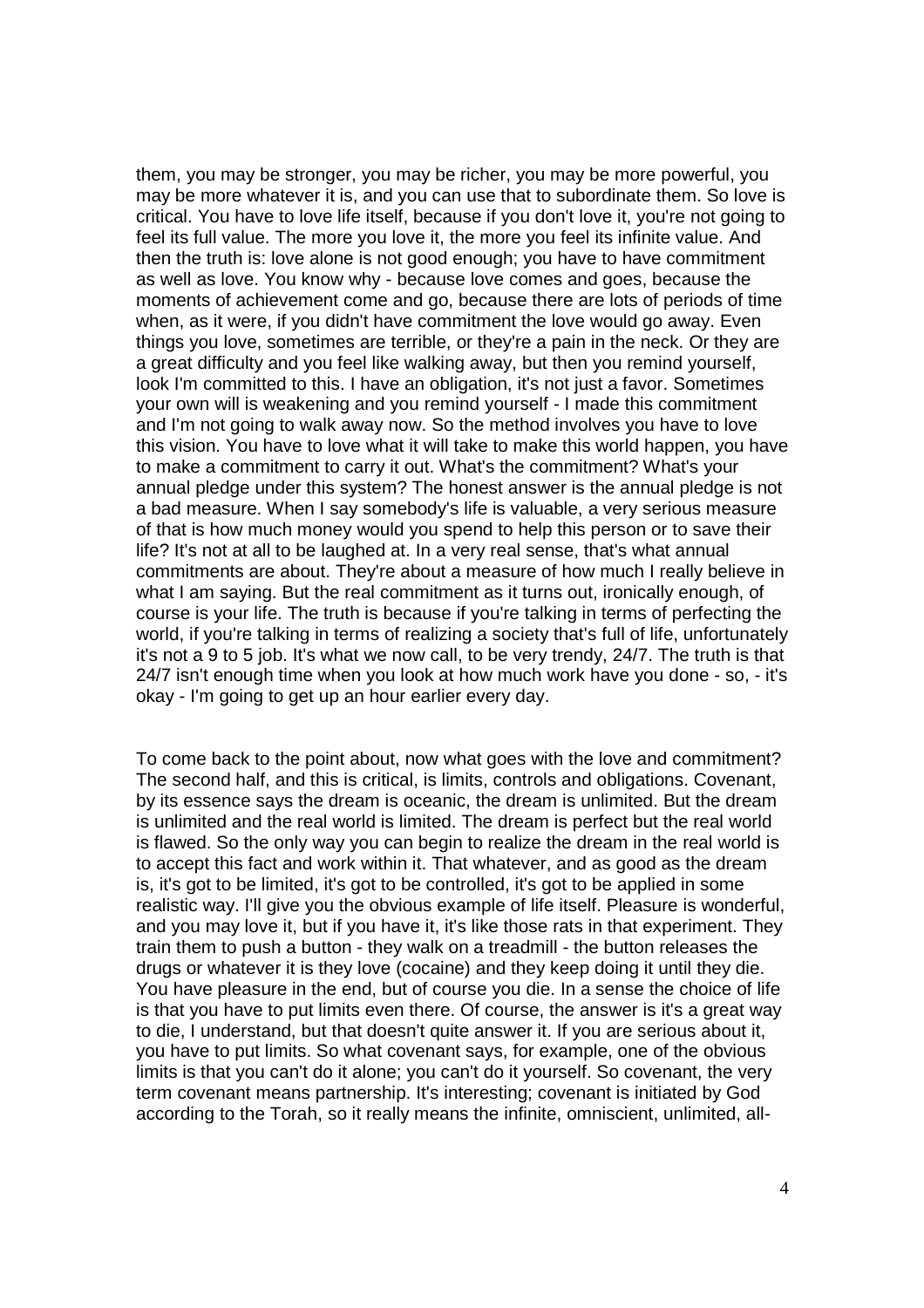powerful God came to what conclusion? That you can't do it without limits. It's interesting. Even God cannot function without limits, without controls. Because, you know why, and it's obvious why; since God is all-powerful, all-everything, if God would let God go, there would be no room for anything else in the world. So the kabbala says God had to self-limit to make room for the world. The world cannot exist if you have too much God. That's why the Torah says if you see God, you die. It's the same idea. Pure, unrestrained God would kill you, just like pure unrestrained sugar or drugs would kill you - because it's so pure it is death.

So the key to making a force for life is to accept the idea of limits, controls; and that's what covenant is about. Covenant is one, partnership between God and humanity or partnership between living human beings, or partnership between the Jewish people and God, or partnership between Jewish people and each other. Whatever it is you are trying to accomplish, you should assume you can't do it alone, you have to have partners in this process. So the love and commitment is not just to the goal, it has to be to the partners, to those who work with you because you can't do it alone. So that's one limit. The second limit is whatever, and even the good things, are going to have to be limited; first of all limited by the fact that the real world may not let you do everything you want to do, even good. I'd like to go around and hug and kiss every Arab in Bethlehem, and say I love you, I want to live in the same country with you, I want to be friends with you. But if I would try to do that, I would probably not get back alive. So in a certain sense, you have to accept the real world of the limits of whatever you can do as part of the process. That's the background, if I can define it that way.

I'd like to turn to the specifics of where we stand. What's the issue that we face together? For the last 60 years, the Jewish people has sought to establish its own right, its own ability to live and create and build on the side of life. You all know what we have lived through in this period. After a long period of living in a state of powerlessness and marginality to society, the Jewish people ran into the greatest disaster in its history; a disaster that essentially was made possible by its own powerlessness. And so we discovered that all our teaching about the dignity and value of life could not sustain itself in the real world because there wasn't enough power, enough capacity to make it stick in the real world. So when, in fact, others chose death for us, we didn't have enough power to stop it. When others chose to degrade the value of Jewish life, we didn't have enough power and influence to assert its value, to get people to commit money to buy Jewish captives who could have been saved, to get enough energy to bomb rail lines that would have stopped the construction, etc., etc. So in a certain sense the whole Jewish people came to a simple conclusion - that if we believe in our cause, and if we still believe in the future of life itself, and if we believe in the future of our dream, the only way we are going to change that dream fully is with national dignity. It can't be individual, because in the 20th century - and now the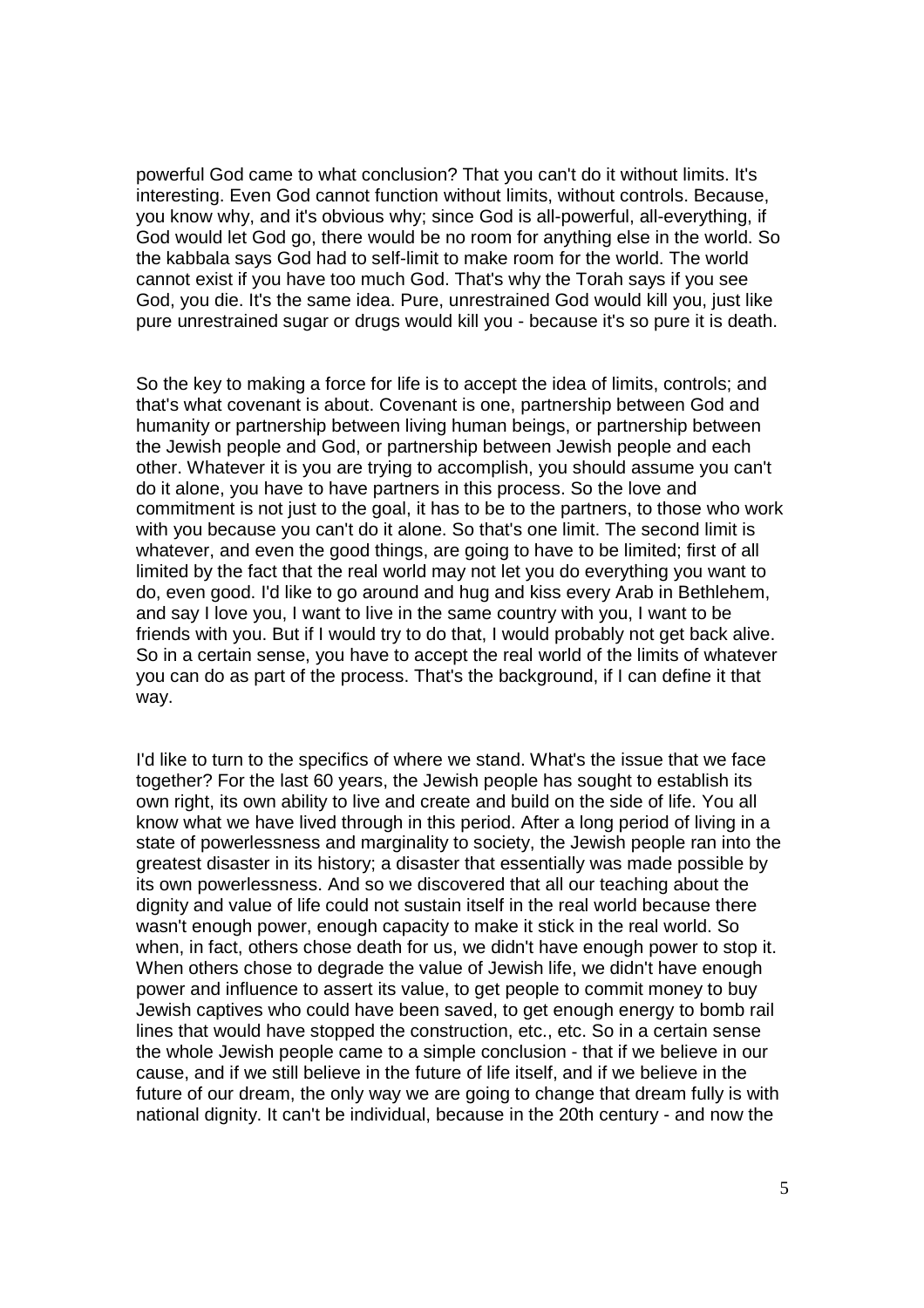21st - no human being's dignity is exercised alone. It's not just the Jews; the whole world concluded that if you want your full personal dignity, you have to be part of a larger unit, which is called a national unit which creates a society within which you can live properly and appropriately. And where your dignity might be established. Again, there are lots of nations where the dignity is not established. But most of the whole world came to the same conclusion. That whatever my function, whatever my capacity for this full dignity, I will need some society of like-minded people who share my values and are prepared to work with me to create living conditions under which I can achieve my full dignity. Now for the Jewish people, obviously Zionism had claimed this already, but it did not come to fruition until these last 60 years. But for 60 years now we have struggled with the fact that our recognition of this need, ourselves, took place in a world where there was no choice but to take power and to have a national structure. As you well know, it turned out that we are located, at least in Israel, in a neighborhood in which the Arab world around us did not agree necessarily on our right to national existence and dignity was compatible with theirs. There was a real impact, it's a spreading idea. What is spreading is the idea that I am entitled to my dignity; what is spreading is the idea that I am entitled to equality. But in a very real sense how I achieve that is still under conflict all over the world.

The Jewish self-definition that we can do it, we'll create a democracy. And not only will we create a democracy for ourselves, but we think we can make a society in which others can live in security and dignity, was itself at play. Because, for example, we're a majority raises the issue of how the minority lives in that framework. This is a worldwide challenge. In America too, there's a tremendous constant search now - how does the majority make room for the minority and without unintentionally (forget about intentionally) overriding, pushing, marginalizing, making it second class, etc. So again, it's not unique to Jewish people. The only thing we have always claimed in our history, not that we are unique in that way, but rather that our experience, we think, can serve as a model for others of how to wrestle with these questions.

When this struggle started 60 years ago, I think it's fair to say that there was no serious Palestinian national identity. And again, you can't claim this now, somehow it gets you off the hook. It's just the opposite - it shows the continuing spread of these values. And, in part, we can congratulate ourselves. In other words, the Jews having discovered that their dignity and their ability to create a better world depends on creating a national framework where their dignity is assured - the idea made a lot of sense. And to the Palestinians who had at first really did not think in these terms, became increasingly convinced: no maybe I should think in these terms. That their chance for culture and personal dignity depends on creating a nation in which they can express their own values, their own priorities and their own equality and dignity. So again, I say, ironically enough we should be complimented or feel complimented.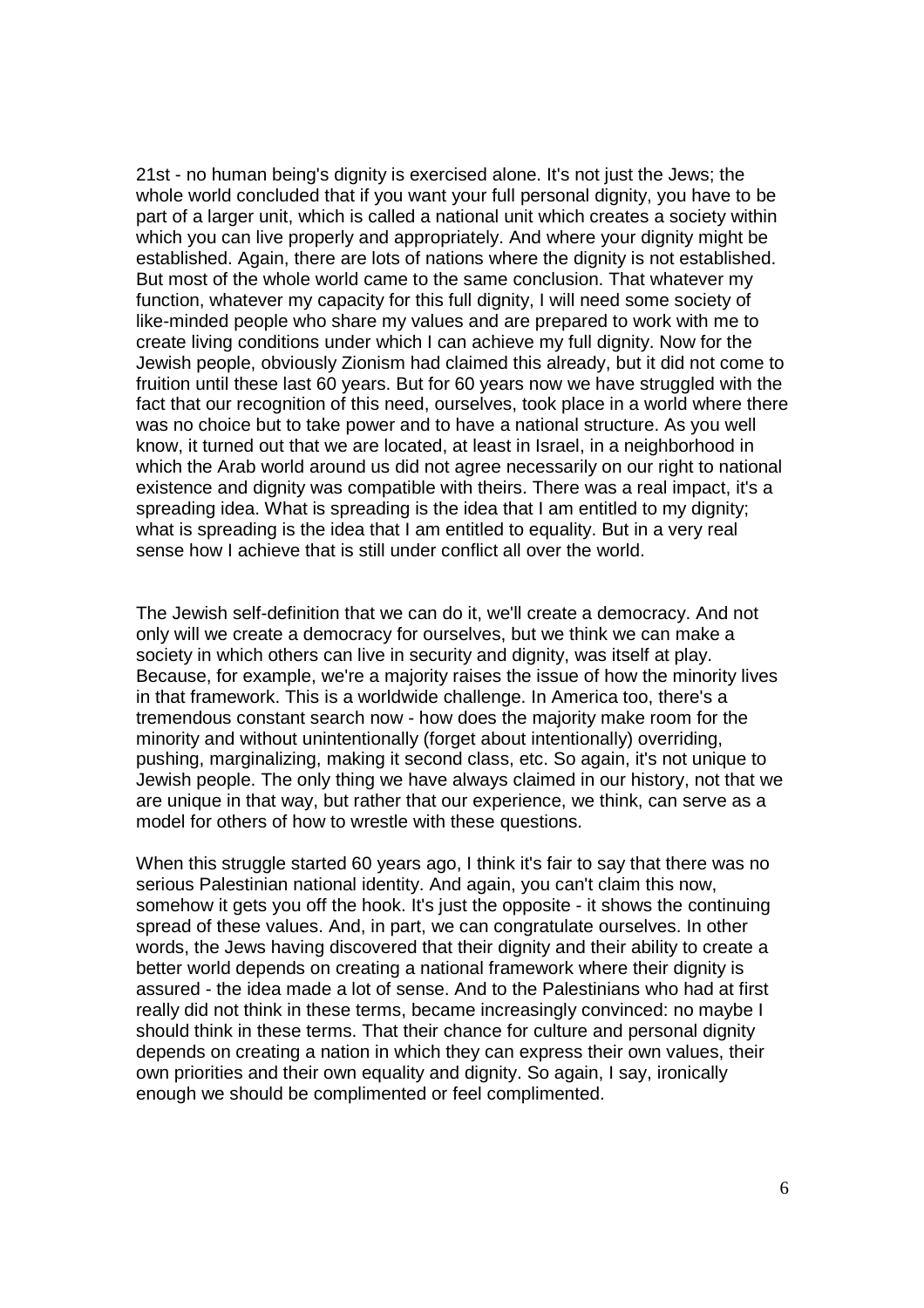But of course the catch again, and this is the tragedy of the whole situation: from the beginning the Arab conclusion that their dignity and their equality, etc., depended on their world, have defined it that we have no business being in that world. We have no right to exist in that world. That was the heart of the problem. And since Palestinian national identity emerged in the same framework, came later, in essence the Palestinian national identity also came to a self-assertion in the context in which they believe that their dignity is compromised and not fully realizable if the Jewish state and the Jewish power exists.

Now, I want to be a little fair here. A Palestinian standing here would say that that is too self-serving a version; that in fact the Palestinians went through a catastrophe, namely the Israeli independence led to the flight and refugee status for hundreds of thousands of Palestinian Arabs. Secondly, the Jewish answer...you have to try to hear the other person. If you believe they are equal and they are unique, you have to try to hear what they are saying. I know we could answer right back. You invited it upon yourself; you didn't let us live in peace; you tried to invade and destroy us; you invited people to flee. All that is true. But for the moment I am trying to hear what they would say if they were standing here. A) You came into being at a great setback to us. B) During this period of refugee status, we have suffered continuously because of inequalities and all kinds of persecution and suffering. Again, our answer was: you chose to stay in those camps; we offered to set you up; we offered help you resettle. A lot of those suffering came in the form of self-inflicted. I am not trying to load the picture either way. I am trying to give a framework for our judgments.

This is the exchange that has come to a head now in the last two decades in which the Palestinian self-definition matured, became ever more insistent. But it became very much more, ever-more, insistent under circumstances in which it was them against us and basically there was no trust, no confidence. That they are prepared to find room for our right to exist, and our dignity and our life in the context of an affirmation of their life and their dignity. It's interesting. I put this text before you. If you'll look for a moment, one side of the page is labeled "The Ethics of Jewish Power." If you'll turn to the other side for a moment. [Pause] This was actually written in 1984. It's interesting to look back sometimes about the ethic of Jewish power. There are three sentences I wanted to read to you again you have to keep in mind, there is a time factor here also. "The ethical idea would be a balance of power in the Middle East in which Israel cannot dominate the Arab nations and the Arab nations cannot dream of destroying Israel by force. Ideally the Palestinian Arabs should have their own state and should treat the Jews living on the West Bank with dignity. They should respect Jews' rights and cultures just as the internal Arab minority in the Jewish has a vital inner life and real political power to protect itself."

The second paragraph made the point there is a serious flaw in the statement of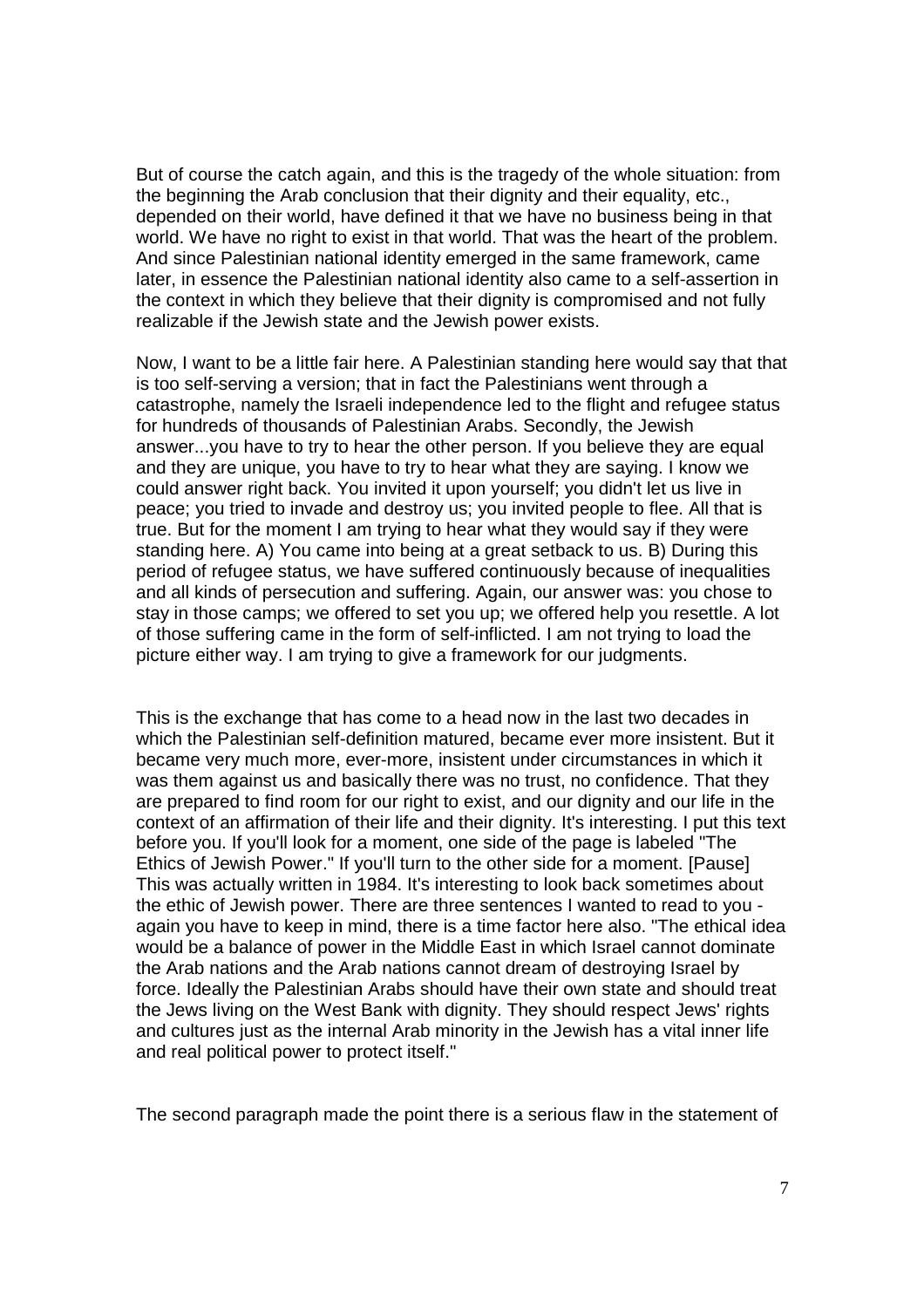the ideal - namely that major elements were unreconciled to Jewish sovereignty and would destroy us if they could. I said then "a balance of power under these circumstances is not morally acceptable." The third point I want to make, in the third paragraph, was that "in the interim, Israel should seek maximum Arab autonomy in Judea and Samaria by encouraging the emergence of indigenous leadership. Let the word go out unequivocally that Palestinian Arabs can earn autonomy and even a state by seeking peace and taking risks. In theory, the PLO could also earn the status of a negotiating partner with Israel. The PLO would have to disavow its call for the destruction of Israel." The point, of course I am making is that there was a period, it was only 15 years ago, when the notion of a peace based on a Palestinian state and a PLO renunciation of destruction of Israel appeared to be at best a kind of fond hope, if not a far out possibility. So I think we have to keep that perspective together when you look at a major setback to that possibility and realize that time does play a role, and one should not assume that the present moment will go on forever and ever.

Now I'd like to turn with you to the question of how we reconcile and how we work through these issues in what context and what I have tried to describe is the ethic of Jewish power. If you turn back to the other sheet, second paragraph. "The principles of the Jewish ethic developed thus far can be summarized briefly: 1) for the sake of life, the assumption of power is mandatory. To practice tikkun olam, one must be alive. To choose powerlessness is a sin, an invitation for evil to triumph." So I start with that and again it's something we have to remind ourselves. What's the key major breakthrough of the past 60 years? What's the key major breakthrough of the last 20 years in particular? The key major breakthrough is that in fact the Jewish people has achieved a remarkable state of power. Now I don't want to exaggerate and I'm as fully aware as you are, I'm sure, that Iran is working on developing long range missiles, hoping to be able to destroy; that Iraq has developed mass agents of destruction including bacteria and that the people who came out of it, and you saw that testimony, when they discussed among themselves what's their rationale and justification for this, they said because we can and will use it against Israel. So I'm fully aware of that but the fact is this is essential. Whatever depression we may feel at what appears to be a lost opportunity for peace, the fundamental truth is that Israel is too powerful for the Arab world to destroy at this time. In fact, and that's why in all candor I say (it's not 100% fair to the Arabs to put it that way but I believe it's correct) that's why the military option is, in fact, not being considered seriously at this time by the Arab world.

Now could it spin out of control, could there be...I'm fully aware of that too, but for the moment I think you can't lose sight of that too. And by the way it has a further moral consequence. Given the fact that we are not without power, I don't think we can automatically assume that there is no moral obligation to continue to try to figure out a way of making room for Palestinian dignity under these circumstances. Because if you are, in fact, totally in danger and your life is at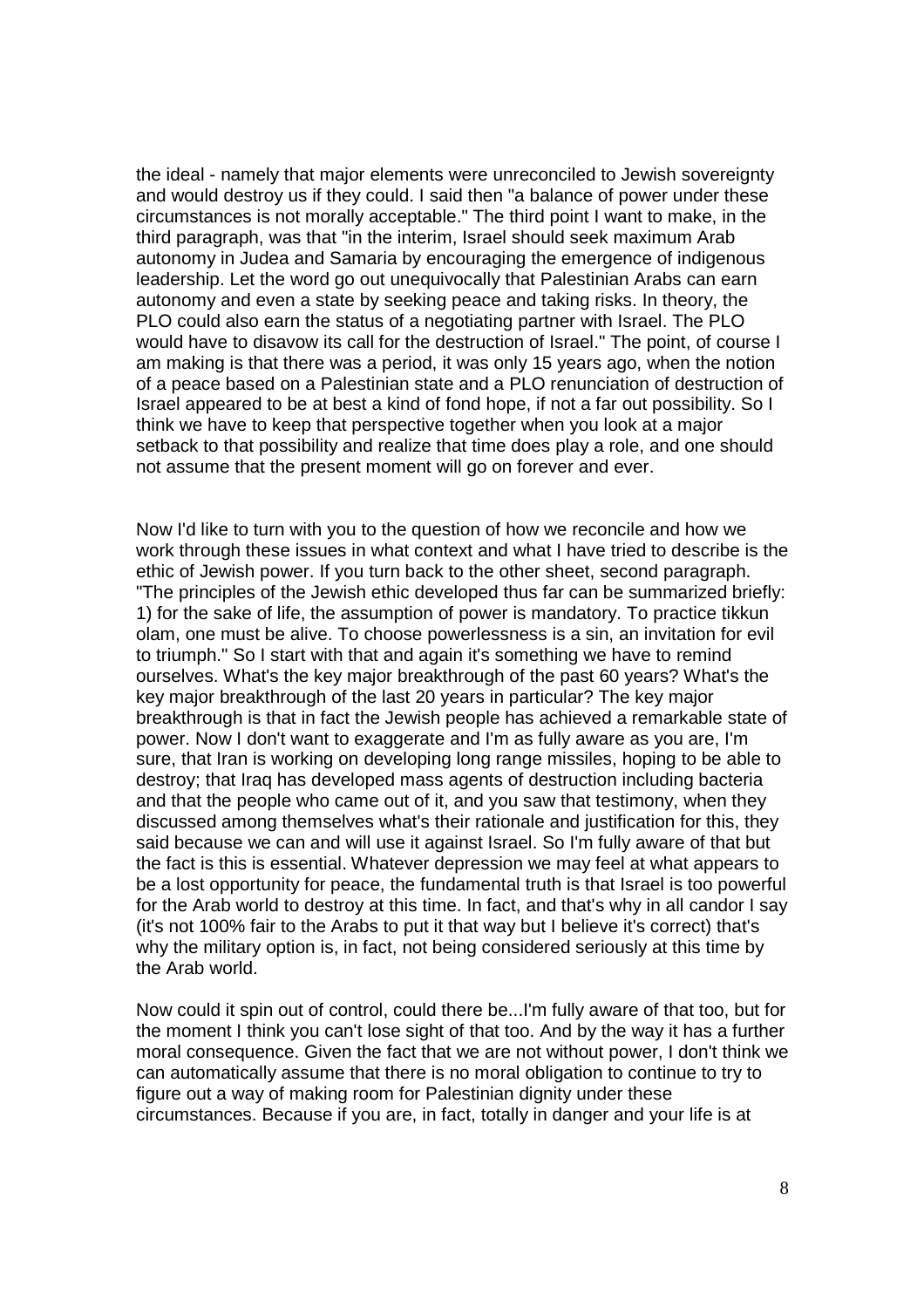stake and you may not be strong enough to take care of yourself, then you have a very different moral equation than when you are strong enough. And therefore this is a paradox. This is the covenantal model. God who is all-powerful must self-control to make room for humans.

#### (TAPE ONE - SIDE TWO)

....at this moment. That means we have to ask ourselves what self-limits and what controls are needed on our part, as well as on their part, to make possible an outcome that affirms our dignity and theirs as well. So that's the first breakthrough of the ethical power: that we in fact have power to gain. When I say we have power, not just Israel's army and strength, but economic strength which is, in its way, as powerful as military strength. But also of course American Jewish influence in America, which remains a central concern and we can't overlook and you can't look away. Since I'm not going to take political stands at this moment, obviously I have a lot of anxiety since I didn't feel myself that both candidates had equal, necessarily solid, concerns about Israel, but I believe it's not a question just of the personal feelings, and it's hard to measure. But to be equally crucial what's the political influence in this society? I think both parties have a high degree of receptivity to Jewish power, Jewish interests, have a high degree of Jewish participation, including fund-raising, and so therefore this again becomes our agenda. To intensify our capacity to influence both parties, whichever party wins, becomes a critical part of this agenda of Jewish power.

Second point of the ethics of course, and it's the hard one: Power must be exercised in the world of flawed reality in which vested interests, entrenched evil and human error all play a role. I'll give you an example again. Quite a number of important Israelis I have spoken to in the present situation, feel, in retrospect, that Israel should have moved, and I agree with them, should have moved much quicker, much stronger to shore up the relationship between the Jewish majority and the Arab minority in the state of Israel. That it's been building for 20-30 years as Arabs' self-assertion and definition has grown - a feeling that they are second class citizens: that on the average their income is lower, that on the average their educational limits are lower, and again, it's not necessarily a matter even of conscious discrimination, and in part reflects the Arab culture itself and its failure to westernize and to make achievement and education, etc. and women, etc., etc., at the same level as the Jewish culture. But in retrospect, the outburst in the last two months exploded the kind of feeling that has been building, and which many important people feel, in retrospect, should have been dealt with earlier and better.

But having said that I come back to the point I just made. That power is exercised in the real world in which vested interests, entrenched evil and human error all play a role. The fact remains that Israel has been a full-time job for UJA as well as others, trying to build up its citizens, its capacity, its dignity; that it's been a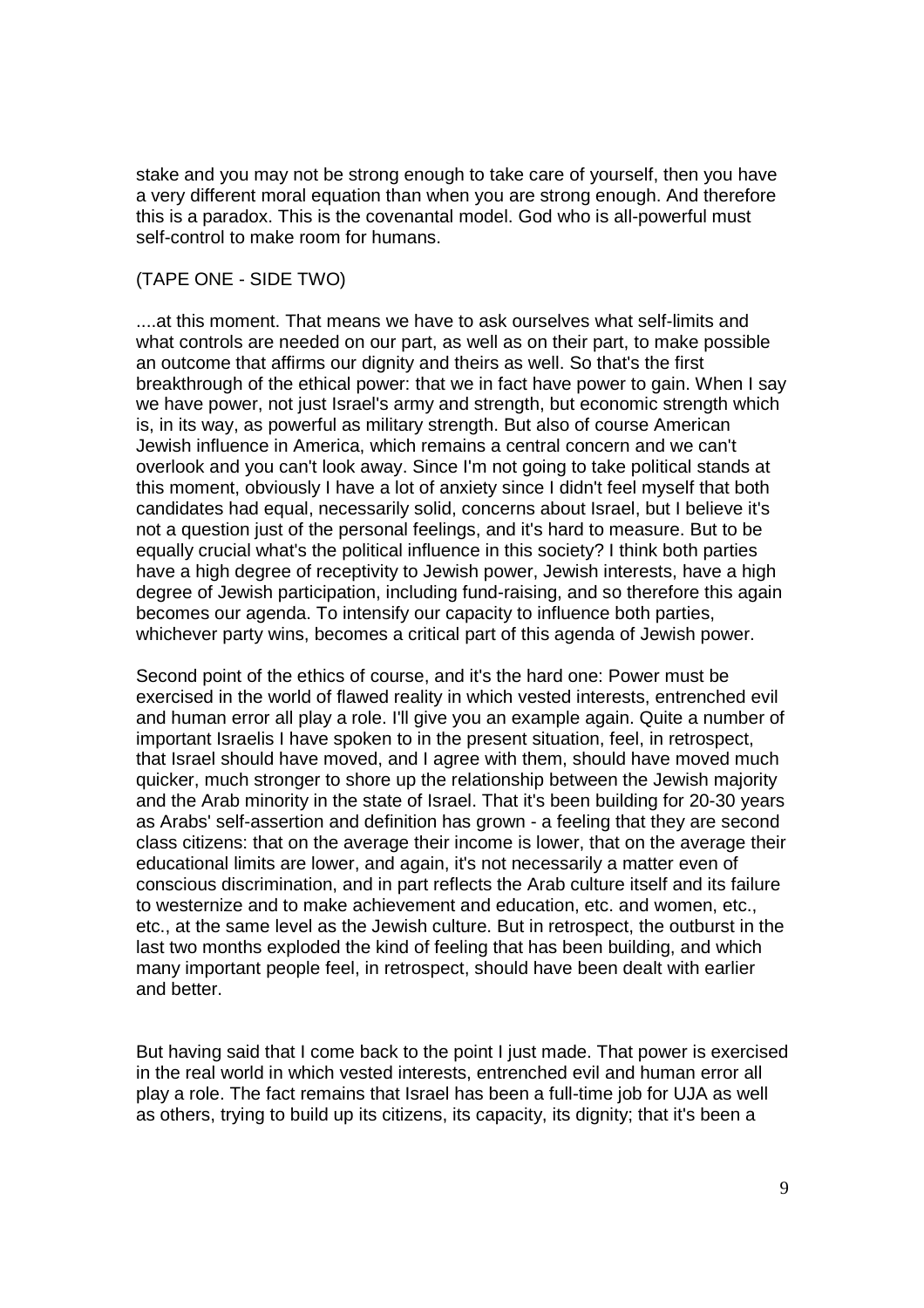struggle compounded by wars and by terrorism, etc., etc. and under those circumstances, it's not either shocking or out of the reasonable expectation that in fact Arabs would have had less economic, political or cultural development. So in the real world, you have to make those judgments which means, on the one hand it cannot therefore justify or permit Israeli Arabs to undermine or overthrow the country. Now again, I personally feel strongly that too many people jumped to conclusions after this last outburst, that were dismissive of Israeli Arabs - not reliable, fifth column. I think those are really bad judgments. I think there is a serious problem now because the growth of fundamentalism combined with the growth of expectations has led to significant alienation and, in that framework, I believe there will probably be more sabotage or more disloyalty than there was before. But the overwhelming truth is that for 50 or 55 years, the Arabs of Israel have in fact shown a remarkable degree of loyalty. If they did not, then life would have been a hundred times more miserable. There would have been far more terrorism, etc., etc. So one of the most critical things in the situation is to recognize both sides of the equation, that vested interests are real, that no country can perform perfectly, and on the other hand, one must be very, very careful not to let those weaknesses either justify the unjustifiable on either side, and to begin to resort to generalizations. The fundamental Jewish claim is that human being are unique. They need the respect of being treated unique, and not being lumped together "all Arabs are... all Israeli Arabs are... all PLO people are..." etc., etc.

So we have to deal with the real world in which power links ultimate ends with proximate means. And here is the crucial point. Ethical use of power means maximizing possible good and life, and minimizing possible evil and death. That's why I said typically, the standard moral use of power is achieved on balance. That means typically no one exercises power perfectly. And no one, even a democracy, has a perfect democracy. [Inaudible] ...run an election, that's how weak democracies are sometimes, but in the real world that's what you try to do. You try to, on balance, attain the most moral use of all.

Now the third point, Jewish power is never self-validating so we have to sit in continual judgment upon ourselves. Fourth, given what cannot be changed, and this is the critical applied criterion, given the evil that cannot be avoided, there is still some best possible or least evil way of exercising power. In an ideal world, all people would be treated absolutely equally. In the real world, you distribute your priorities and in fact it may be that some people will get a shorter stick than others. What makes this moral is you try to do the best you can. Secondly, you have a continuous process of correction. In a democracy you have elections or you have a free press or other forms of correction, and therefore whatever flaws there are subject to further improvement and further correction. So you have to have both. And the criteria of the moral person is the one who consciously makes those kind of choices. Even when I have to do things like protect the state, for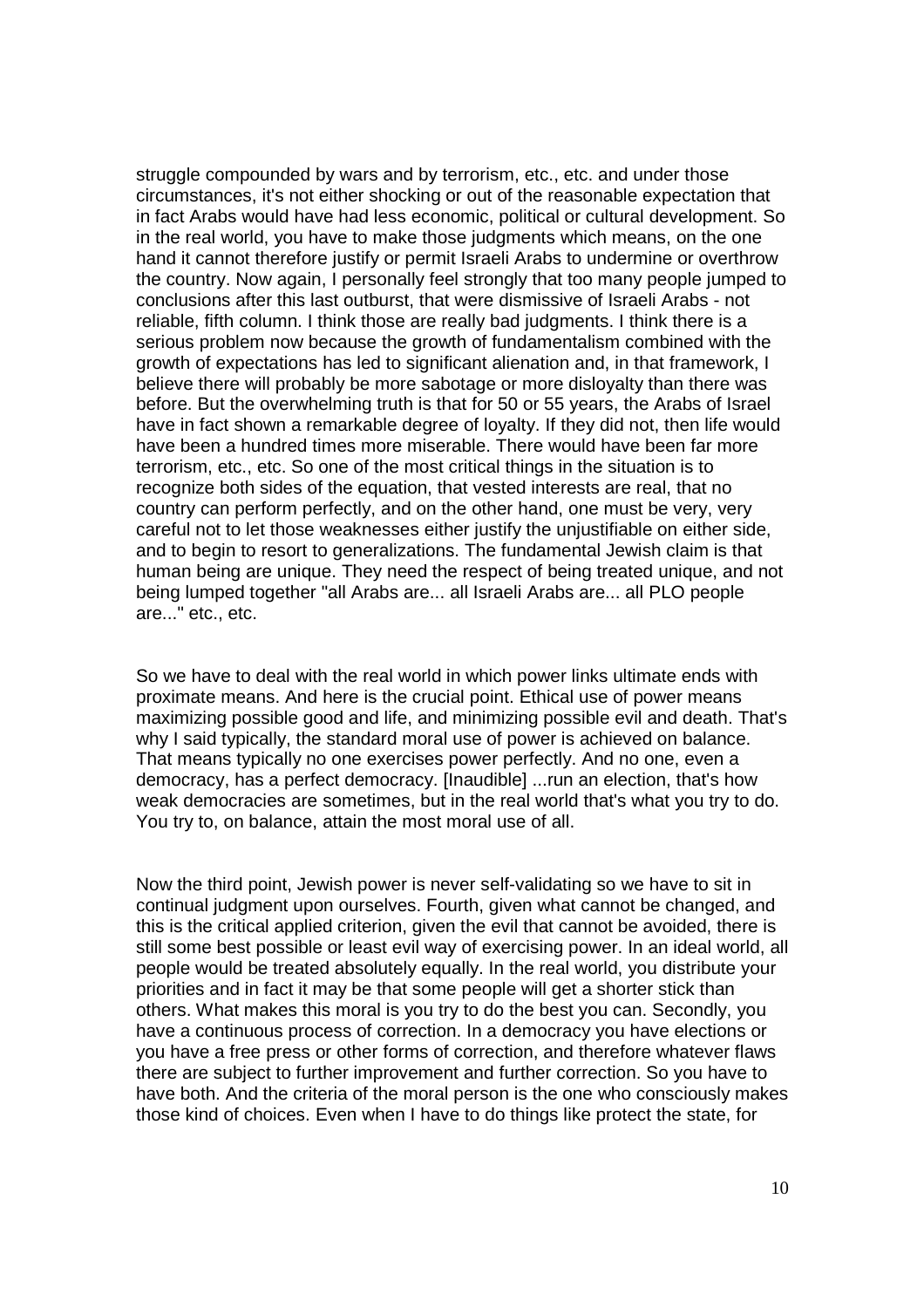example, I will try to respect the process of law. We have to apply these principles, I'll try to do it with you in a moment shortly. So that means in the real world I may err trying to protect the security, overreact and even inflict pain or damage. The criteria of morality is I try to inflict as little as possible and I try to maximize the good. Keep in mind that's the balance wheel to the other principle, which is that we are only human and we can't be perfect so we are going to make some mistakes, which we are then going to go on and try to correct or try to have some mechanism of correction.

As I said, the fifth is, "in an imperfect world there would be inescapable evil or adverse side effects so the measure of morality is to limit wrong action and correct it. A moral society must incorporate checks on power and forces of selfcriticism" and, of course, Israel has such things as "multiple parties with free elections, free press and media, the rule of law, and an independent judiciary, separation between civilian and military authority, and tohar haneshek [moral purity, use-of-arms principles - IG] in the army. These are major corrective forces, as are distinctive memories and Jewish traditions, such as recollection of slavery and exodus, of outside status and suffering, and of exile and Holocaust, which also powerfully regulate Jewish behavior. So let's, with this framework, try to apply it to our situation now as it is in Israel at this very moment.

Where do we stand? I would argue: one, that there are serious, continuous arguments in Israeli society itself, in the Jewish society particularly, in which there are significant but minority elements that believe that Israel, in fact, has a right to rule over not only Palestinian West Bank Arabs, but also over parts of the land which either for historical reasons or for possession reasons belong to Jewish people. I believe, however, that the majority of this society has come to the conclusion that, in fact, that would be a mistake. Given the conflict of Arab dignity and Arab search for national dignity, that it would be better to give back lands which include some lands which we have an enormous historical moral claim. I want to say personally - Chevron, the Jewish people has an overwhelming religious, historical moral claim to; aside from the fact that it's a classic and central Jewish city of Jewish history and Jewish religion starting with Abraham. (You can't get any earlier than that in Jewish tradition.. Secondly, because Jewish settlement in Chevron was established in modern times and was ended by violent pogrom and massacre of the Jews living there, which means that, morally speaking, the notion of ending Jewish existence there on that basis is immoral. And therefore when the Jews came back after '67 and insisted on settling there, I thought that was a mistake, but I respect deeply why they feel this way. And I want to say one of the saddest tragic truths of these fifty years and of the mistakes that were made is that I believe that Jews will not be able to exist there. And therefore I believe that before we are done, they will evacuate Chevron. And therefore it will be an historical injustice. But again the classical principle is that you try to maximize the good and minimize injustice. The alternative I believe would be to station troops and have a continuous war in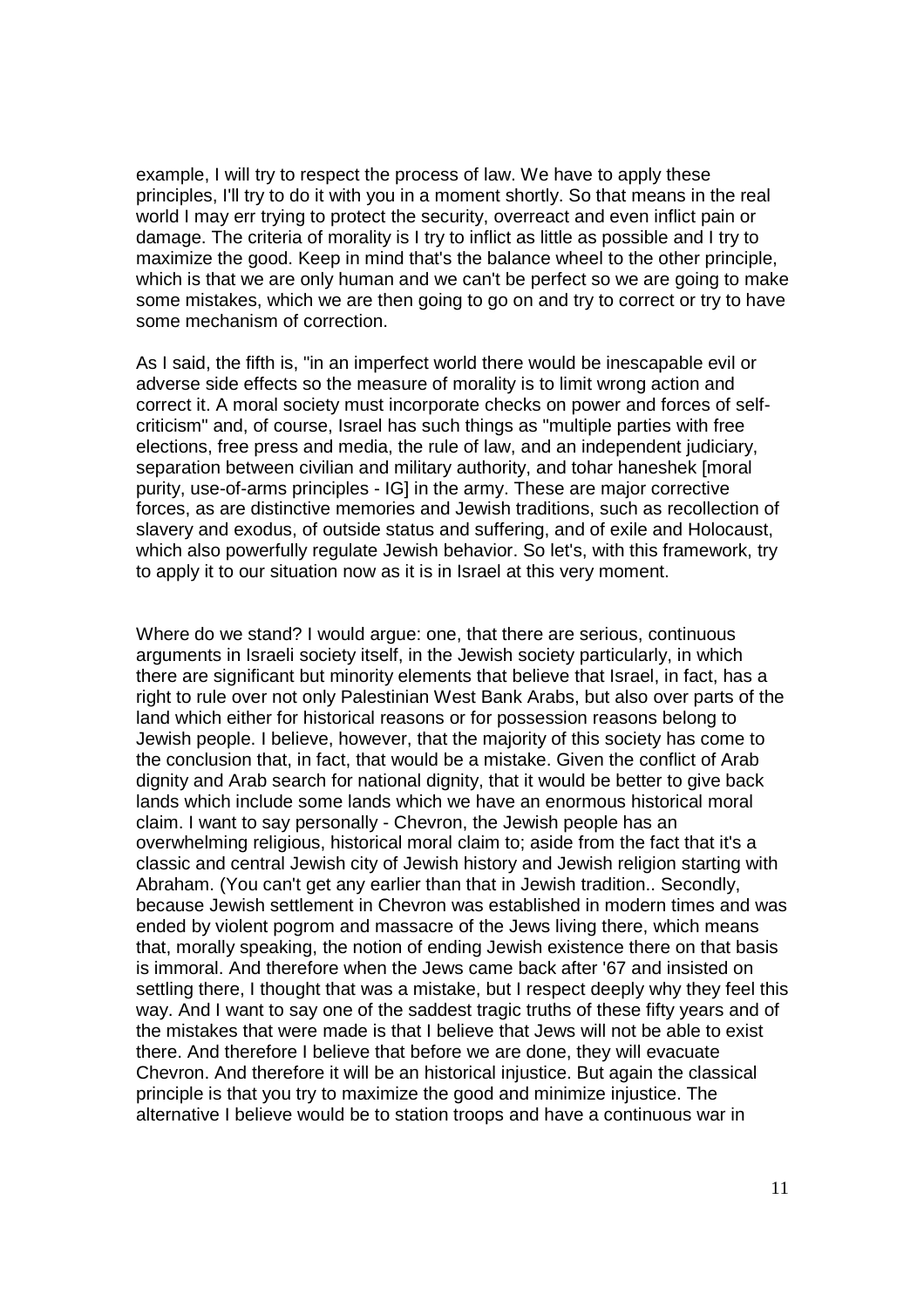which in the end it will undermine both Israel's capacity to function, as well as the Palestinian Arabs to function. So in a certain sense, and this is the tragedy, that hatred and death will win this particular argument. But in the context of the larger argument, you could learn to live with those kinds of things.

Now the majority of the state of Israel, as expressed in the election of its government, made a decision that they are prepared to give back lands and therefore to withdraw from ruling over Pales - to make room for Palestinian national existence. You all know...I don't have to repeat to you...the Camp David offer. What it is, it seems to me is central to how we judge the moral situation. Israel is the strongest. It is perceived by the Palestinians as occupying because they want to be independent, and one could make a case that from their perspective, it is occupation. I think one can make a reasonable case that it's occupation. The Jewish answer to that is I'm occupying you because you are trying to kill me and I have a right to protect myself. And I think one can make an equally reasonable strong moral case therefore the occupation is moral. But it is occupation. So the majority of the Jewish people in Israel and Jews worldwide support the government made a decision, one, to give back 92% plus of the West Bank, to share sovereignty over Jerusalem (although they tried to say that as softly as they could), to share the Old City and to share sovereignty over the Temple Mount, if that would make peace possible. I think it's a remarkable offer. And I think one could feel very comfortable in saying that by the standard of trying to make room for others' dignity at the same time as mine, we have more than met the obligation. I also want to say, to be fair to the other side here for a moment, is that from the other side's point of view, they were not prepared - not just because I think there's a serious group that's unreconciled to Israel's existence, but there has not been a long process whereby they come to grips with what it means from their side to surrender their dreams of controlling Jerusalem too. Now here again I don't want to equate the two claims - simply because we all know in actual history, in actual culture, Jerusalem is central to the Jewish people, far beyond its importance in the Arab or Islam world. And every attempt to equate the two is a threat and dishonest. One of the more disturbing things about the press coverage in general is this kind of continuous moral equivalence in which these fine points are either obscured or totally hidden away. You read any report about Temple Mount and you see kind of this continuous, really dishonest, kind of, here's Al Aqsa, which is obviously a very holy place and here's also Temple Mount which the Jews would like to pray on also. Which doesn't come to grips with the centrality of Jerusalem in Jewish tradition as compared to Islam. But as I say in the end the issue is not winning a perfect victory here, the issue is making room for the dignity of both.

Given that peace offer, I believe, overwhelmingly, there is the moral strength of feeling that we have met the first criterion of the ethic of power, which is to minimize the evil side effects of your own dignity and your own need for security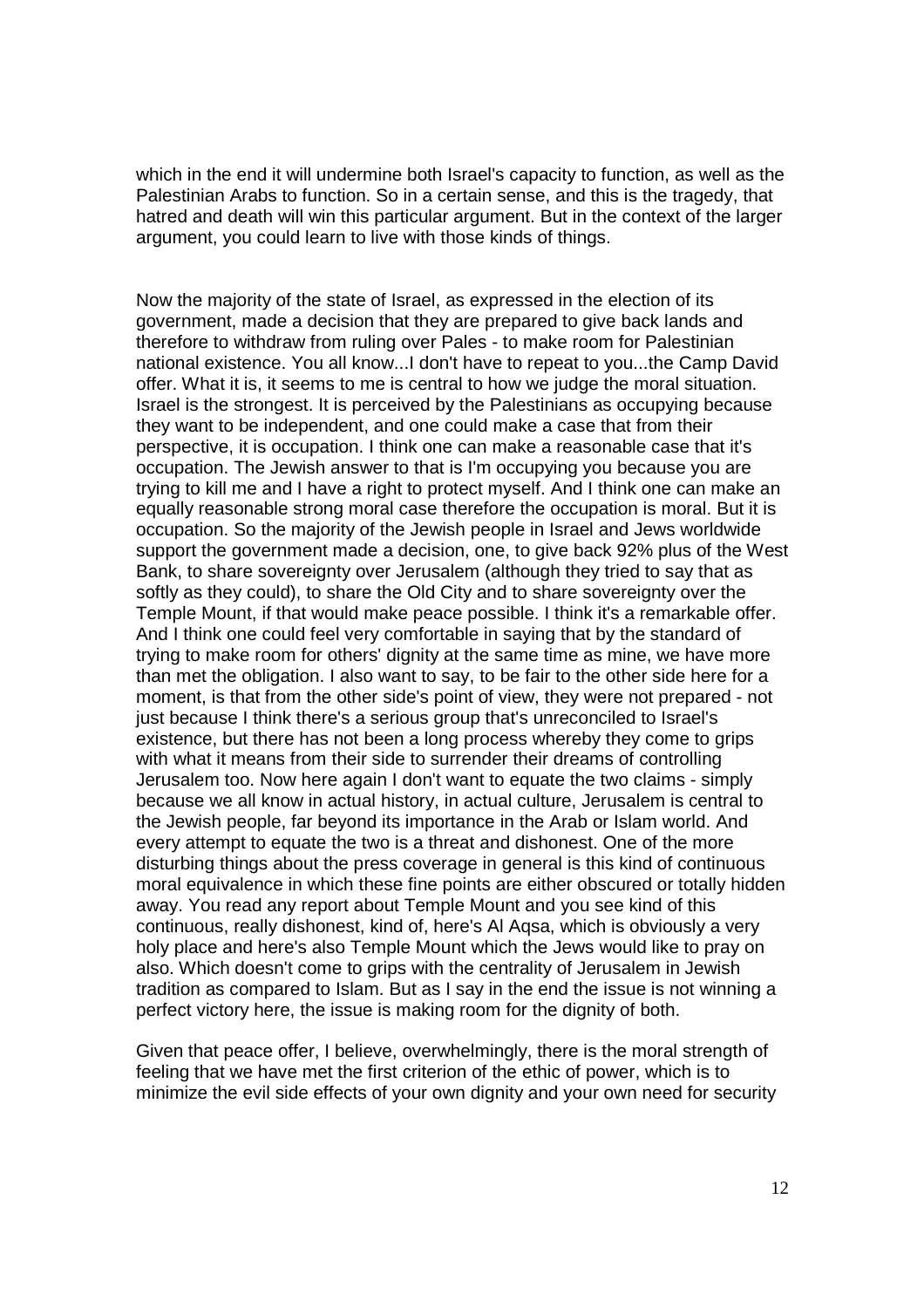as against the Arab need or Palestinian needs for their own dignity, their own standard.

Secondly, central to this thing is of course - with the rejection of that offer, came, of course, the outburst of violence which we are now living through. Demonstrations, continuing demonstrations, in which Israel or Israeli solders have protected themselves. Now again the press continually reports the death toll, which the last time I saw was about 200, of which the overwhelming majority, about 180, are Palestinians or Arabs. There are a small group of Israeli Arabs in that group also. Now here again I think as Jews trying to do the moral thing we have to weigh these things carefully. The principle of power ethically exercises you try to do the minimum damage for the maximum security and dignity of life. Israel and its army, at least - as it announced - is trying to minimize casualties. And you know the policy is you try not to fire; and then if you fire, you fire rubber bullets and you fire low, that is to say below, the lower half of the body in the hope of not causing death.

The obvious question then is why there are 180 deaths of which many have been young or younger children. The answer in part is because in fact if you ever lived through it - and I have talked to Israeli soldiers who have lived through it - when you are being assaulted by people who are throwing rocks and in the present situation, if you've seen those rocks, it's not pebbles, there's a serious danger to life and personal safety. Secondly, equally important and devastating, is that in this round they have been frequently backed by people who have guns and there is shooting. And many times the shooting starts (from we now know) our Palestinian policemen in violation of the peace agreement so far. So again the soldier has to make judgments as people get closer: Are they coming just to throw rocks? Will the rocks kill me? Are they coming with people in there who when they get close enough will shoot? Are they coming actually with the gun to shoot? Under these circumstances, for people to stay cool and never to shoot and kill, is I think not only unreasonable, but it's impossible.

Having said that one has to continually monitor what's happened. For example again, and to me the criterion is what Israeli - what ethical power we practice here. The outburst of Israeli-Arab demonstrations during this period led to very severe clashes with police in the course of which some 13-14 Arabs were killed. My own personal judgment [it] is very questionable. It surprised me, I must say, and it's easy to say because obviously here I'm defending a much larger death toll. I was very surprised; I think there have been internal demonstrations as far as I could tell and I wasn't there, severe ones in the past which have not led to such a loss of life. And I am happy to report because to me I'm back to my issue. It is entirely possible in my judgment that they overreacted, and in that overreaction killed people unnecessarily, and as a serious violation of the Jewish ethic of power.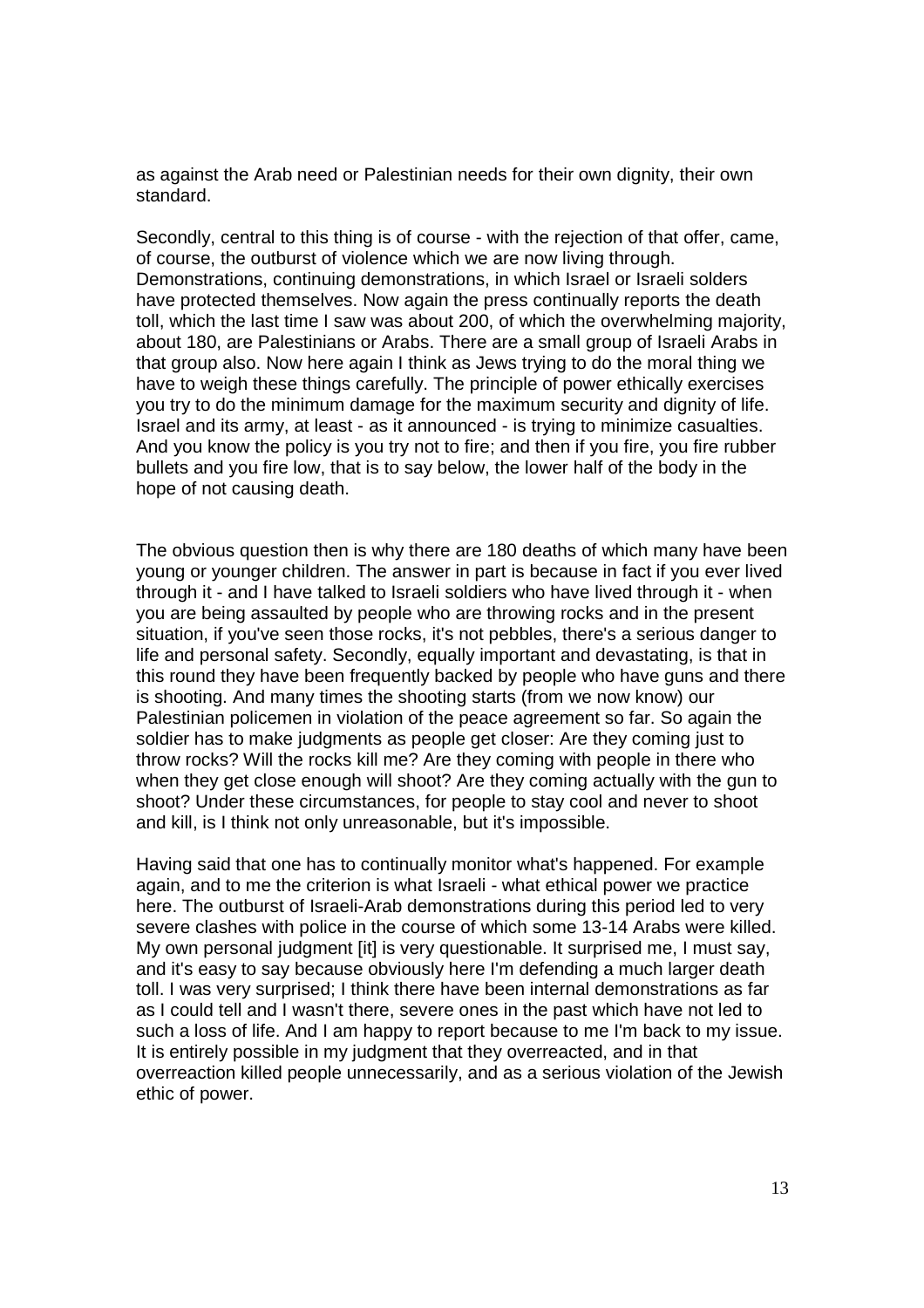But my answer to that is the judgment of a moral country is what? If you've done that you investigate and decide. The government has appointed a serious commission. I've talked to people, including members of the commission. It will get a serious investigation. There's some opposition. There was some fear this will undermine Israel's position; this will make the government look bad. This will play into Arab propaganda and I realize we are dealing with ethics in the real world. One of the dangers of what I am saying here too is some of the stuff could be easily played out and used to undermine them. As I say when the other side is out to destroy you, a moral balance of power that's just as balanced as possible is not moral, because it shouldn't be a balance where one side who wants to destroy you might push a little extra luck and get away with it. So having said that, I come back to what I'm saying. There's a serious commission of inquiry and I believe we will find out if in fact the police either overreacted because they didn't take Arab life as seriously as Jewish life, or because they were not trained properly and didn't expect this, or because all of the above was true; or it's not at all, that they tried their best and under circumstances of difficulty, in fact to defend themselves, shot back and killed people.

Now the same holds true on the question of the 180 Palestinian Arabs. It will be established, and there is a constant review whether the army was trained enough, whether there were methods, not rubber bullets, not regular bullets, that might have had lesser loss of life, and I would not be shocked if 5% or 10% of those casualties are either - or 20% - are scared soldiers or people overreacting. That's the measure of our morality, that we are able to evaluate and assess and carry it on. But the heart of it is, as far as I am concerned, is what is the evidence so far. The evidence so far is that the army is in fact instructed and is trying (and I've talked to people), it's trying to seriously minimize casualties and death and under much more difficult circumstances than the previous intefada because there is now serious weapons on the other side.

Here again, I was talking to a soldier who said to me, you know it's very nice to talk theoretically, but half the time you are worried also about suicide bombers. He said it's very nice to sit here and talk theoretically but when a person is coming at you, you don't know. When a child is coming at you, or a person holding a child is coming at you, you know you have all of 14 seconds or 3 seconds to decide: what is this? And who is this person? And why are they coming? Why do they keep coming at me? Why didn't they stop when I said to stop? So it's very easy to make judgments, and I can predict in advance that there will be some errors or some soldiers who will be gun-happy, but the bottom line is the continuing attempt to keep that controlled, and to keep it under moral guidance. So the capacity both to review the use of force and to correct it, is I think essential to this continuing ethic of power.

Third, facts speak for themselves and Jewish tradition has never said one romanticizes peace and makes it an absolute ideal, ignoring the human reality.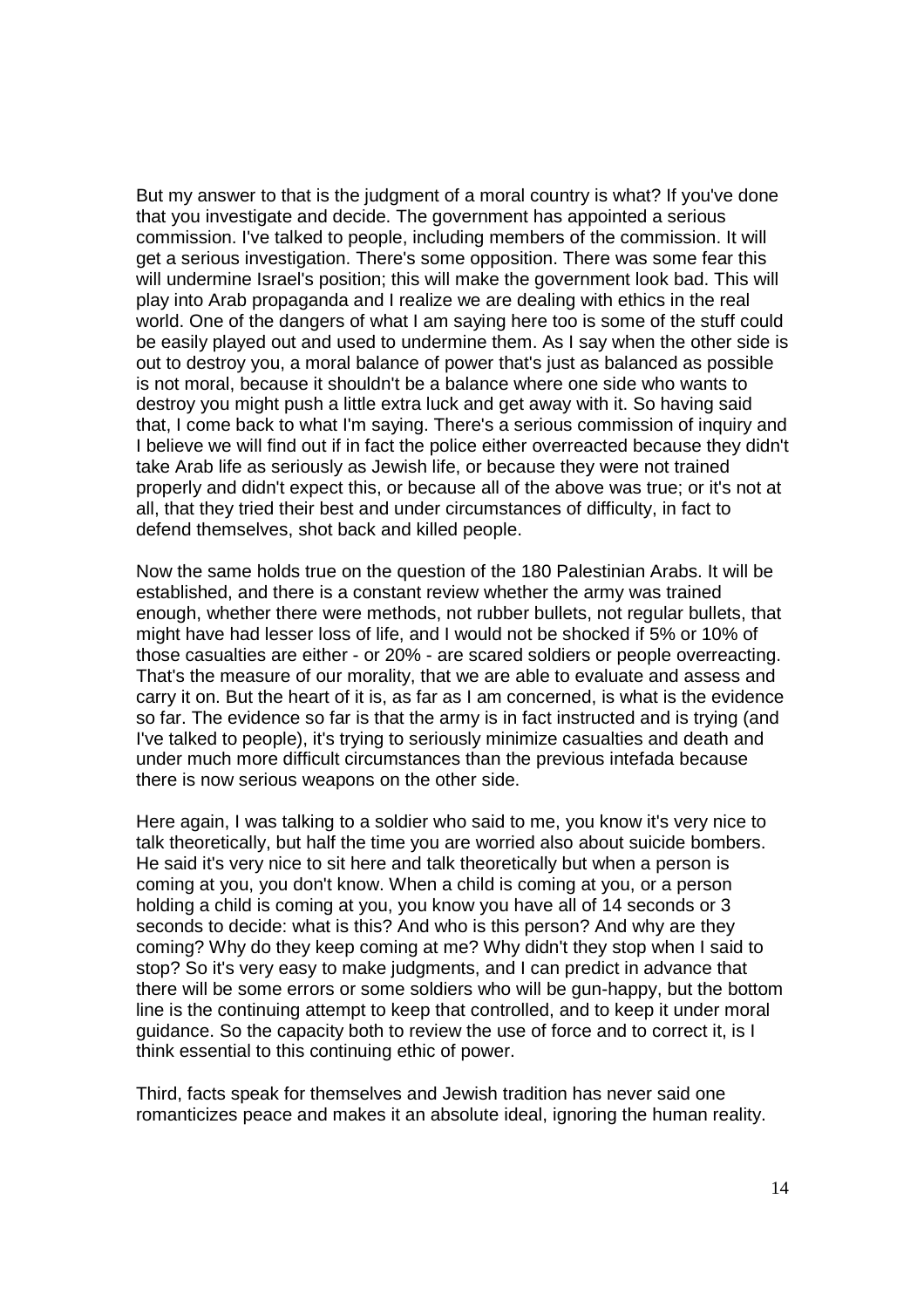The human reality is that the key partner on the other side has acted so badly as to destroy the trust and the confidence in them as a full peace partner. And that also cannot be denied. In other words, whatever self-criticism one can make, one is going to have to live with that reality.

My own personal guess is there'll be a government turnover. In other words that there will be a new election and this government will lose; not because they were wrong, because I tell people if they made a mistake, they made the right mistake. They tried in every way possible to come up with a peace agreement, but the turnover is because in a moral society, in a free society, altogether you are accountable for your behavior. A risk was taken, a bet was made that this partner would come through, and all kinds of concessions and risks were taken based on that, and since the partner has not come through, what happens in democracies in a moral society is that you replace that with somebody who'll try out the method. The question is: what is that method? I'll come to that next, but the central point is we cannot fudge the fact of the loss of trust because this is a democracy. It's paradoxical enough. If you have a dictatorship, then you can make a second choice; you know this is cynical but it will work. You can have a good deal with these people. But in a democracy you have to have credibility with your people, and there has been a serious loss, of erosion in trust, that there is a serious partner on the other side.

Also, what is the alternative for the next phase if one is trying to judge this in Jewish terms? I would say there are two essential steps. Three, I'm sorry. The first of course is your life, protecting your life, Jewish life, comes first. It's a fundamental Jewish law. So whatever attempt we make to be moral and to be peaceful, must do justice to that - or it's immoral - because in the end what you are doing is sacrificing people's lives who have no right to be sacrificed. Second step is you seek to find peace again. And how do you do that? The second step means not to demonize all Arabs. Now when I say not demonize, how much worse can it get than I described the actual behavior? So the honest answer is it doesn't matter. It's not demonizing if you describe the wrong behavior. It is demonizing when you begin to say "all Arabs" or "they'll never be" or "anything goes because they're all animals".

#### (TAPE TWO - SIDE ONE)

...[When you see the] videos of the Israeli soldiers [being lynched] it would be a very honest understatement to say they are animals, but if one would say they, meaning all Palestinian Arabs, are in fact animals and should be treated that way from here on in, that's where it violates the fundamental assertion of Jewish tradition that every human is an image of God, that they are unique and equal and deserve to be treated in their own right, and not lumped together, particularly not in degrading images that would make it easier to mistreat them next time. Keep in mind moral statements are not just theoretical statements. If I think they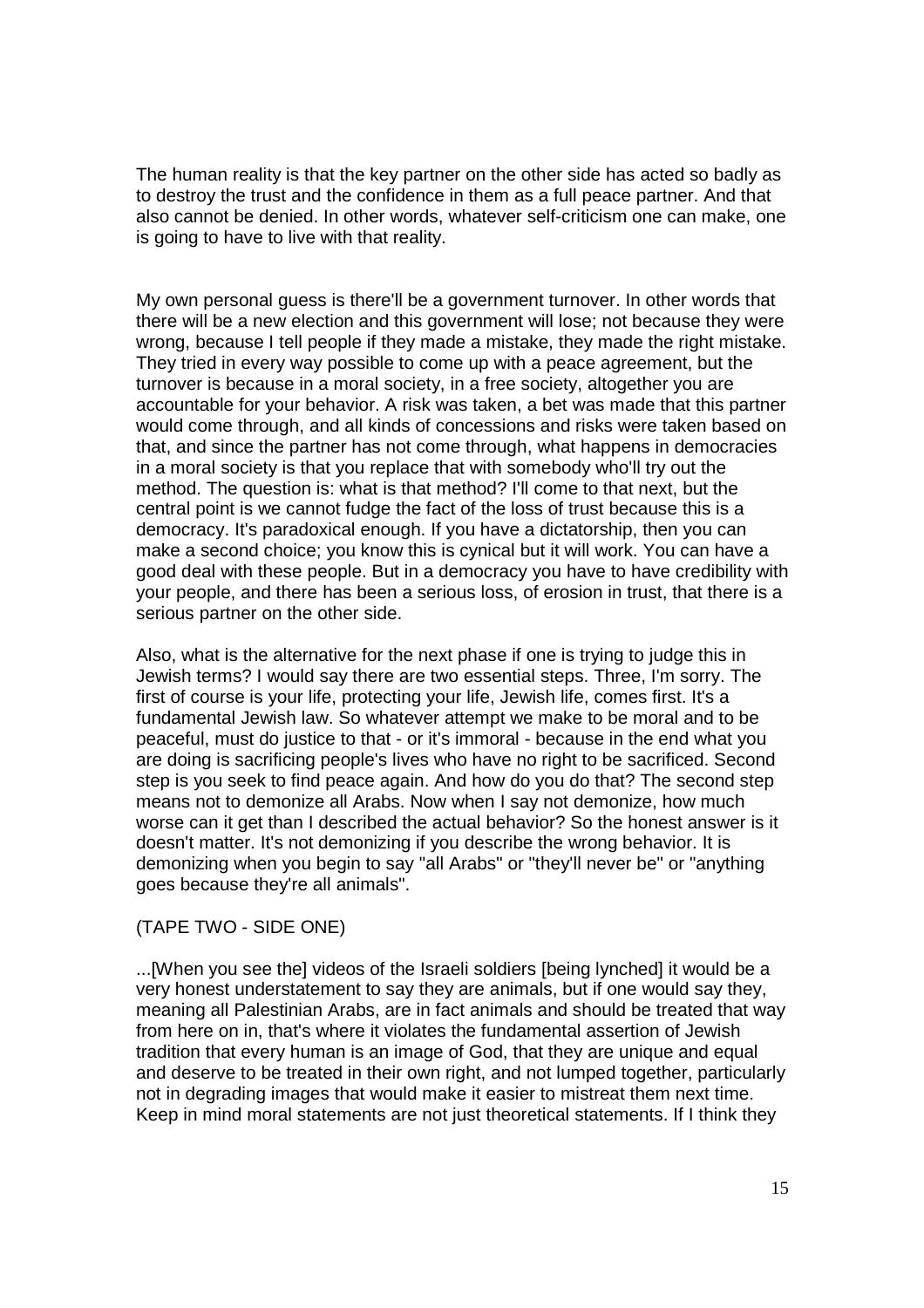are animals, I am much less willing to be sensitive to their requests, sensitive to their humiliations or their slights, sensitive to their legitimate requests, and I am going to be much less worried if I accidentally or deliberately overshoot or overkill. So the key to preserving Jewish moral dignity is a continuous process of one, not demonizing the Arabs. It's bad enough when they are not demonized. I'm not saying we should paper it over. When I describe what they are doing, what they are saying, but not seek to evoke in the people or in ourselves a kind of a hopeless generalization you can't trust any of them, you can't deal with them, they don't keep their word, so anything goes. Now it's a very thin line to walk, and I realize it's difficult, but we are trying to explore together what I think would be an adequate moral response to this moment.

Last but not least, I believe - and I think the prime minister should say it every day - he should say - in fact, it's in Israel's declaration of independence. What they said in the declaration was: here we are surrounded, being invaded. At a time of war and threat. We hold out our hand in peace and friendship to all the Arab peoples of the Middle East and ask them and offer them partnership and peace. I think the Prime Minister should every day - there's nothing more heartbreaking in my job every day than to come to the office and realize that you don't make peace with us so we can't make peace with you. It's heartbreaking to me every day that soldiers (remember Golda Meir's famous old line) we'll forgive you for our soldiers that you killed, we'll never forgive you for making our soldiers kill others. I think that has to be said every day to ourselves and to the Arabs; even if they don't listen.

Now I do believe that as long as we're strong enough and as long as we keep our political support high enough, the Palestinian Arabs will have to come to grips with the fact that they are going to have to live with Israel if they intend to seek their own dignity. At moments like this there is clearly an upsurge of hope on their part that they don't have to, but I believe our strength is such that they will have to, and therefore the most likely prospect is that we're in for a few years where there seems to be no obvious outlet, no obvious breakthrough possible, even though I think we have to continuously offer to negotiate. And the key will be (this is the covenantal plan I started with) not just love but commitment. You have to have enough commitment to hang in there and not to let despair take over. Because when despair takes over you start lashing out and you start degrading and you start doing awful things.

I'm sorry, I didn't think I would talk this long because I want to give you a chance for comments, questions and responses, but I do want to allow myself just three minutes about American Jews' relationship to Israel. I have spoken the whole time - it's a covenantal ethic of power. Covenant starts with love and commitment, but Rabbi Soloveitchik about 40 years ago wrote an essay in which he tried to define what does it mean when we share a covenant together. What is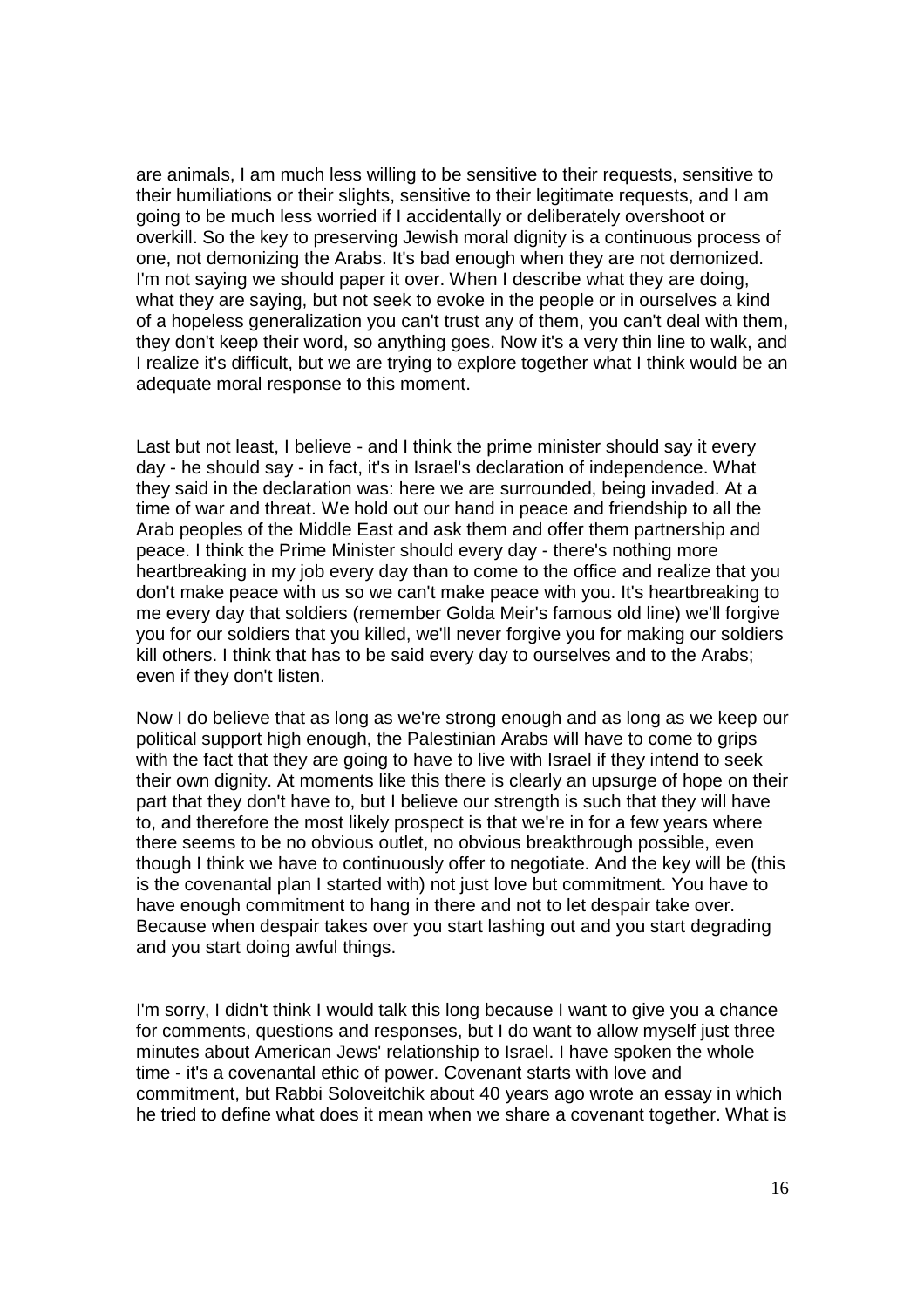my obligation under the covenant to the person who is my partner? He said the Jewish covenant/brit has four elements. If you share those four elements then you are truly observing the covenant. He said one is shared history, meaning that when something happens to a Jew somewhere else, I don't say that's their history, I say it's my history. The Holocaust didn't happen to them in Europe; it's my personal history and I identify with what happened and I'm committed to keep it alive. I'm committed to learn the lessons, I'm committed to make others come to grips with what happened there. So shared history. Secondly, he said shared suffering. If a Jew is in trouble, I share their pain. If Israel is tormented politically or morally struggling, I share that pain. I don't say they are making a mistake or they are doing wrong. I take this personally and I share in that responsibility, which is why I have an obligation to give feedback as best I can. So shared pain. But I can go a step further. Shared pain means if Jews are in danger, I don't say well I'm lucky, they're thousands of miles away so I'm not in danger. I'm willing to share that danger. I'm going to come back to that. Third, there is shared responsibility. In other words, if they are in trouble and need help, I feel that responsibility even though I myself may not be directly in danger. Fourth, shared action. I actually act on that responsibility. I don't just talk, I do something. That's concrete.

Now I want to speak directly to the shared pain and to shared action. The hotels, I am told, are 10% full right now in Israel and obviously there has been a collapse of tourism. I understand why Christian tourism should stop because people when they go off on tourism they are having fun and they don't want to have to worry about security issues. But I would argue that Jewish tourism cannot collapse under those circumstances because that means you are just another tourist. But in fact the central point is shared pain and shared action. So I would argue that the community really has to ask not, (and by the way many communities have done this - it's wonderful to send solidarity missions) but I don't think that quite cuts it. What we are really talking about is mass tourism. And again I understand. I didn't go because I'm very busy right now, but I made plans, we'll go in a month or two. So that's real also. It's not going to go away in a month or two.

My last example here (and I was told not to say it, but I'm going to say it anyway) we have this Birthright Israel program which you may have heard about. There are 7,500 college students registered to go in December, with 17,500 on the waiting list, and so far there are very few cancellations. Now it's true, people tell me it's because they don't forfeit their deposit for another 3-4 weeks, so it will probably happen in December. But I honestly don't believe so. I'm counting on three things - one is that maybe they're a lot more Jewish than we give them credit for in understanding what I'm saying about sharing faith. I'm counting on the fact that when you're in college you don't listen to your parents. So when your parents tell you not to go, to spite you will go. I'm counting on that secondly. And thirdly, I'm counting on the fact that if the first group drops out, there's 2 ½ times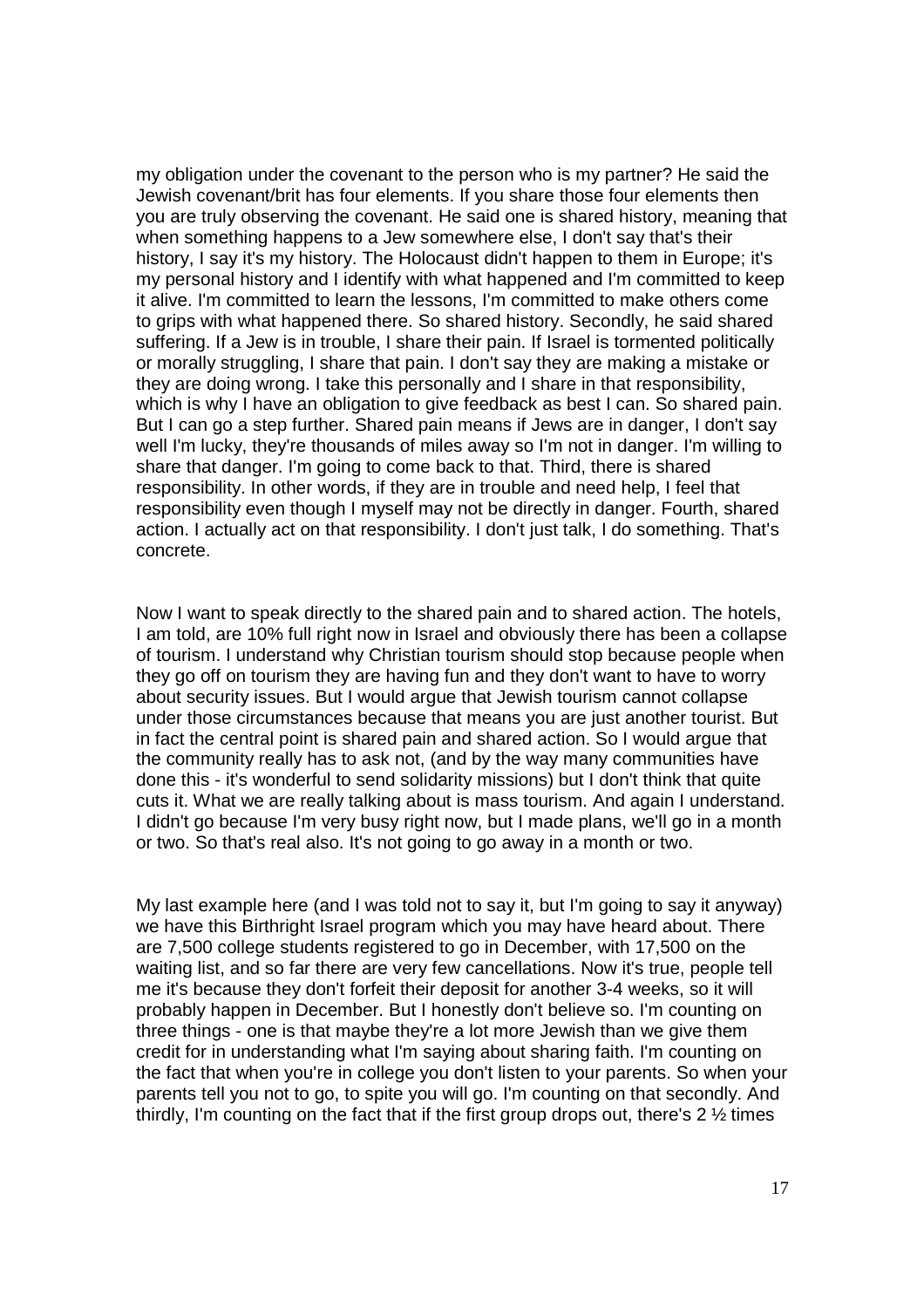that on the waiting list. I'm counting that between all three, we'll get there in a full complement. I was told what else I shouldn't say and it is my complaint. Someone made an obvious suggestion - the community should stand up and say well I think if 7,500 go, it's an incredible statement of solidarity right there. We should announce that we're going to raise money and we're going to provide for another 2,000 or 5,000 students to go so it won't be 7,000, it will be 12,000. [Applause] I appreciate your applause but the overwhelming bulk of the execs said don't even bring it up. As it is there's a big fight going on, you know Birthright is taking too much money. You're not going to loosen them; you're talking to the wall. But I really think it's wrong. I really do. I feel it's not like, thank God, I'm not speaking in the tone of that they are about to be wiped out. Thank God we're not at that point, so I understand people don't feel quite the same urgency as after the Yom Kippur war when Israel came that close to being destroyed. But are they in danger; really of a different kind? Not of destruction, but of isolation? Of losing the sense of hope? Of the capacity - are these actual dangers? The answer is obviously yes. And under those circumstances it seems to me that there is a kind of a moral obligation; or, to put it another way, Jews of Diaspora have to decide are we lucky and do we want to exploit that we are not on the firing line? Or in some sense in Jewish history, is there a way in which every Jew who shares the covenantal commitment is on the firing line? Again, I don't want to make a comparison. It's a great firing line to have to stay at the King David Hotel. I can think of slightly less ideal circumstances in the Israeli Army or some other army so I don't want to be over dramatic, but sometimes it doesn't need dramatic drama, it doesn't need life risk to express the fundamental point. The ethic of Jewish power in the end will depend on our capacity as Jews to draw upon moral reserves. A) to keep the dream strong because we still believe that peace and life win out. And at some point if we're strong enough there will emerge a partner who will understand that that's the way to go. Secondly, if we have strong moral reserves during the period of frustration, defeat and setback one will not go out of control but will exercise the most prudent, responsible, flawed but moral behaviors and that takes reserves. And last but not least C) to continue to proceed when there is no clear immediate promise of a good outcome.

I wanted to finish with that point. I can never get over the wonder of this. For 1800 years, Jews said next year in Jerusalem. I understand the first year they said it - after - in the year 71 - I understand why they said it. I understand by the year 80. But I often asked myself by the year 100 or by the year 200 or by the year 1000, did nobody ever get up and say what do you mean next year in Jerusalem? I mean, based on statistical probability, it hasn't happened. They said this now for 879 years; we've said it now for 1922 years and it still hasn't happened and why do you still say it? That's what I mean by commitment, where love is backed by commitment. The obvious answer is, and you know as well as I, that 1978 years later, it actually came true. Or to put it another way, there are times when the ultimate strength comes from having the inner hope and the inner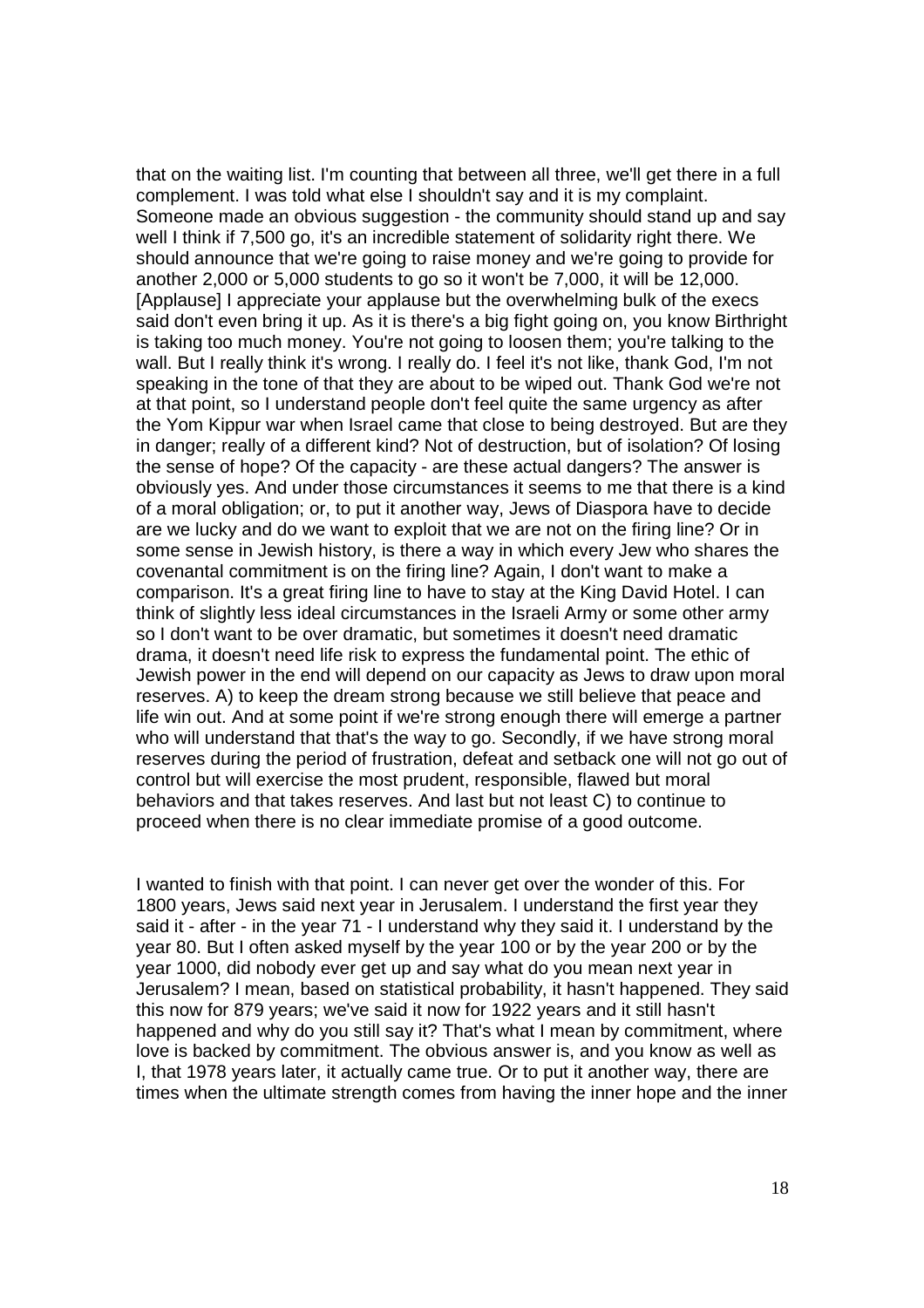confidence to proceed without losing our values and our goals and I believe eventually you get there.

…at this moment. That means we have to ask ourselves what self-limits and what controls are needed on our part, as well as on their part, to make possible an outcome that affirms our dignity and theirs as well. So that's the first breakthrough of the ethical power: that we in fact have power to gain. When I say we have power, not just Israel's army and strength, but economic strength which is, in its way, as powerful as military strength. But also of course American Jewish influence in America, which remains a central concern and we can't overlook and you can't look away. Since I'm not going to take political stands at this moment, obviously I have a lot of anxiety since I didn't feel myself that both candidates had equal, necessarily solid, concerns about Israel, but I believe it's not a question just of the personal feelings, and it's hard to measure. But to be equally crucial what's the political influence in this society? I think both parties have a high degree of receptivity to Jewish power, Jewish interests, have a high degree of Jewish participation, including fund-raising, and so therefore this again becomes our agenda. To intensify our capacity to influence both parties, whichever party wins, becomes a critical part of this agenda of Jewish power.

Second point of the ethics of course, and it's the hard one: Power must be exercised in the world of flawed reality in which vested interests, entrenched evil and human error all play a role. I'll give you an example again. Quite a number of important Israelis I have spoken to in the present situation, feel, in retrospect, that Israel should have moved, and I agree with them, should have moved much quicker, much stronger to shore up the relationship between the Jewish majority and the Arab minority in the state of Israel. That it's been building for 20-30 years as Arabs' self-assertion and definition has grown - a feeling that they are second class citizens: that on the average their income is lower, that on the average their educational limits are lower, and again, it's not necessarily a matter even of conscious discrimination, and in part reflects the Arab culture itself and its failure to westernize and to make achievement and education, etc. and women, etc., etc., at the same level as the Jewish culture. But in retrospect, the outburst in the last two months exploded the kind of feeling that has been building, and which many important people feel, in retrospect, should have been dealt with earlier and better.

But having said that I come back to the point I just made. That power is exercised in the real world in which vested interests, entrenched evil and human error all play a role. The fact remains that Israel has been a full-time job for UJA as well as others, trying to build up its citizens, its capacity, its dignity; that it's been a struggle compounded by wars and by terrorism, etc., etc. and under those circumstances, it's not either shocking or out of the reasonable expectation that in fact Arabs would have had less economic, political or cultural development. So in the real world, you have to make those judgments which means, on the one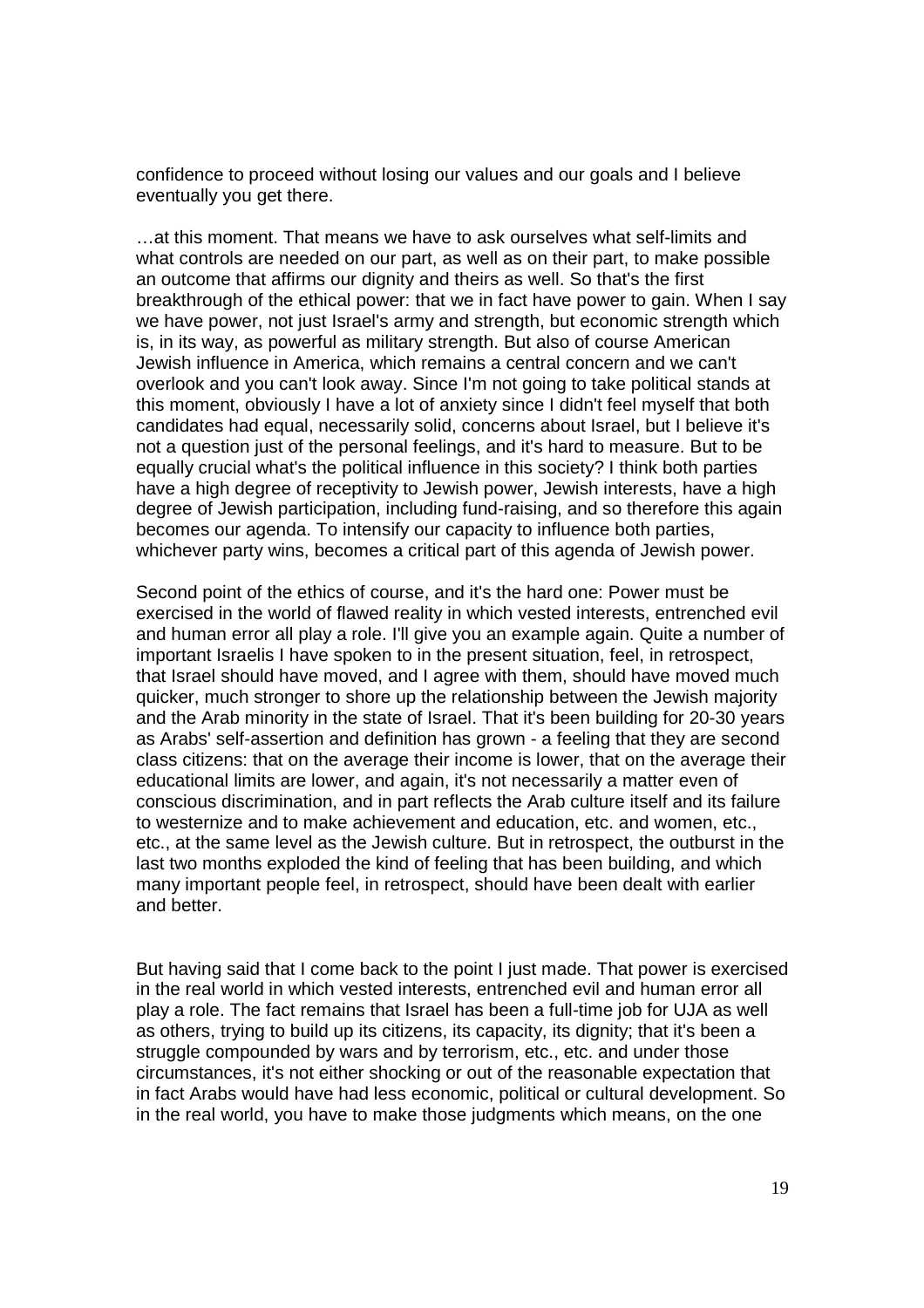hand it cannot therefore justify or permit Israeli Arabs to undermine or overthrow the country. Now again, I personally feel strongly that too many people jumped to conclusions after this last outburst, that were dismissive of Israeli Arabs - not reliable, fifth column. I think those are really bad judgments. I think there is a serious problem now because the growth of fundamentalism combined with the growth of expectations has led to significant alienation and, in that framework, I believe there will probably be more sabotage or more disloyalty than there was before. But the overwhelming truth is that for 50 or 55 years, the Arabs of Israel have in fact shown a remarkable degree of loyalty. If they did not, then life would have been a hundred times more miserable. There would have been far more terrorism, etc., etc. So one of the most critical things in the situation is to recognize both sides of the equation, that vested interests are real, that no country can perform perfectly, and on the other hand, one must be very, very careful not to let those weaknesses either justify the unjustifiable on either side, and to begin to resort to generalizations. The fundamental Jewish claim is that human being are unique. They need the respect of being treated unique, and not being lumped together "all Arabs are... all Israeli Arabs are... all PLO people are..." etc., etc.

So we have to deal with the real world in which power links ultimate ends with proximate means. And here is the crucial point. Ethical use of power means maximizing possible good and life, and minimizing possible evil and death. That's why I said typically, the standard moral use of power is achieved on balance. That means typically no one exercises power perfectly. And no one, even a democracy, has a perfect democracy. [Inaudible] ...run an election, that's how weak democracies are sometimes, but in the real world that's what you try to do. You try to, on balance, attain the most moral use of all.

Now the third point, Jewish power is never self-validating so we have to sit in continual judgment upon ourselves. Fourth, given what cannot be changed, and this is the critical applied criterion, given the evil that cannot be avoided, there is still some best possible or least evil way of exercising power. In an ideal world, all people would be treated absolutely equally. In the real world, you distribute your priorities and in fact it may be that some people will get a shorter stick than others. What makes this moral is you try to do the best you can. Secondly, you have a continuous process of correction. In a democracy you have elections or you have a free press or other forms of correction, and therefore whatever flaws there are subject to further improvement and further correction. So you have to have both. And the criteria of the moral person is the one who consciously makes those kind of choices. Even when I have to do things like protect the state, for example, I will try to respect the process of law. We have to apply these principles, I'll try to do it with you in a moment shortly. So that means in the real world I may err trying to protect the security, overreact and even inflict pain or damage. The criteria of morality is I try to inflict as little as possible and I try to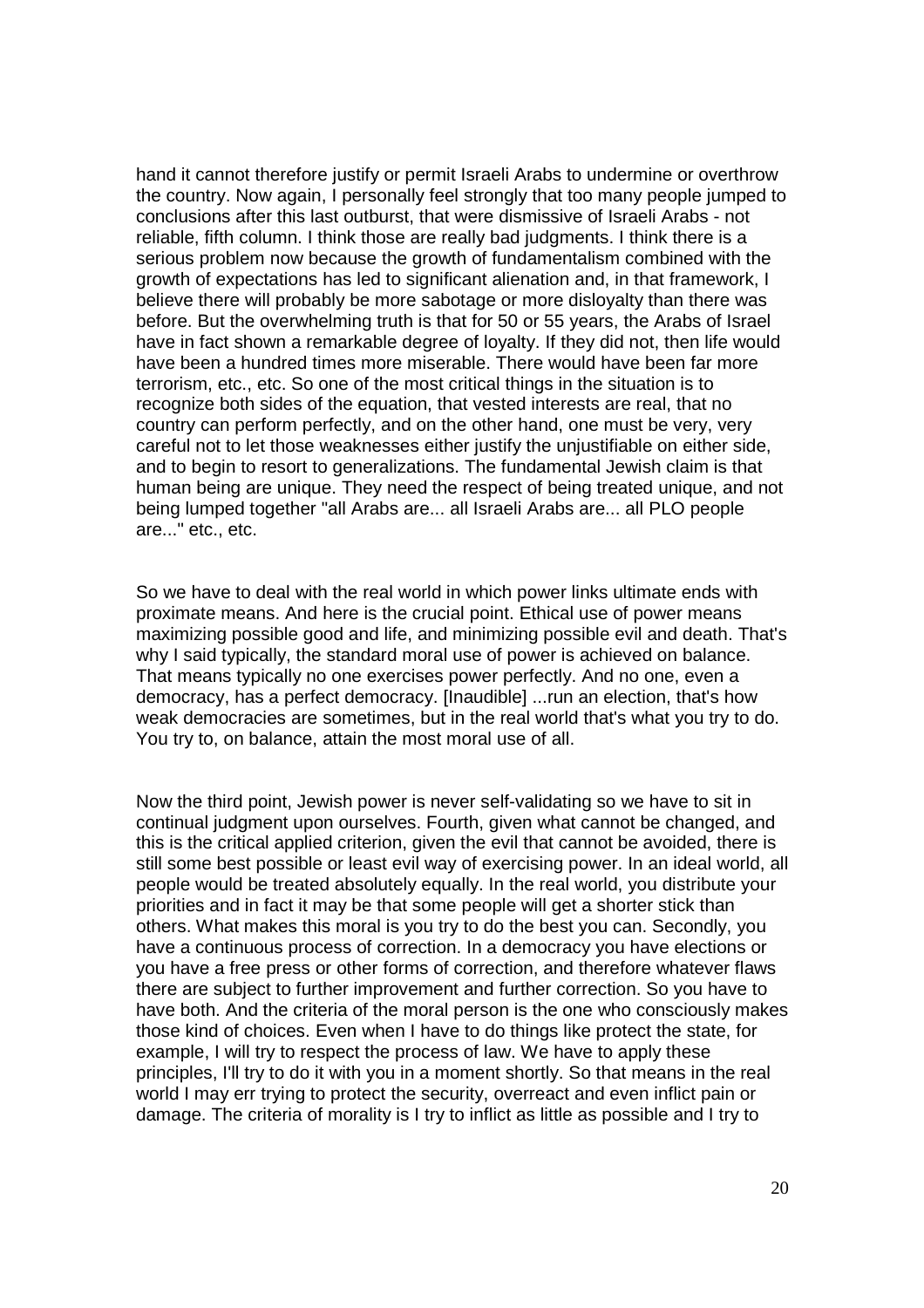maximize the good. Keep in mind that's the balance wheel to the other principle, which is that we are only human and we can't be perfect so we are going to make some mistakes, which we are then going to go on and try to correct or try to have some mechanism of correction.

As I said, the fifth is, "in an imperfect world there would be inescapable evil or adverse side effects so the measure of morality is to limit wrong action and correct it. A moral society must incorporate checks on power and forces of selfcriticism" and, of course, Israel has such things as "multiple parties with free elections, free press and media, the rule of law, and an independent judiciary, separation between civilian and military authority, and tohar haneshek [moral purity, use-of-arms principles - IG] in the army. These are major corrective forces, as are distinctive memories and Jewish traditions, such as recollection of slavery and exodus, of outside status and suffering, and of exile and Holocaust, which also powerfully regulate Jewish behavior. So let's, with this framework, try to apply it to our situation now as it is in Israel at this very moment.

Where do we stand? I would argue: one, that there are serious, continuous arguments in Israeli society itself, in the Jewish society particularly, in which there are significant but minority elements that believe that Israel, in fact, has a right to rule over not only Palestinian West Bank Arabs, but also over parts of the land which either for historical reasons or for possession reasons belong to Jewish people. I believe, however, that the majority of this society has come to the conclusion that, in fact, that would be a mistake. Given the conflict of Arab dignity and Arab search for national dignity, that it would be better to give back lands which include some lands which we have an enormous historical moral claim. I want to say personally - Chevron, the Jewish people has an overwhelming religious, historical moral claim to; aside from the fact that it's a classic and central Jewish city of Jewish history and Jewish religion starting with Abraham. (You can't get any earlier than that in Jewish tradition.. Secondly, because Jewish settlement in Chevron was established in modern times and was ended by violent pogrom and massacre of the Jews living there, which means that, morally speaking, the notion of ending Jewish existence there on that basis is immoral. And therefore when the Jews came back after '67 and insisted on settling there, I thought that was a mistake, but I respect deeply why they feel this way. And I want to say one of the saddest tragic truths of these fifty years and of the mistakes that were made is that I believe that Jews will not be able to exist there. And therefore I believe that before we are done, they will evacuate Chevron. And therefore it will be an historical injustice. But again the classical principle is that you try to maximize the good and minimize injustice. The alternative I believe would be to station troops and have a continuous war in which in the end it will undermine both Israel's capacity to function, as well as the Palestinian Arabs to function. So in a certain sense, and this is the tragedy, that hatred and death will win this particular argument. But in the context of the larger argument, you could learn to live with those kinds of things.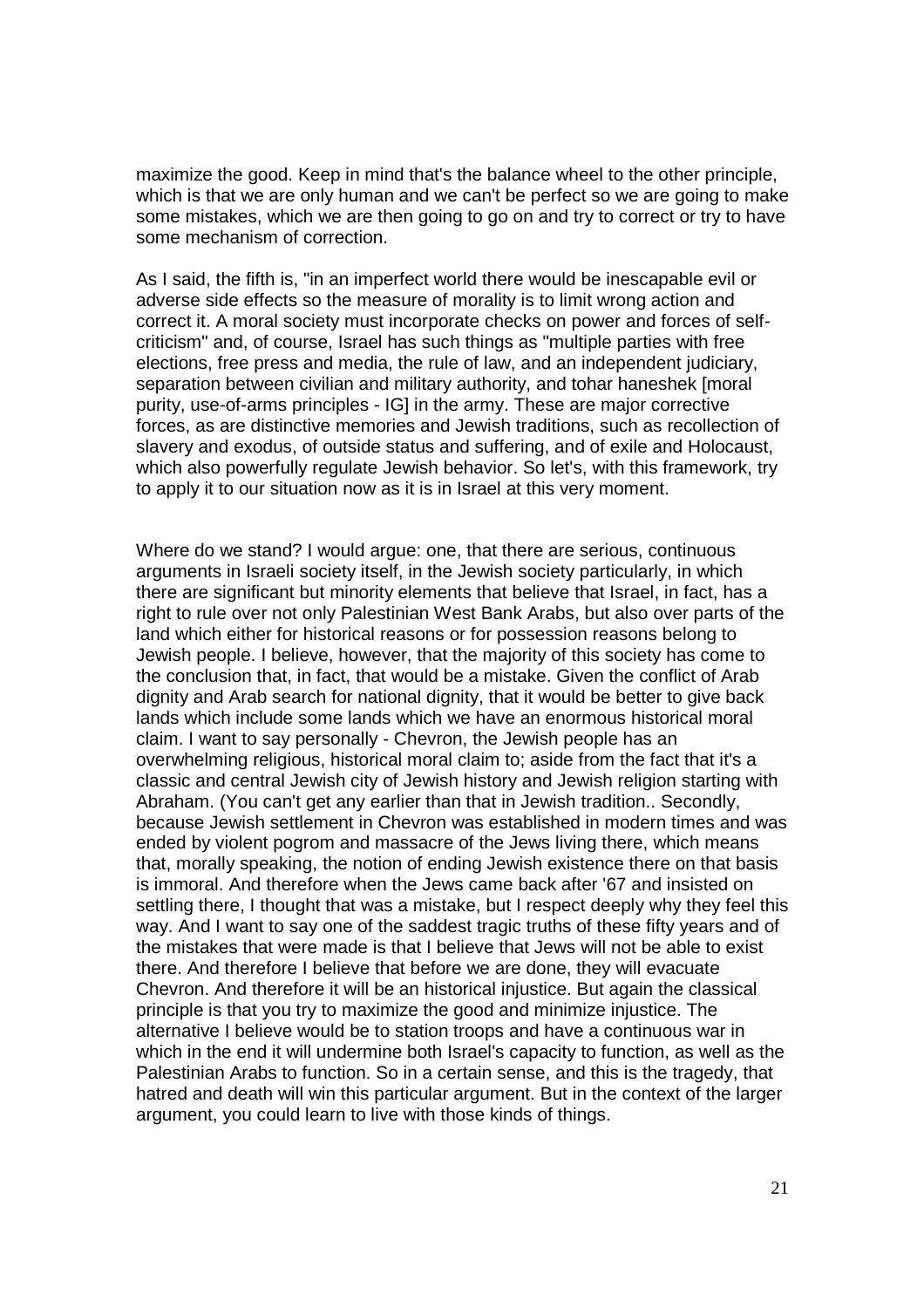Now the majority of the state of Israel, as expressed in the election of its government, made a decision that they are prepared to give back lands and therefore to withdraw from ruling over Pales - to make room for Palestinian national existence. You all know...I don't have to repeat to you...the Camp David offer. What it is, it seems to me is central to how we judge the moral situation. Israel is the strongest. It is perceived by the Palestinians as occupying because they want to be independent, and one could make a case that from their perspective, it is occupation. I think one can make a reasonable case that it's occupation. The Jewish answer to that is I'm occupying you because you are trying to kill me and I have a right to protect myself. And I think one can make an equally reasonable strong moral case therefore the occupation is moral. But it is occupation. So the majority of the Jewish people in Israel and Jews worldwide support the government made a decision, one, to give back 92% plus of the West Bank, to share sovereignty over Jerusalem (although they tried to say that as softly as they could), to share the Old City and to share sovereignty over the Temple Mount, if that would make peace possible. I think it's a remarkable offer. And I think one could feel very comfortable in saying that by the standard of trying to make room for others' dignity at the same time as mine, we have more than met the obligation. I also want to say, to be fair to the other side here for a moment, is that from the other side's point of view, they were not prepared - not just because I think there's a serious group that's unreconciled to Israel's existence, but there has not been a long process whereby they come to grips with what it means from their side to surrender their dreams of controlling Jerusalem too. Now here again I don't want to equate the two claims - simply because we all know in actual history, in actual culture, Jerusalem is central to the Jewish people, far beyond its importance in the Arab or Islam world. And every attempt to equate the two is a threat and dishonest. One of the more disturbing things about the press coverage in general is this kind of continuous moral equivalence in which these fine points are either obscured or totally hidden away. You read any report about Temple Mount and you see kind of this continuous, really dishonest, kind of, here's Al Aqsa, which is obviously a very holy place and here's also Temple Mount which the Jews would like to pray on also. Which doesn't come to grips with the centrality of Jerusalem in Jewish tradition as compared to Islam. But as I say in the end the issue is not winning a perfect victory here, the issue is making room for the dignity of both.

Given that peace offer, I believe, overwhelmingly, there is the moral strength of feeling that we have met the first criterion of the ethic of power, which is to minimize the evil side effects of your own dignity and your own need for security as against the Arab need or Palestinian needs for their own dignity, their own standard.

Secondly, central to this thing is of course - with the rejection of that offer, came, of course, the outburst of violence which we are now living through. Demonstrations, continuing demonstrations, in which Israel or Israeli solders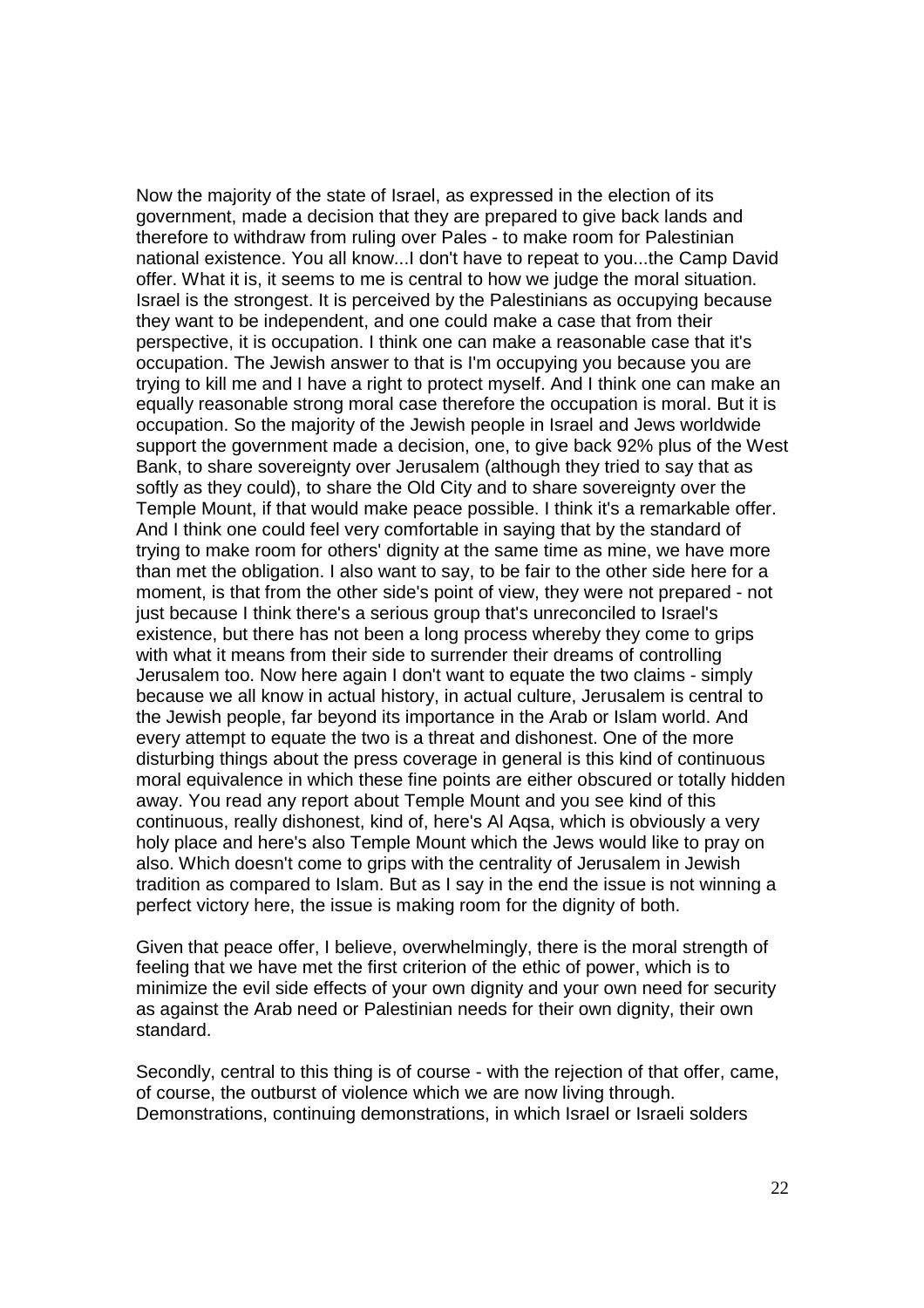have protected themselves. Now again the press continually reports the death toll, which the last time I saw was about 200, of which the overwhelming majority, about 180, are Palestinians or Arabs. There are a small group of Israeli Arabs in that group also. Now here again I think as Jews trying to do the moral thing we have to weigh these things carefully. The principle of power ethically exercises you try to do the minimum damage for the maximum security and dignity of life. Israel and its army, at least - as it announced - is trying to minimize casualties. And you know the policy is you try not to fire; and then if you fire, you fire rubber bullets and you fire low, that is to say below, the lower half of the body in the hope of not causing death.

The obvious question then is why there are 180 deaths of which many have been young or younger children. The answer in part is because in fact if you ever lived through it - and I have talked to Israeli soldiers who have lived through it - when you are being assaulted by people who are throwing rocks and in the present situation, if you've seen those rocks, it's not pebbles, there's a serious danger to life and personal safety. Secondly, equally important and devastating, is that in this round they have been frequently backed by people who have guns and there is shooting. And many times the shooting starts (from we now know) our Palestinian policemen in violation of the peace agreement so far. So again the soldier has to make judgments as people get closer: Are they coming just to throw rocks? Will the rocks kill me? Are they coming with people in there who when they get close enough will shoot? Are they coming actually with the gun to shoot? Under these circumstances, for people to stay cool and never to shoot and kill, is I think not only unreasonable, but it's impossible.

Having said that one has to continually monitor what's happened. For example again, and to me the criterion is what Israeli - what ethical power we practice here. The outburst of Israeli-Arab demonstrations during this period led to very severe clashes with police in the course of which some 13-14 Arabs were killed. My own personal judgment [it] is very questionable. It surprised me, I must say, and it's easy to say because obviously here I'm defending a much larger death toll. I was very surprised; I think there have been internal demonstrations as far as I could tell and I wasn't there, severe ones in the past which have not led to such a loss of life. And I am happy to report because to me I'm back to my issue. It is entirely possible in my judgment that they overreacted, and in that overreaction killed people unnecessarily, and as a serious violation of the Jewish ethic of power.

But my answer to that is the judgment of a moral country is what? If you've done that you investigate and decide. The government has appointed a serious commission. I've talked to people, including members of the commission. It will get a serious investigation. There's some opposition. There was some fear this will undermine Israel's position; this will make the government look bad. This will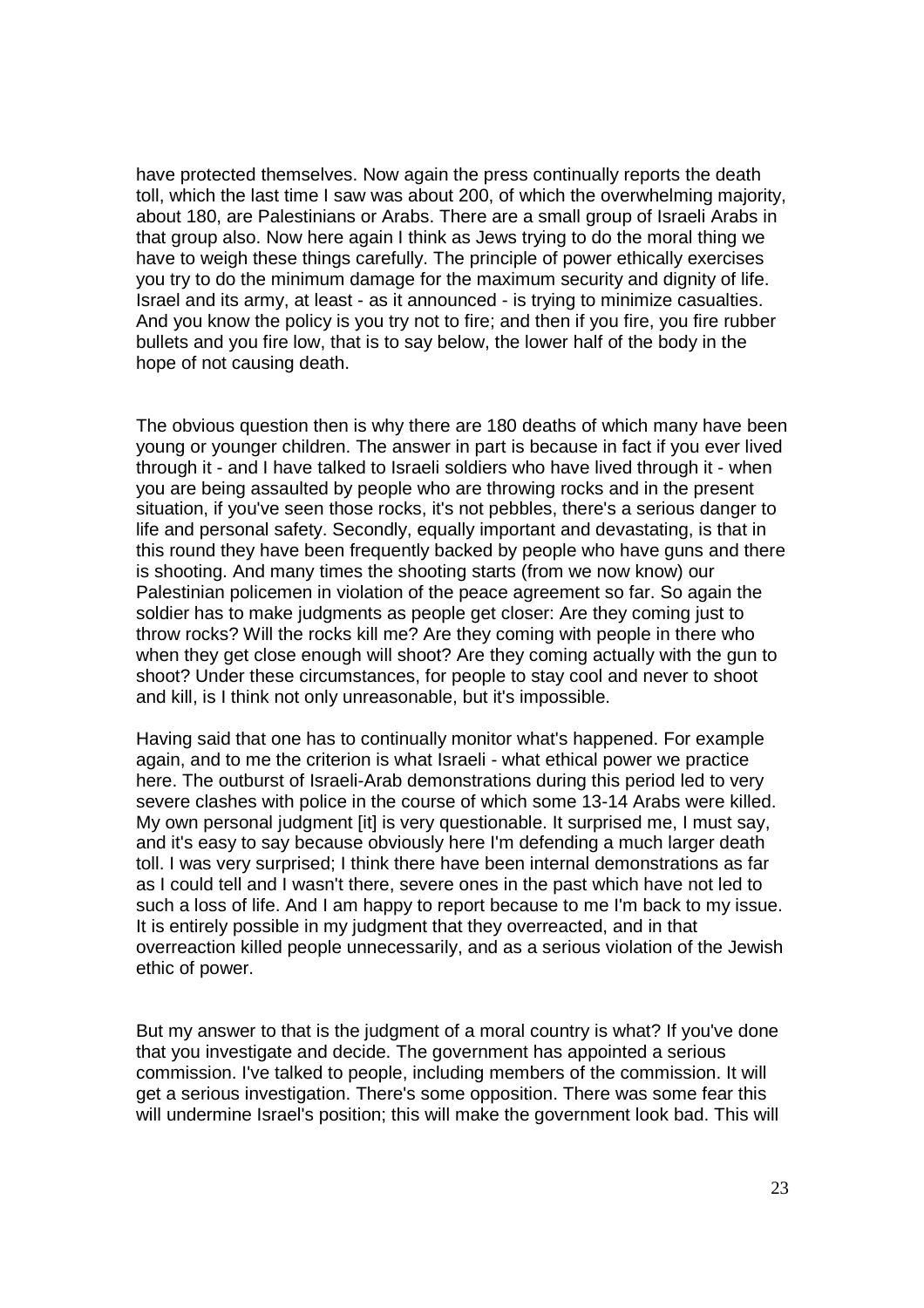play into Arab propaganda and I realize we are dealing with ethics in the real world. One of the dangers of what I am saying here too is some of the stuff could be easily played out and used to undermine them. As I say when the other side is out to destroy you, a moral balance of power that's just as balanced as possible is not moral, because it shouldn't be a balance where one side who wants to destroy you might push a little extra luck and get away with it. So having said that, I come back to what I'm saying. There's a serious commission of inquiry and I believe we will find out if in fact the police either overreacted because they didn't take Arab life as seriously as Jewish life, or because they were not trained properly and didn't expect this, or because all of the above was true; or it's not at all, that they tried their best and under circumstances of difficulty, in fact to defend themselves, shot back and killed people.

Now the same holds true on the question of the 180 Palestinian Arabs. It will be established, and there is a constant review whether the army was trained enough, whether there were methods, not rubber bullets, not regular bullets, that might have had lesser loss of life, and I would not be shocked if 5% or 10% of those casualties are either - or 20% - are scared soldiers or people overreacting. That's the measure of our morality, that we are able to evaluate and assess and carry it on. But the heart of it is, as far as I am concerned, is what is the evidence so far. The evidence so far is that the army is in fact instructed and is trying (and I've talked to people), it's trying to seriously minimize casualties and death and under much more difficult circumstances than the previous intefada because there is now serious weapons on the other side.

Here again, I was talking to a soldier who said to me, you know it's very nice to talk theoretically, but half the time you are worried also about suicide bombers. He said it's very nice to sit here and talk theoretically but when a person is coming at you, you don't know. When a child is coming at you, or a person holding a child is coming at you, you know you have all of 14 seconds or 3 seconds to decide: what is this? And who is this person? And why are they coming? Why do they keep coming at me? Why didn't they stop when I said to stop? So it's very easy to make judgments, and I can predict in advance that there will be some errors or some soldiers who will be gun-happy, but the bottom line is the continuing attempt to keep that controlled, and to keep it under moral guidance. So the capacity both to review the use of force and to correct it, is I think essential to this continuing ethic of power.

Third, facts speak for themselves and Jewish tradition has never said one romanticizes peace and makes it an absolute ideal, ignoring the human reality. The human reality is that the key partner on the other side has acted so badly as to destroy the trust and the confidence in them as a full peace partner. And that also cannot be denied. In other words, whatever self-criticism one can make, one is going to have to live with that reality.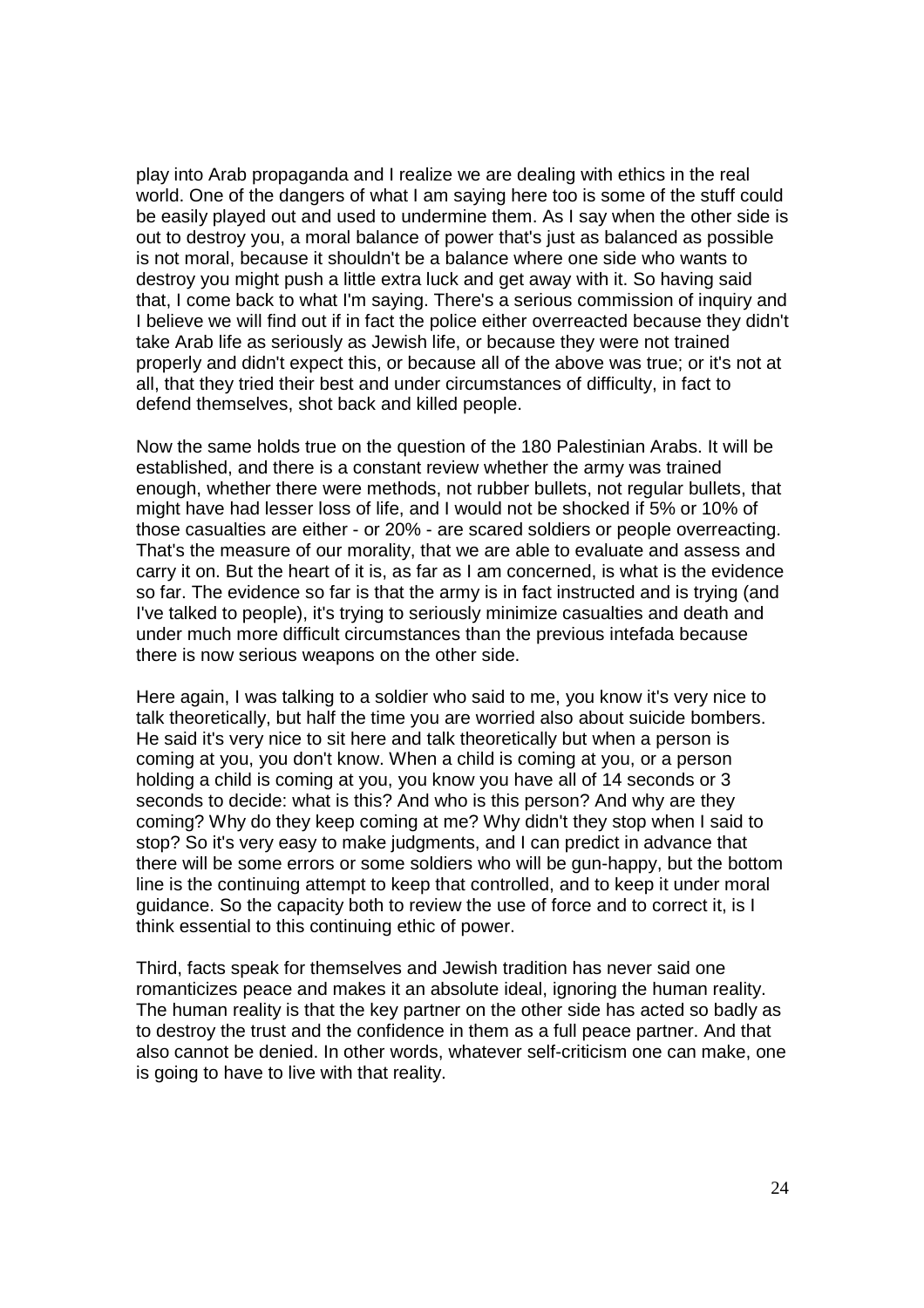My own personal guess is there'll be a government turnover. In other words that there will be a new election and this government will lose; not because they were wrong, because I tell people if they made a mistake, they made the right mistake. They tried in every way possible to come up with a peace agreement, but the turnover is because in a moral society, in a free society, altogether you are accountable for your behavior. A risk was taken, a bet was made that this partner would come through, and all kinds of concessions and risks were taken based on that, and since the partner has not come through, what happens in democracies in a moral society is that you replace that with somebody who'll try out the method. The question is: what is that method? I'll come to that next, but the central point is we cannot fudge the fact of the loss of trust because this is a democracy. It's paradoxical enough. If you have a dictatorship, then you can make a second choice; you know this is cynical but it will work. You can have a good deal with these people. But in a democracy you have to have credibility with your people, and there has been a serious loss, of erosion in trust, that there is a serious partner on the other side.

Also, what is the alternative for the next phase if one is trying to judge this in Jewish terms? I would say there are two essential steps. Three, I'm sorry. The first of course is your life, protecting your life, Jewish life, comes first. It's a fundamental Jewish law. So whatever attempt we make to be moral and to be peaceful, must do justice to that - or it's immoral - because in the end what you are doing is sacrificing people's lives who have no right to be sacrificed. Second step is you seek to find peace again. And how do you do that? The second step means not to demonize all Arabs. Now when I say not demonize, how much worse can it get than I described the actual behavior? So the honest answer is it doesn't matter. It's not demonizing if you describe the wrong behavior. It is demonizing when you begin to say "all Arabs" or "they'll never be" or "anything goes because they're all animals".

(TAPE TWO - SIDE ONE)

...[When you see the] videos of the Israeli soldiers [being lynched] it would be a very honest understatement to say they are animals, but if one would say they, meaning all Palestinian Arabs, are in fact animals and should be treated that way from here on in, that's where it violates the fundamental assertion of Jewish tradition that every human is an image of God, that they are unique and equal and deserve to be treated in their own right, and not lumped together, particularly not in degrading images that would make it easier to mistreat them next time. Keep in mind moral statements are not just theoretical statements. If I think they are animals, I am much less willing to be sensitive to their requests, sensitive to their humiliations or their slights, sensitive to their legitimate requests, and I am going to be much less worried if I accidentally or deliberately overshoot or overkill. So the key to preserving Jewish moral dignity is a continuous process of one, not demonizing the Arabs. It's bad enough when they are not demonized.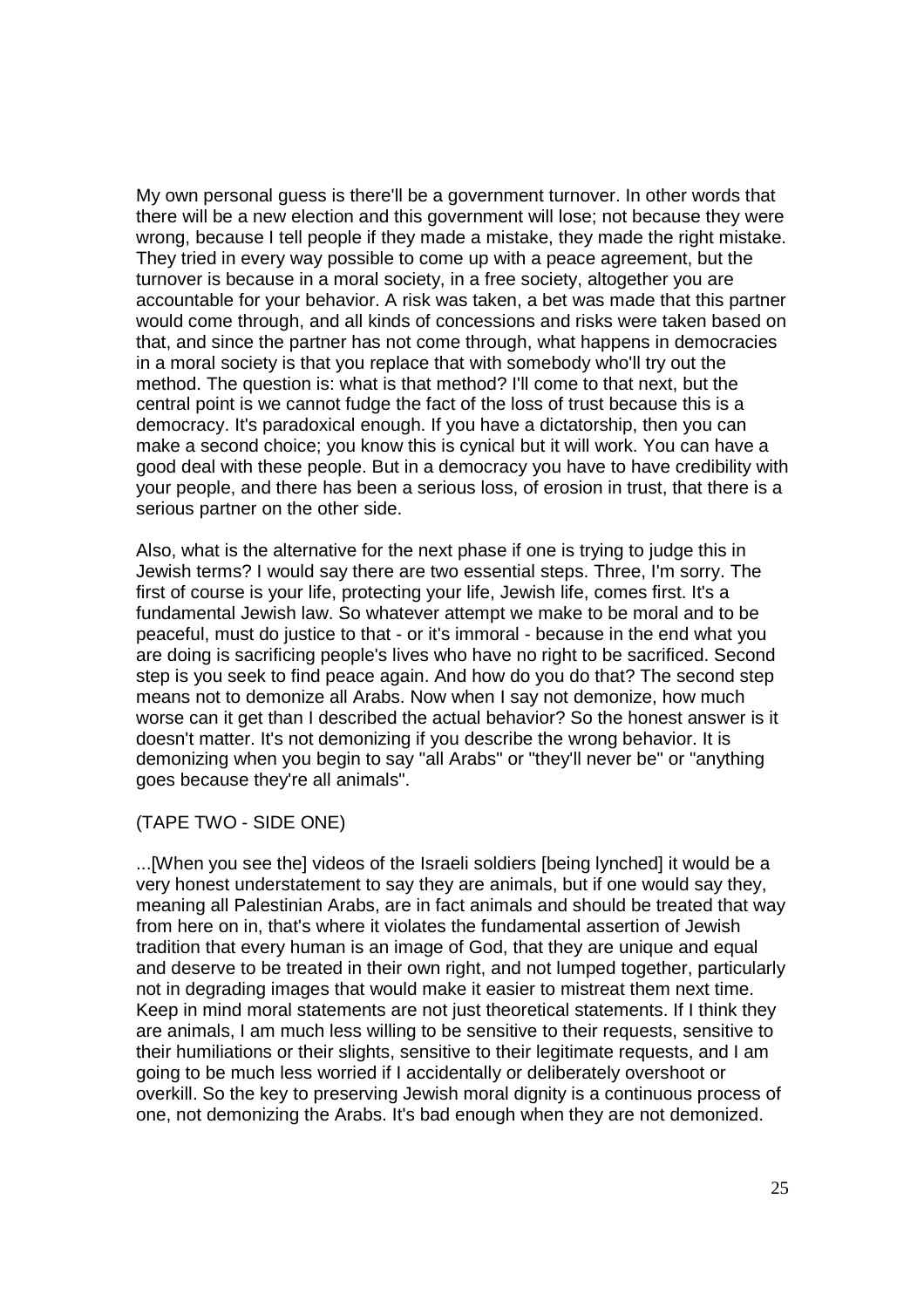I'm not saying we should paper it over. When I describe what they are doing, what they are saying, but not seek to evoke in the people or in ourselves a kind of a hopeless generalization you can't trust any of them, you can't deal with them, they don't keep their word, so anything goes. Now it's a very thin line to walk, and I realize it's difficult, but we are trying to explore together what I think would be an adequate moral response to this moment.

Last but not least, I believe - and I think the prime minister should say it every day - he should say - in fact, it's in Israel's declaration of independence. What they said in the declaration was: here we are surrounded, being invaded. At a time of war and threat. We hold out our hand in peace and friendship to all the Arab peoples of the Middle East and ask them and offer them partnership and peace. I think the Prime Minister should every day - there's nothing more heartbreaking in my job every day than to come to the office and realize that you don't make peace with us so we can't make peace with you. It's heartbreaking to me every day that soldiers (remember Golda Meir's famous old line) we'll forgive you for our soldiers that you killed, we'll never forgive you for making our soldiers kill others. I think that has to be said every day to ourselves and to the Arabs; even if they don't listen.

Now I do believe that as long as we're strong enough and as long as we keep our political support high enough, the Palestinian Arabs will have to come to grips with the fact that they are going to have to live with Israel if they intend to seek their own dignity. At moments like this there is clearly an upsurge of hope on their part that they don't have to, but I believe our strength is such that they will have to, and therefore the most likely prospect is that we're in for a few years where there seems to be no obvious outlet, no obvious breakthrough possible, even though I think we have to continuously offer to negotiate. And the key will be (this is the covenantal plan I started with) not just love but commitment. You have to have enough commitment to hang in there and not to let despair take over. Because when despair takes over you start lashing out and you start degrading and you start doing awful things.

I'm sorry, I didn't think I would talk this long because I want to give you a chance for comments, questions and responses, but I do want to allow myself just three minutes about American Jews' relationship to Israel. I have spoken the whole time - it's a covenantal ethic of power. Covenant starts with love and commitment, but Rabbi Soloveitchik about 40 years ago wrote an essay in which he tried to define what does it mean when we share a covenant together. What is my obligation under the covenant to the person who is my partner? He said the Jewish covenant/brit has four elements. If you share those four elements then you are truly observing the covenant. He said one is shared history, meaning that when something happens to a Jew somewhere else, I don't say that's their history, I say it's my history. The Holocaust didn't happen to them in Europe; it's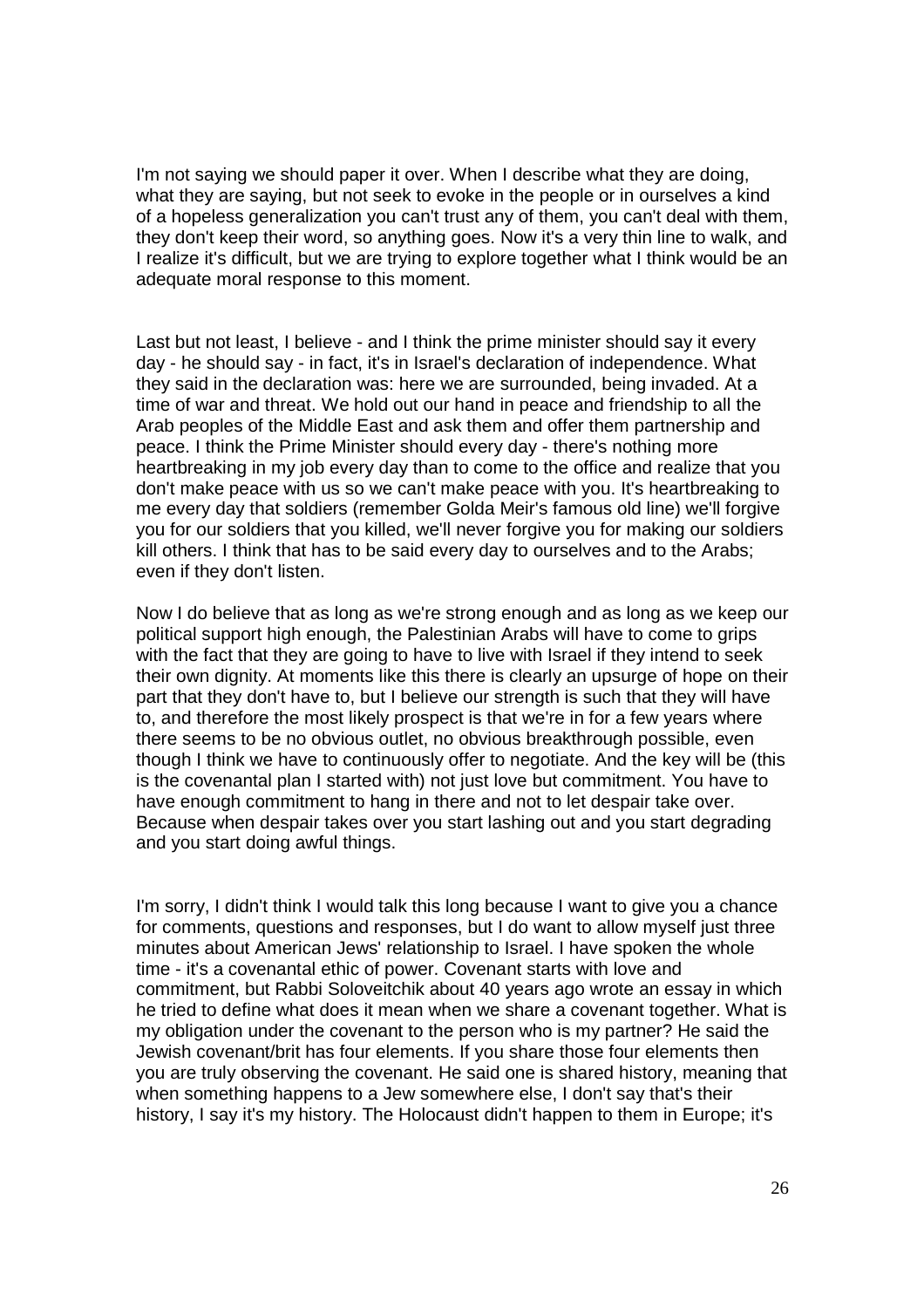my personal history and I identify with what happened and I'm committed to keep it alive. I'm committed to learn the lessons, I'm committed to make others come to grips with what happened there. So shared history. Secondly, he said shared suffering. If a Jew is in trouble, I share their pain. If Israel is tormented politically or morally struggling, I share that pain. I don't say they are making a mistake or they are doing wrong. I take this personally and I share in that responsibility, which is why I have an obligation to give feedback as best I can. So shared pain. But I can go a step further. Shared pain means if Jews are in danger, I don't say well I'm lucky, they're thousands of miles away so I'm not in danger. I'm willing to share that danger. I'm going to come back to that. Third, there is shared responsibility. In other words, if they are in trouble and need help, I feel that responsibility even though I myself may not be directly in danger. Fourth, shared action. I actually act on that responsibility. I don't just talk, I do something. That's concrete.

Now I want to speak directly to the shared pain and to shared action. The hotels, I am told, are 10% full right now in Israel and obviously there has been a collapse of tourism. I understand why Christian tourism should stop because people when they go off on tourism they are having fun and they don't want to have to worry about security issues. But I would argue that Jewish tourism cannot collapse under those circumstances because that means you are just another tourist. But in fact the central point is shared pain and shared action. So I would argue that the community really has to ask not, (and by the way many communities have done this - it's wonderful to send solidarity missions) but I don't think that quite cuts it. What we are really talking about is mass tourism. And again I understand. I didn't go because I'm very busy right now, but I made plans, we'll go in a month or two. So that's real also. It's not going to go away in a month or two.

My last example here (and I was told not to say it, but I'm going to say it anyway) we have this Birthright Israel program which you may have heard about. There are 7,500 college students registered to go in December, with 17,500 on the waiting list, and so far there are very few cancellations. Now it's true, people tell me it's because they don't forfeit their deposit for another 3-4 weeks, so it will probably happen in December. But I honestly don't believe so. I'm counting on three things - one is that maybe they're a lot more Jewish than we give them credit for in understanding what I'm saying about sharing faith. I'm counting on the fact that when you're in college you don't listen to your parents. So when your parents tell you not to go, to spite you will go. I'm counting on that secondly. And thirdly, I'm counting on the fact that if the first group drops out, there's 2 ½ times that on the waiting list. I'm counting that between all three, we'll get there in a full complement. I was told what else I shouldn't say and it is my complaint. Someone made an obvious suggestion - the community should stand up and say well I think if 7,500 go, it's an incredible statement of solidarity right there. We should announce that we're going to raise money and we're going to provide for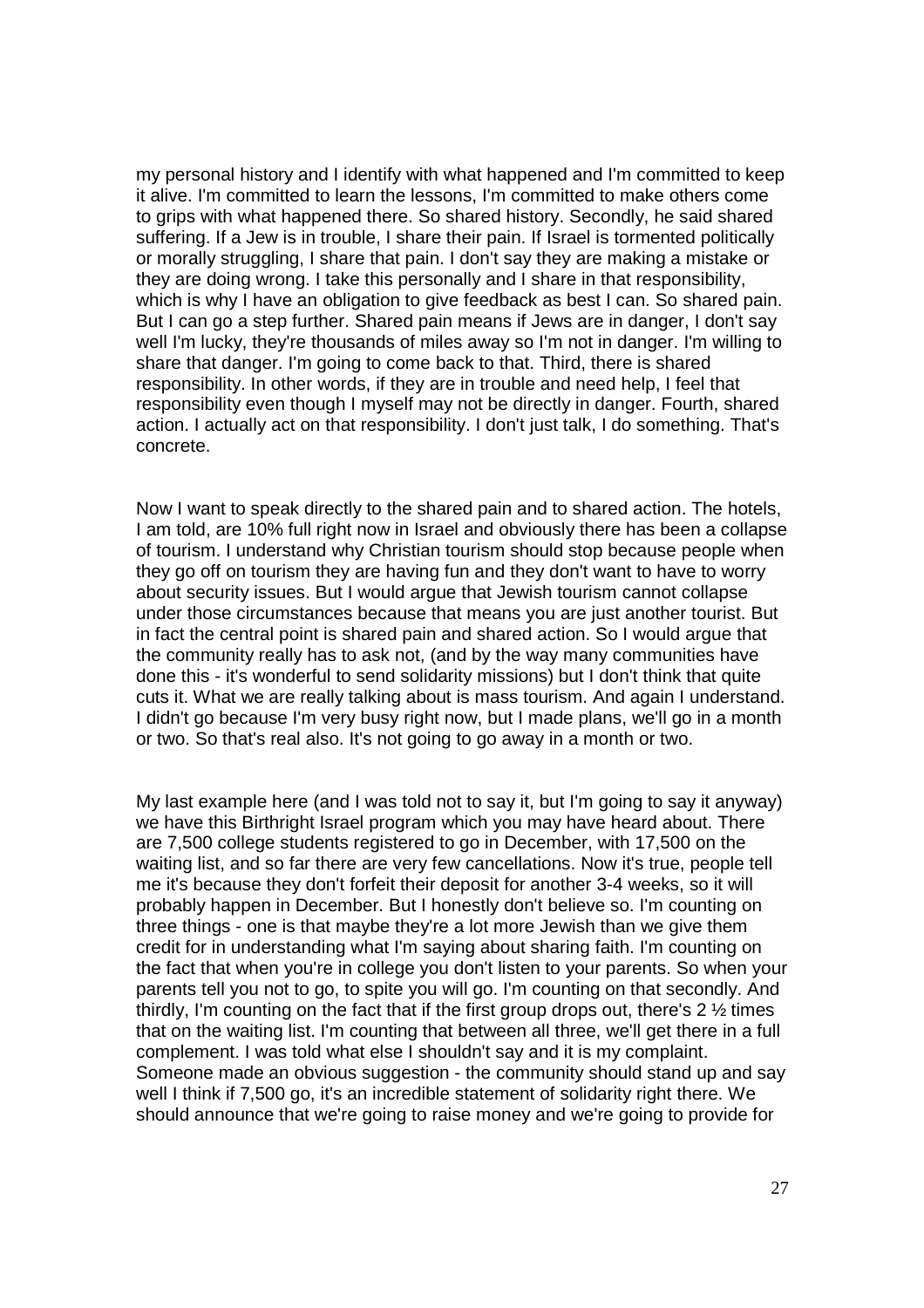another 2,000 or 5,000 students to go so it won't be 7,000, it will be 12,000. [Applause] I appreciate your applause but the overwhelming bulk of the execs said don't even bring it up. As it is there's a big fight going on, you know Birthright is taking too much money. You're not going to loosen them; you're talking to the wall. But I really think it's wrong. I really do. I feel it's not like, thank God, I'm not speaking in the tone of that they are about to be wiped out. Thank God we're not at that point, so I understand people don't feel quite the same urgency as after the Yom Kippur war when Israel came that close to being destroyed. But are they in danger; really of a different kind? Not of destruction, but of isolation? Of losing the sense of hope? Of the capacity - are these actual dangers? The answer is obviously yes. And under those circumstances it seems to me that there is a kind of a moral obligation; or, to put it another way, Jews of Diaspora have to decide are we lucky and do we want to exploit that we are not on the firing line? Or in some sense in Jewish history, is there a way in which every Jew who shares the covenantal commitment is on the firing line? Again, I don't want to make a comparison. It's a great firing line to have to stay at the King David Hotel. I can think of slightly less ideal circumstances in the Israeli Army or some other army so I don't want to be over dramatic, but sometimes it doesn't need dramatic drama, it doesn't need life risk to express the fundamental point. The ethic of Jewish power in the end will depend on our capacity as Jews to draw upon moral reserves. A) to keep the dream strong because we still believe that peace and life win out. And at some point if we're strong enough there will emerge a partner who will understand that that's the way to go. Secondly, if we have strong moral reserves during the period of frustration, defeat and setback one will not go out of control but will exercise the most prudent, responsible, flawed but moral behaviors and that takes reserves. And last but not least C) to continue to proceed when there is no clear immediate promise of a good outcome.

I wanted to finish with that point. I can never get over the wonder of this. For 1800 years, Jews said next year in Jerusalem. I understand the first year they said it - after - in the year 71 - I understand why they said it. I understand by the year 80. But I often asked myself by the year 100 or by the year 200 or by the year 1000, did nobody ever get up and say what do you mean next year in Jerusalem? I mean, based on statistical probability, it hasn't happened. They said this now for 879 years; we've said it now for 1922 years and it still hasn't happened and why do you still say it? That's what I mean by commitment, where love is backed by commitment. The obvious answer is, and you know as well as I, that 1978 years later, it actually came true. Or to put it another way, there are times when the ultimate strength comes from having the inner hope and the inner confidence to proceed without losing our values and our goals and I believe eventually you get there.

(TAPE 2, SIDE 2)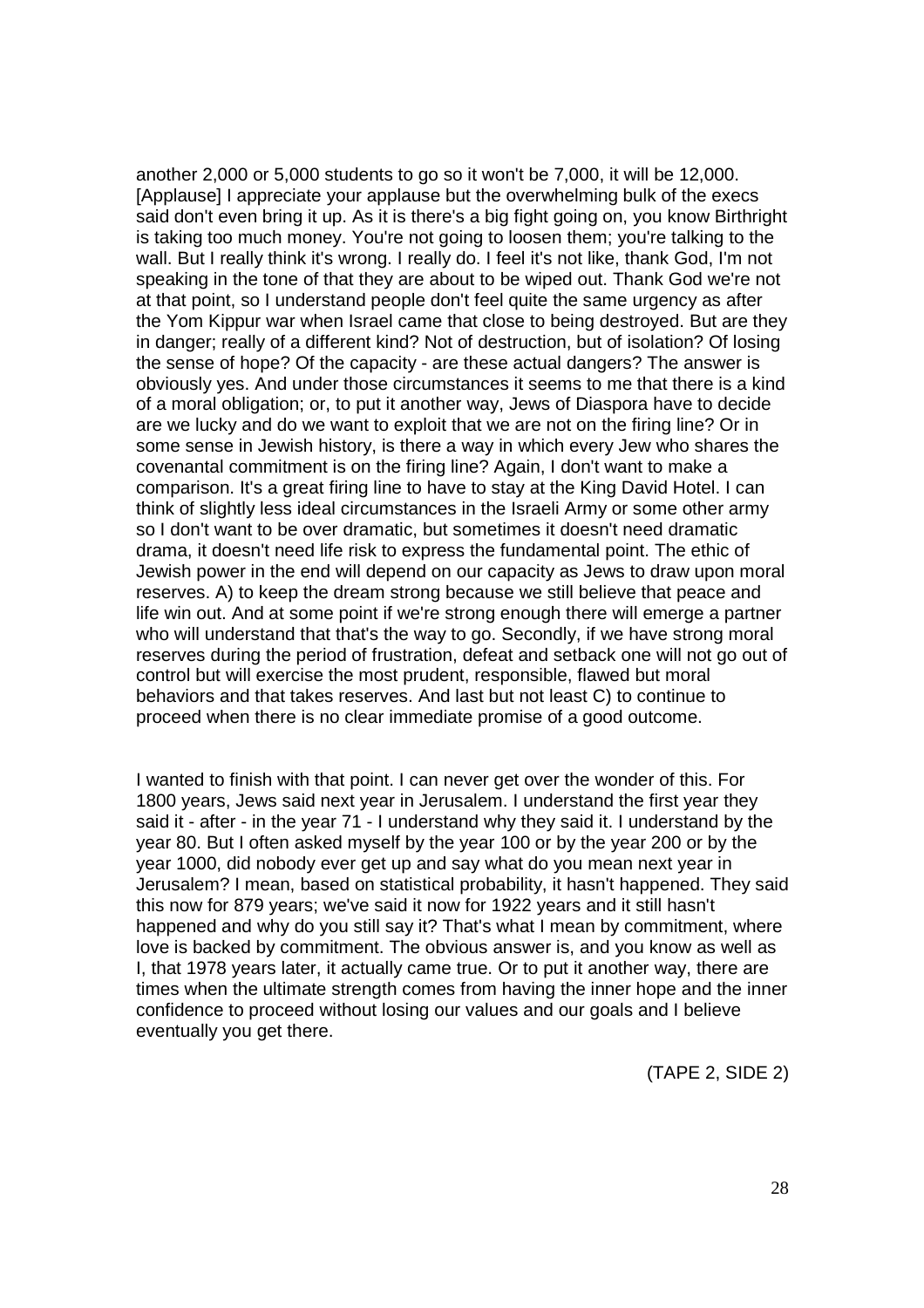[When you see the] videos of the Israeli soldiers [being lynched] it would be a very honest understatement to say they are animals, but if one would say they, meaning all Palestinian Arabs, are in fact animals and should be treated that way from here on in, that's where it violates the fundamental assertion of Jewish tradition that every human is an image of God, that they are unique and equal and deserve to be treated in their own right, and not lumped together, particularly not in degrading images that would make it easier to mistreat them next time. Keep in mind moral statements are not just theoretical statements. If I think they are animals, I am much less willing to be sensitive to their requests, sensitive to their humiliations or their slights, sensitive to their legitimate requests, and I am going to be much less worried if I accidentally or deliberately overshoot or overkill. So the key to preserving Jewish moral dignity is a continuous process of one, not demonizing the Arabs. It's bad enough when they are not demonized. I'm not saying we should paper it over. When I describe what they are doing, what they are saying, but not seek to evoke in the people or in ourselves a kind of a hopeless generalization you can't trust any of them, you can't deal with them, they don't keep their word, so anything goes. Now it's a very thin line to walk, and I realize it's difficult, but we are trying to explore together what I think would be an adequate moral response to this moment.

Last but not least, I believe - and I think the prime minister should say it every day - he should say - in fact, it's in Israel's declaration of independence. What they said in the declaration was: here we are surrounded, being invaded. At a time of war and threat. We hold out our hand in peace and friendship to all the Arab peoples of the Middle East and ask them and offer them partnership and peace. I think the Prime Minister should every day - there's nothing more heartbreaking in my job every day than to come to the office and realize that you don't make peace with us so we can't make peace with you. It's heartbreaking to me every day that soldiers (remember Golda Meir's famous old line) we'll forgive you for our soldiers that you killed, we'll never forgive you for making our soldiers kill others. I think that has to be said every day to ourselves and to the Arabs; even if they don't listen.

Now I do believe that as long as we're strong enough and as long as we keep our political support high enough, the Palestinian Arabs will have to come to grips with the fact that they are going to have to live with Israel if they intend to seek their own dignity. At moments like this there is clearly an upsurge of hope on their part that they don't have to, but I believe our strength is such that they will have to, and therefore the most likely prospect is that we're in for a few years where there seems to be no obvious outlet, no obvious breakthrough possible, even though I think we have to continuously offer to negotiate. And the key will be (this is the covenantal plan I started with) not just love but commitment. You have to have enough commitment to hang in there and not to let despair take over. Because when despair takes over you start lashing out and you start degrading and you start doing awful things.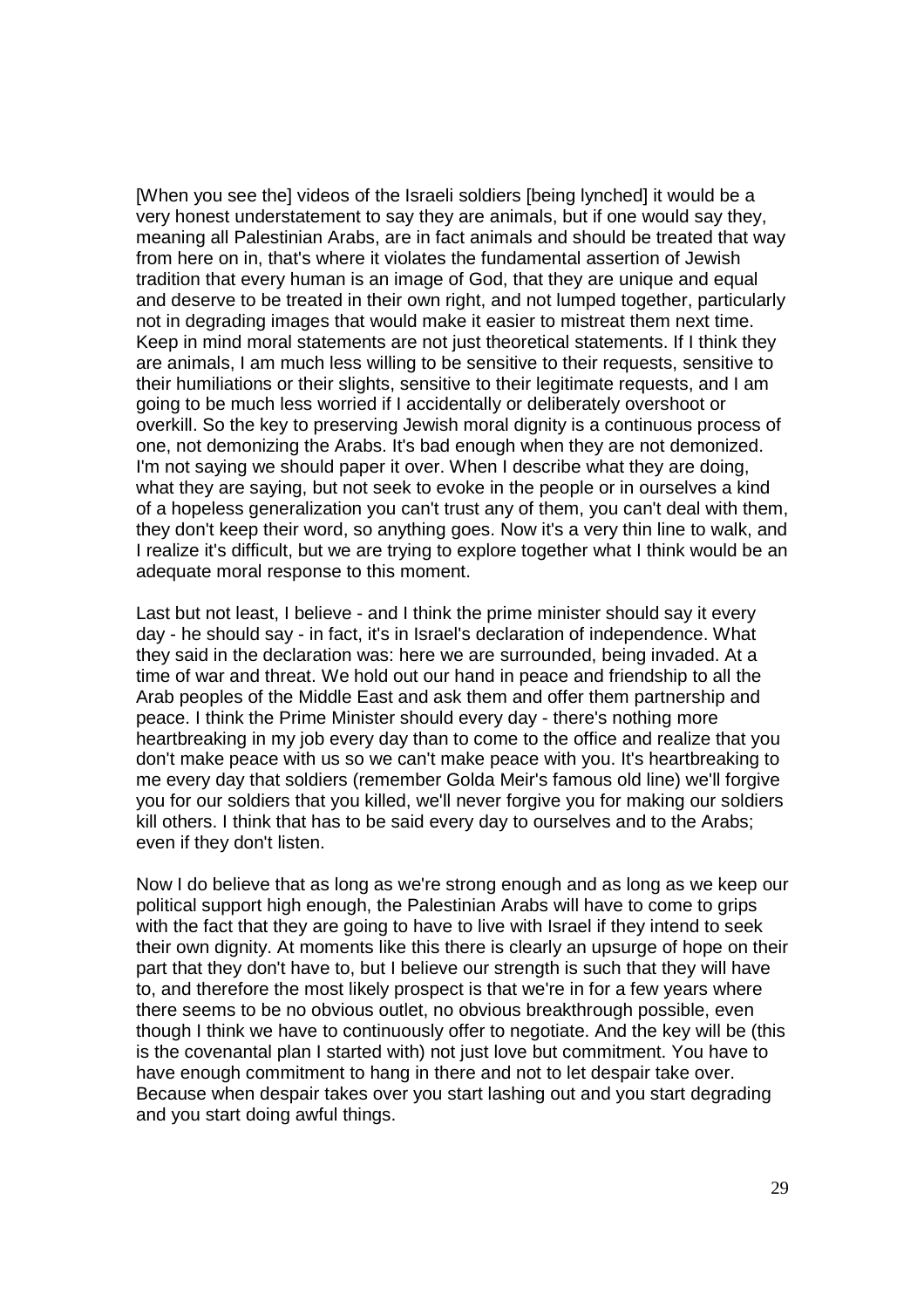I'm sorry, I didn't think I would talk this long because I want to give you a chance for comments, questions and responses, but I do want to allow myself just three minutes about American Jews' relationship to Israel. I have spoken the whole time - it's a covenantal ethic of power. Covenant starts with love and commitment, but Rabbi Soloveitchik about 40 years ago wrote an essay in which he tried to define what does it mean when we share a covenant together. What is my obligation under the covenant to the person who is my partner? He said the Jewish covenant/brit has four elements. If you share those four elements then you are truly observing the covenant. He said one is shared history, meaning that when something happens to a Jew somewhere else, I don't say that's their history, I say it's my history. The Holocaust didn't happen to them in Europe; it's my personal history and I identify with what happened and I'm committed to keep it alive. I'm committed to learn the lessons, I'm committed to make others come to grips with what happened there. So shared history. Secondly, he said shared suffering. If a Jew is in trouble, I share their pain. If Israel is tormented politically or morally struggling, I share that pain. I don't say they are making a mistake or they are doing wrong. I take this personally and I share in that responsibility, which is why I have an obligation to give feedback as best I can. So shared pain. But I can go a step further. Shared pain means if Jews are in danger, I don't say well I'm lucky, they're thousands of miles away so I'm not in danger. I'm willing to share that danger. I'm going to come back to that. Third, there is shared responsibility. In other words, if they are in trouble and need help, I feel that responsibility even though I myself may not be directly in danger. Fourth, shared action. I actually act on that responsibility. I don't just talk, I do something. That's concrete.

Now I want to speak directly to the shared pain and to shared action. The hotels, I am told, are 10% full right now in Israel and obviously there has been a collapse of tourism. I understand why Christian tourism should stop because people when they go off on tourism they are having fun and they don't want to have to worry about security issues. But I would argue that Jewish tourism cannot collapse under those circumstances because that means you are just another tourist. But in fact the central point is shared pain and shared action. So I would argue that the community really has to ask not, (and by the way many communities have done this - it's wonderful to send solidarity missions) but I don't think that quite cuts it. What we are really talking about is mass tourism. And again I understand. I didn't go because I'm very busy right now, but I made plans, we'll go in a month or two. So that's real also. It's not going to go away in a month or two.

My last example here (and I was told not to say it, but I'm going to say it anyway) we have this Birthright Israel program which you may have heard about. There are 7,500 college students registered to go in December, with 17,500 on the waiting list, and so far there are very few cancellations. Now it's true, people tell me it's because they don't forfeit their deposit for another 3-4 weeks, so it will probably happen in December. But I honestly don't believe so. I'm counting on three things - one is that maybe they're a lot more Jewish than we give them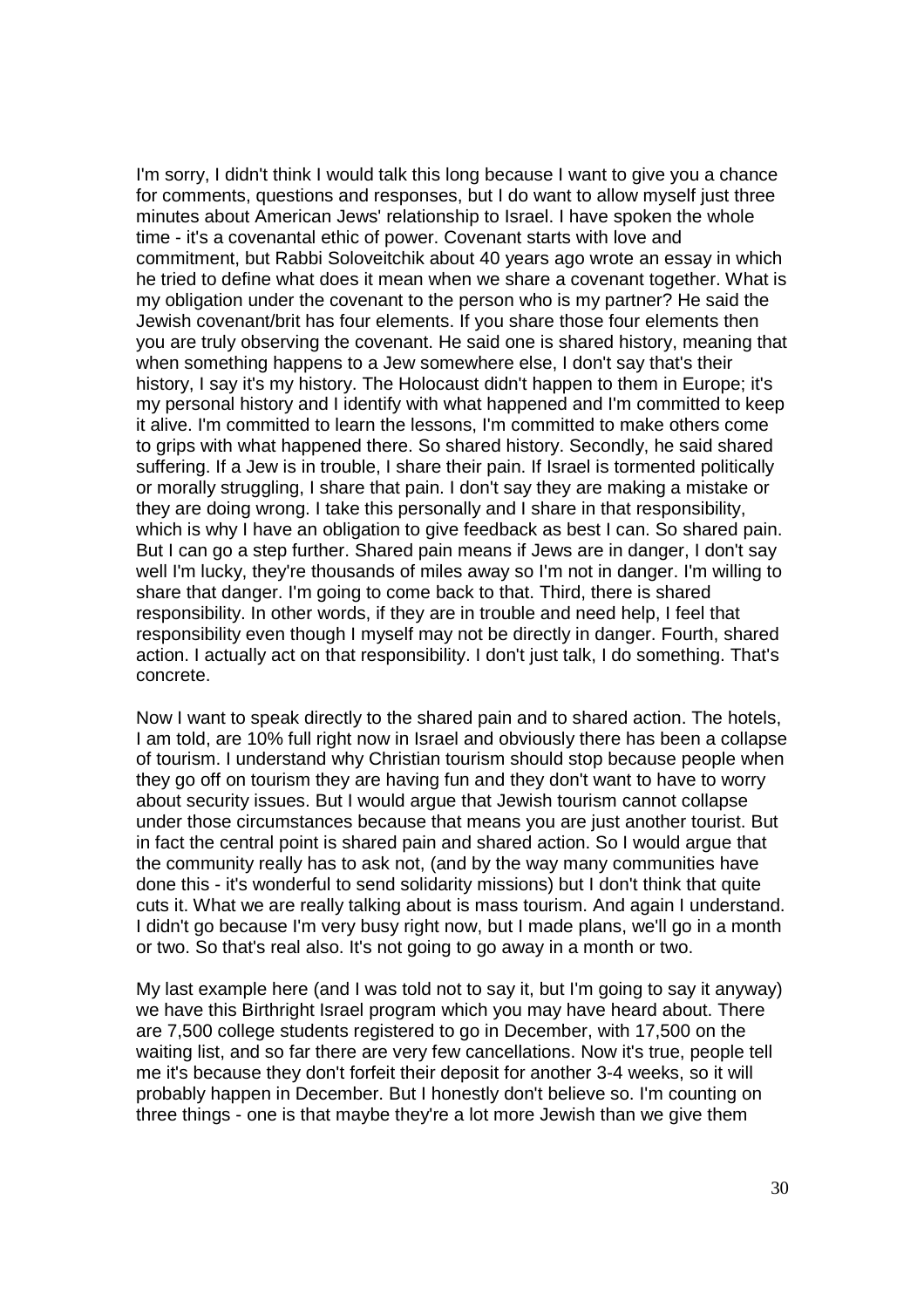credit for in understanding what I'm saying about sharing faith. I'm counting on the fact that when you're in college you don't listen to your parents. So when your parents tell you not to go, to spite you will go. I'm counting on that secondly. And thirdly, I'm counting on the fact that if the first group drops out, there's  $2\frac{1}{2}$  times that on the waiting list. I'm counting that between all three, we'll get there in a full complement. I was told what else I shouldn't say and it is my complaint. Someone made an obvious suggestion - the community should stand up and say well I think if 7,500 go, it's an incredible statement of solidarity right there. We should announce that we're going to raise money and we're going to provide for another 2,000 or 5,000 students to go so it won't be 7,000, it will be 12,000. [Applause] I appreciate your applause but the overwhelming bulk of the execs said don't even bring it up. As it is there's a big fight going on, you know Birthright is taking too much money. You're not going to loosen them; you're talking to the wall. But I really think it's wrong. I really do. I feel it's not like, thank God, I'm not speaking in the tone of that they are about to be wiped out. Thank God we're not at that point, so I understand people don't feel quite the same urgency as after the Yom Kippur war when Israel came that close to being destroyed. But are they in danger; really of a different kind? Not of destruction, but of isolation? Of losing the sense of hope? Of the capacity - are these actual dangers? The answer is obviously yes. And under those circumstances it seems to me that there is a kind of a moral obligation; or, to put it another way, Jews of Diaspora have to decide are we lucky and do we want to exploit that we are not on the firing line? Or in some sense in Jewish history, is there a way in which every Jew who shares the covenantal commitment is on the firing line? Again, I don't want to make a comparison. It's a great firing line to have to stay at the King David Hotel. I can think of slightly less ideal circumstances in the Israeli Army or some other army so I don't want to be over dramatic, but sometimes it doesn't need dramatic drama, it doesn't need life risk to express the fundamental point. The ethic of Jewish power in the end will depend on our capacity as Jews to draw upon moral reserves. A) to keep the dream strong because we still believe that peace and life win out. And at some point if we're strong enough there will emerge a partner who will understand that that's the way to go. Secondly, if we have strong moral reserves during the period of frustration, defeat and setback one will not go out of control but will exercise the most prudent, responsible, flawed but moral behaviors and that takes reserves. And last but not least C) to continue to proceed when there is no clear immediate promise of a good outcome.

I wanted to finish with that point. I can never get over the wonder of this. For 1800 years, Jews said next year in Jerusalem. I understand the first year they said it - after - in the year 71 - I understand why they said it. I understand by the year 80. But I often asked myself by the year 100 or by the year 200 or by the year 1000, did nobody ever get up and say what do you mean next year in Jerusalem? I mean, based on statistical probability, it hasn't happened. They said this now for 879 years; we've said it now for 1922 years and it still hasn't happened and why do you still say it? That's what I mean by commitment, where love is backed by commitment. The obvious answer is, and you know as well as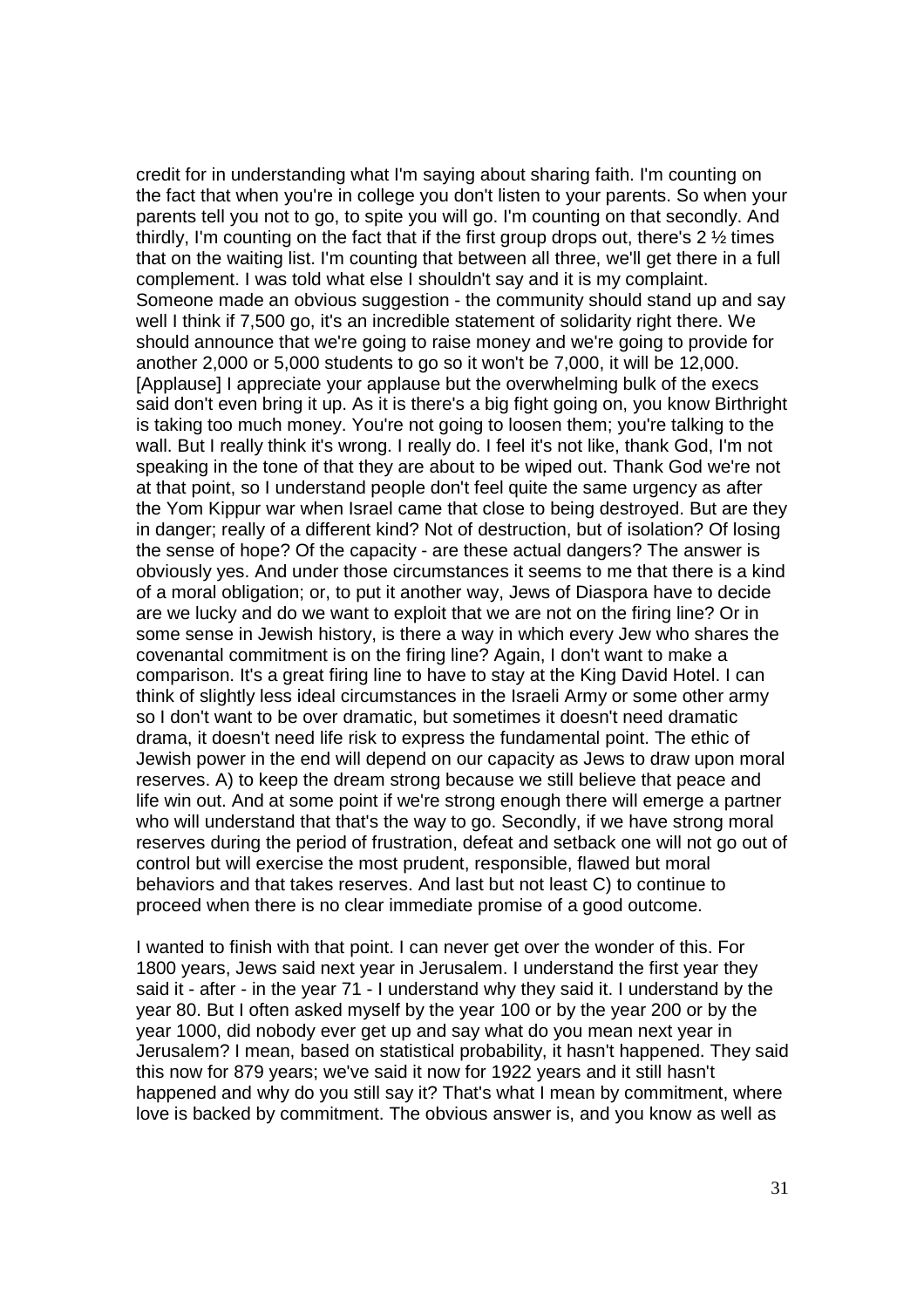I, that 1978 years later, it actually came true. Or to put it another way, there are times when the ultimate strength comes from having the inner hope and the inner confidence to proceed without losing our values and our goals and I believe eventually you get there.

## **QUESTIONS AND ANSWERS**

**Please note that the following are Rabbi Greenberg's answers to various questions from the audience. Unfortunately, parts of the questions themselves were inaudible on the tape as indicated by lines (blanks) in the text.**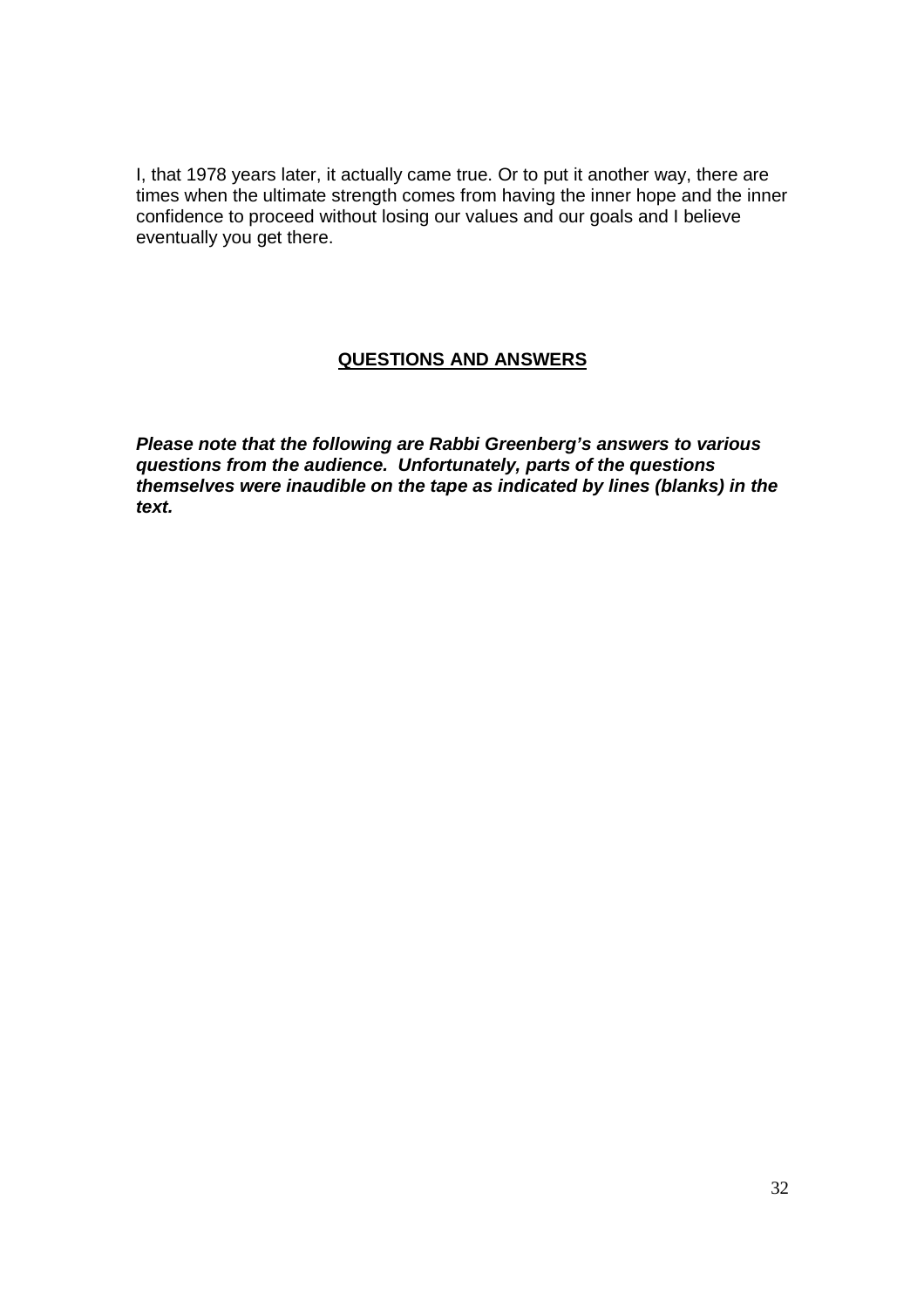Q: For a long time I've been thinking about your comments that I've heard before that mean a lot to me, and when I look across at people who put their children on the front line, it's hard for me to synthesize that with any part of the equality between us. How do you work your way through that?

YG: The question was how do you reconcile treating people as your equal and unique and with full respect when they send their children on the firing line, and clearly, are literally sacrificing children in order to make a political lie or propaganda advantage?

Let me say first of all: 180 people, let's say 150 of them are children. I don't want to make it sound cynical or cruel to say it that way. I assume that for every child that was killed, there are 10s or 20s or even 100s out there that are in fact demonstrating but don't get hurt, and thank God for that. But if you add it up, it still adds up to what 1500 families or 10000 or I don't know how many families have sent their children to demonstrate. That leaves a lot of families who haven't sent their children to demonstrate. And we have to start with that reality. In other words, yes, when I saw those quotes and they are appalling and they are frightening and they are horrifying. You know, a mother says I lost this child and I can't wait until my second child becomes a martyr because that's **\_\_\_\_\_\_**. Now frankly, when we look back at this period, Islam someday, I don't know if it will be 100 years or 1000 years from now. Islam will be deeply ashamed of this period. It's not just the last year. In other words, you had a period now of 40-50 years when in the name of Islam there has been preaching, not only terrorism and murder of innocents, but also genocide in the name of Islam. And during this period there has not been a serious sustained moral criticism from within the religion. That the religion has, on balance, either been silent or has generated a kind of gleeful or more enthusiastic practice of these practices.

Also, that in the interim we have to look at  $-$  part of my sadness now is that Jewish religion also had to play a very great role. \_\_\_\_\_\_\_\_\_\_\_\_\_\_\_ that from the traditional sector in our religious community has been overwhelmingly with Gush Emunim in a kind of triumphalism that has not taken Arabs all that seriously or in out and out, I mean Ovadia Yosef, one of the great rabbis of the  $20<sup>th</sup>$ , now  $21<sup>st</sup>$  century, that he allowed himself to say publicly you know they are a bunch of snakes and so on, is really a disgrace. And someday, and he is one of the giants of halacha, and I have an enormous respect for many of the things he has said and written. But a fact is that a person of that stature could do that, it's a tragedy – and it's a terrible measure of where the religion has to go. Or to put it another way, we have a lot of work to do with our own religion as well. And much of the strength morally has come from modern culture or from the Jewish community that has modernized this religion. I'm not proud of that but I'm happy it's there. And I think traditional Jews should listen and learn from that too. So I recognize this.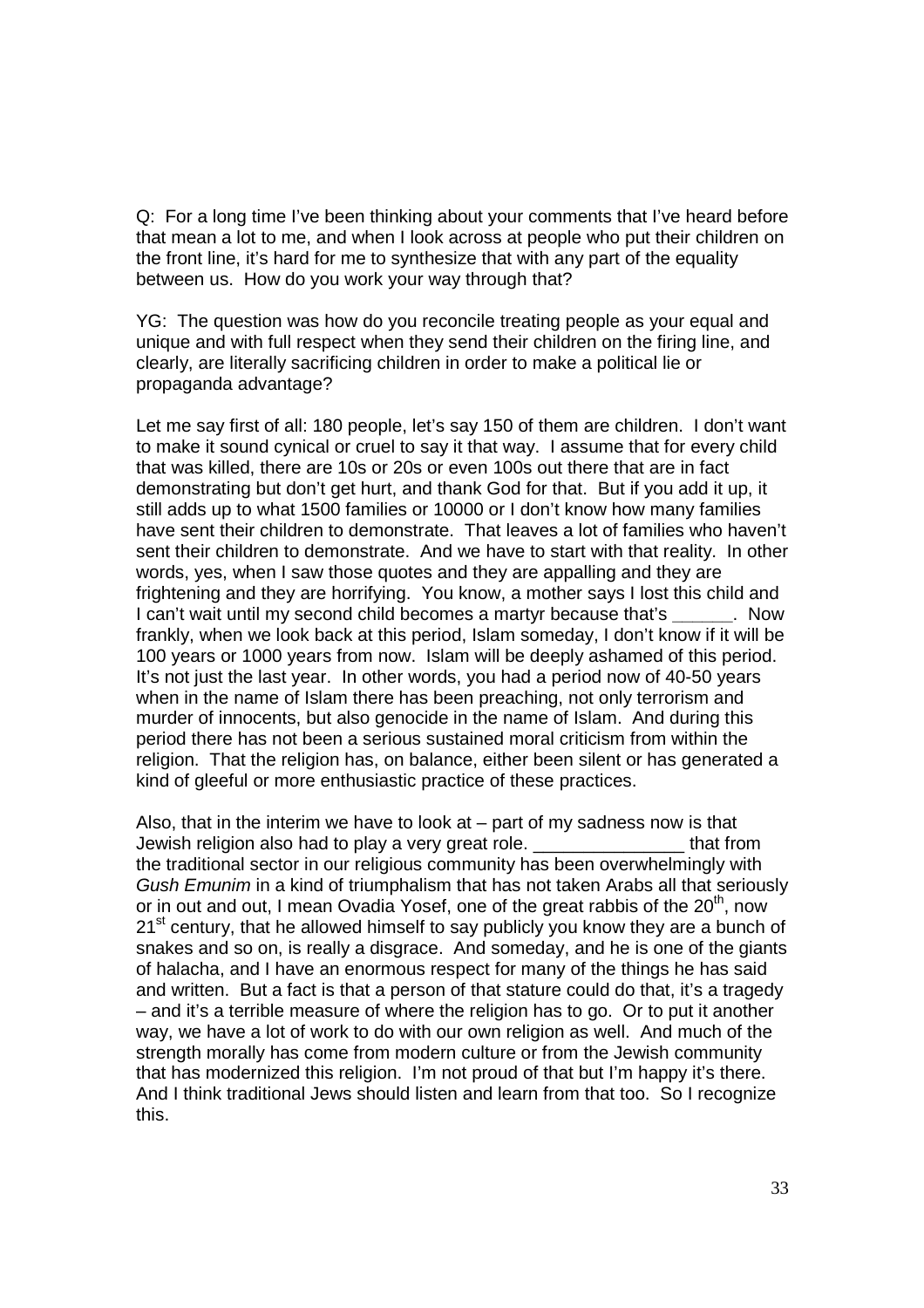But again, if you will take seriously the point that a) many families didn't send their children, b) there's a culture that's encouraging and saying you're allowed to do this and it's a mitzvah to do this but that's a culture that should be criticized and checked. You can't allow yourself to say therefore, either I'm allowed to act equivalently or I'm allowed to sort of write it off. Now what hope do I have that it can get better? The reality is that in fact Judaism and Christianity have gone through major periods of confronting their own moral questions under the impact of modernity. I think that as democracy, as modernization comes to the middle east, you will get similar trends in Islam. And I think without glorifying modern culture that this is what we have to work for. Will it take a year? Will it take a century? Will it take a millennium? I don't know. As long as we're strong, I think we have to have the patience to do that.

Q: I've heard three people on the same topic \_\_\_\_\_\_\_\_\_\_\_\_\_\_\_ past few days and if I were an Arab \_\_\_\_\_ they're attacking us \_\_\_\_\_\_\_\_\_\_\_\_\_.

YG: I appreciate your point. I just want to get a chance -- Mort you want to make the comment now or later? I will respond to that -- it's a good point.

|                                                                                  | Q: There is no occupation of Arab people and it is ____ to make that              |  |  |  |
|----------------------------------------------------------------------------------|-----------------------------------------------------------------------------------|--|--|--|
|                                                                                  | statement______________ barren land where no people live. There's no              |  |  |  |
|                                                                                  | occupation. You better understand that too. Secondly _____________. After         |  |  |  |
| reading the book by the Holocaust fellow, Goldhagen, ______________Germans       |                                                                                   |  |  |  |
|                                                                                  | hated the Jews more than _____________. When you look at the _____________        |  |  |  |
|                                                                                  | done by the Arabs themselves three months ago, _______________ when the           |  |  |  |
| question is asked ________________ you support a monster from the Israelis. 87%  |                                                                                   |  |  |  |
| of the Arabs say yes when you ask them do you support Israel's right to exist as |                                                                                   |  |  |  |
| a Jewish state 77% say no. When you ask do you support a                         |                                                                                   |  |  |  |
| weapons 91% say yes so we must understand                                        |                                                                                   |  |  |  |
|                                                                                  |                                                                                   |  |  |  |
|                                                                                  | reason _______________ have enormous antipathy toward the Jews so we talk in      |  |  |  |
|                                                                                  | generalities about Arabs being vicious to the Jewish people, not willing to ___   |  |  |  |
|                                                                                  | Palestine __________________ Israel, ______________ it's true. I don't understand |  |  |  |
|                                                                                  | broad general statement _______________________________87%.                       |  |  |  |

YG: Let me respond in this way. We want to have a chance to hear a variety of viewpoints here -- it's very constructive. Let me just come back to the initial point here. I said before there will be a political shift, I believe, because the voters will say that since you made that risk and it didn't work, you have to try something else. I believe, to the extent that the Israeli voters believe, that the present behavior grew out of a reading of Israel somehow being weak or somewhat weak, -- to that extent there is also likely to be a political shift.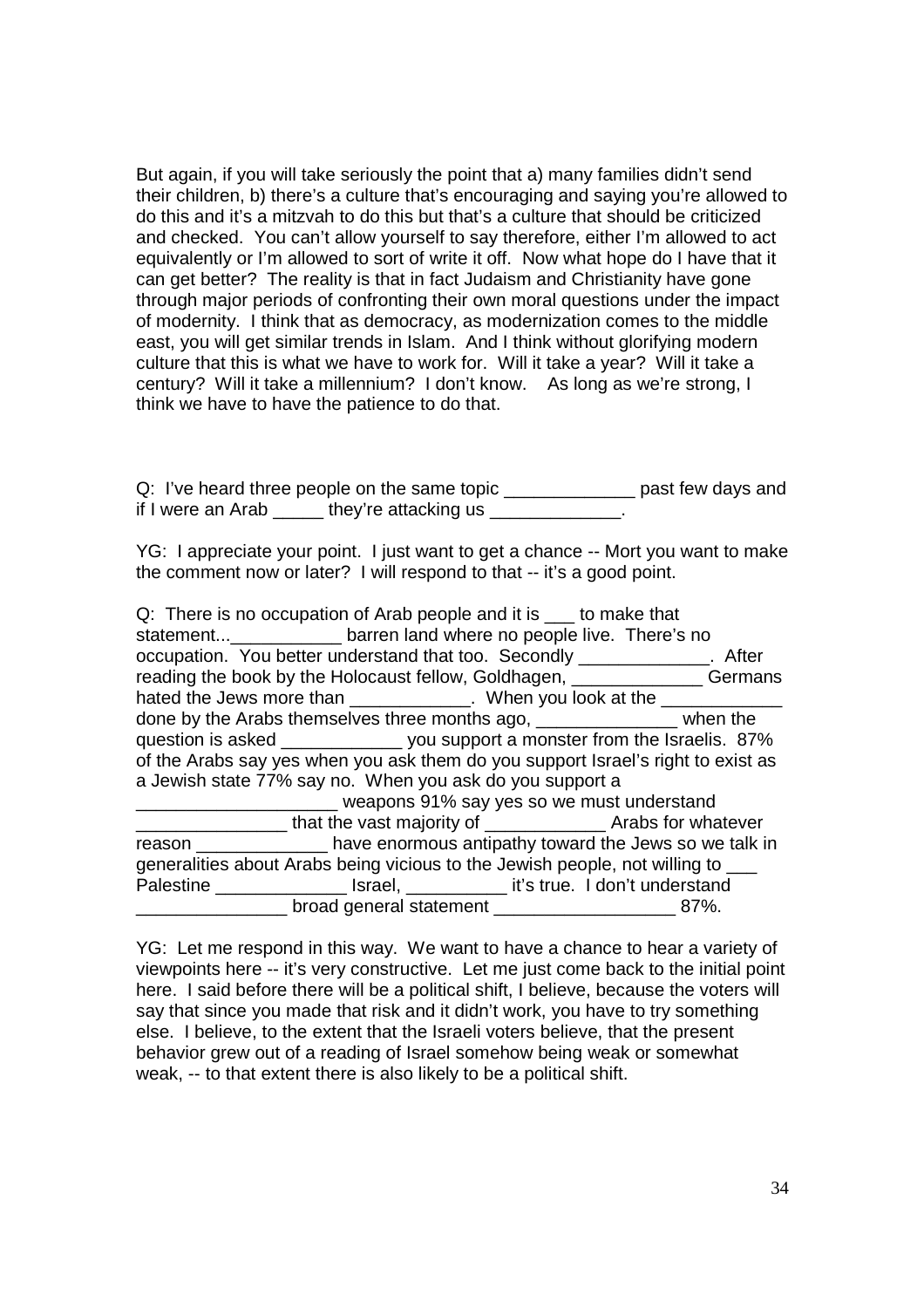Having said that, I don't believe that if Netanyahu is elected or Sharon is elected that they will do a policy much different than the present one and there is no evidence in what they are saying. The fact is when Netanyahu was in power, in many ways he carried out all the commitments and all the policies of the government before him. Now again, I don't want to say 100% because on specifics including, not to be dismissed, on the Temple Mount, I could see why there would be a great hesitation on their part to do it -- although I think in the end people are going to realize that there is no other way to work this out but through some division of sovereignty. But having said all that I want to come to the main point. We can't live with illusions and I was not trying to give you a pacifist version of Judaism at all.

The question here is, and this is essentially different, unlike Germany where they all hated us, where the Jews were isolated and individualized and then victimized, we are in the most powerful nation in the Middle East. That's the fact of life. Now you don't want to be irresponsible here; you don't want to leave yourself totally vulnerable. But given that truth, I think the rest of what I said follows from that. The real challenge is to be strong enough to work this through until a partner comes along that is willing to revise. Now I haven't seen the specific study you referred to, Mort; but three months ago and six months ago the survey showed that reluctantly, reluctantly -- I have no illusions that they all love us -- a significant majority of the Palestinians were prepared to go the route of peace, to explore these kinds of commitments. And I believe that by not following through, you have unleashed a lot of the old worst, most regressive tendencies. And that's why I say it may take years until we rebuild a sense a realism on both sides. I keep stressing this, the ethic of Jewish power starts with the most ethical basis of power is - what - a balance of power. Because even if you feel hateful and if you feel evil, you can't act out because the person on the other side is strong enough to protect himself. So to me, that's the beginning of the moral rebuilding of the Middle East. That there's a balance of power in which we are clearly too strong to be destroyed.

Now where do we go from there? My answer is it's equally a challenge (as we work and wait for those partners to come up) not to be corrupted in the process ourselves. And part of the real issue here, really it's very difficult -- had Barak not made those kind of offers and had the same kind of intefada, whatever they're calling it now, this one there would be a very serious division in Israel right now. And Israel would be far weaker in my judgment than it is right now, not just politically with the world, but with its own people. It's very hard to live under constant siege for 45-55 years. If people do not feel a sense of confidence that they are fighting, not for some extra piece of territory, but for the dignity, security and right to live on their own, if people do not have the confidence that their government really tried everything, and therefore they had to go out and shoot kids, you have to -- not because there's some bloodthirsty or unthinking or unfeeling government, but because we've tried everything else and if that's the last resort, then you do it as little as you have to. If we didn't have that, I think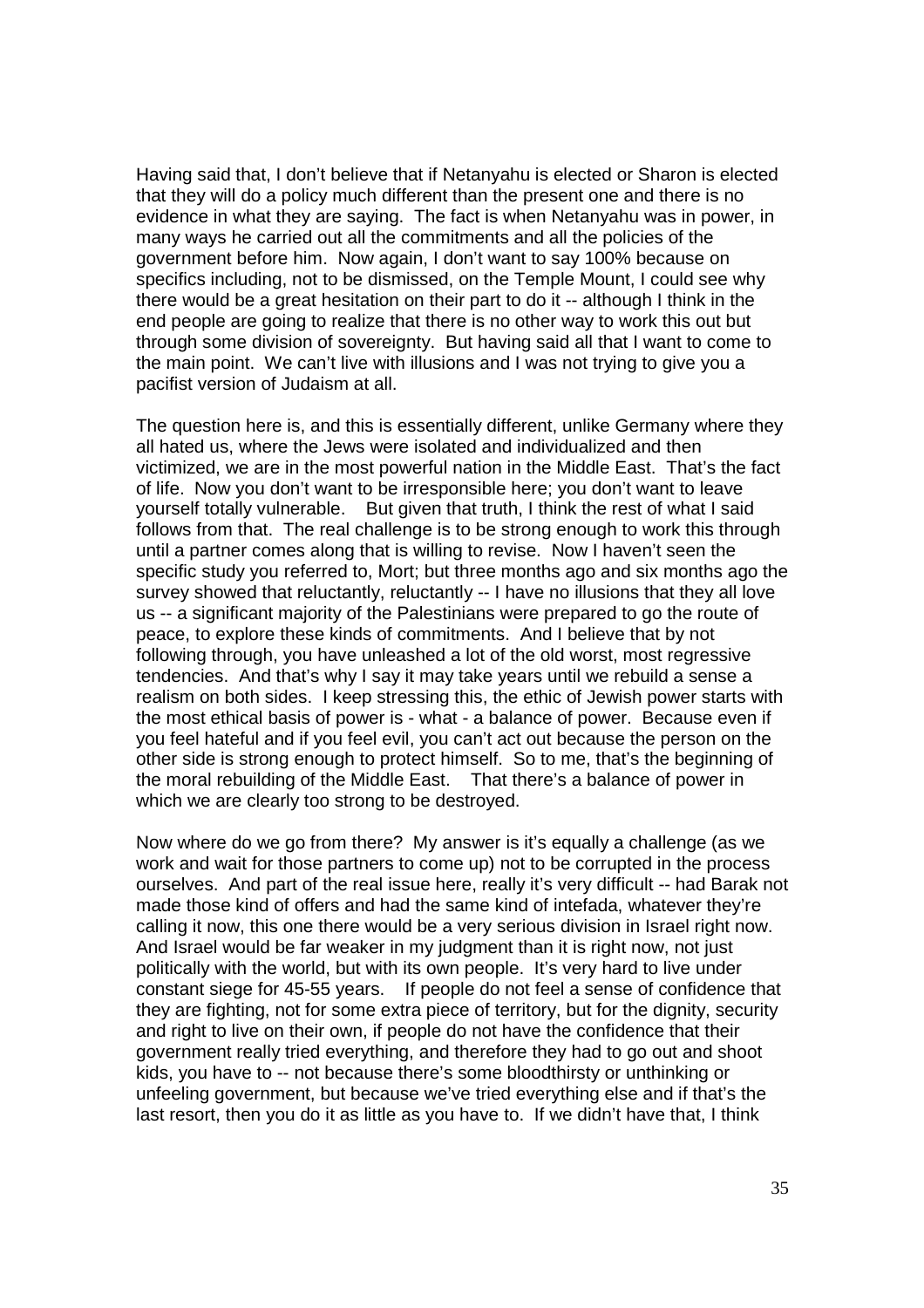we'd be in far worse; so this is not a question of weakness. And if the Arabs would read that as weakness, it's the same weakness they make when you read in a free press or democratic press, criticisms of the government. It turns out that free countries we have lots of criticism and lots of debate. I don't consider what I said a criticism, I consider it to be an assessment. The honest answer is they turn out to be far stronger, with far stronger support and far stronger commitment from their army than all those dictatorships.

 $Q:$ 

YG: The choice to live and the choice to what -- is no longer **\_\_\_\_\_\_** meaning what?

 $Q:$ 

YG: I didn't hear Rabbi Steinsalz, but someone referred to the fact that Rabbi Steinsalz said Israel is a tool, it's a means, it's not an end in itself. And then you raise the question whether at some point is the means so expensive that it's no longer valid or justified -- in other words, then the death or the suffering it takes to keep it going, makes it no longer valid or justified. What I want to say -- I'll give you my optimistic answer and my pessimistic answer.

My pessimistic answer would be that frankly even if you thought so, if the Jewish people ever surrendered or left Israel, I think the existence, the security, and the dignity of any Jew around the world would be down the tubes equally. To me, one of the most shocking things, I have to say, we visited our daughter who's in Brussels temporarily and I was really shocked at the extent of anti-Semitism in Europe. In other words, I realized I had been living a fantasy too. I'm so spoiled by America that I kind of thought worldwide where there is democracy, there is kind of anti-Semitism on the way out. Well it turns out it is not that simple. And in Europe you have not only severe anti-Semitic behaviors, you have violence and actual threats and so on. And there is no doubt in my mind that, God forbid, Israel was in danger, the people in Europe would be immediately in much greater danger. And I believe, in the long run, American respect and American dignity, which is remarkable, and there's nothing in the culture right now that suggests that it is waiting to come out; nevertheless, I honestly don't believe that that kind of a moral example shown, would not profoundly affect negatively the standing of American Jews. So the answer honestly is, is there such a thing as too much cost for Israel? My answer is, is there too much cost for life?

Jewish tradition says that you are supposed to choose life, but there are circumstances under which you only can choose life by risking death or by taking on death. It seems to me that we are so far from that stage in Israel where the cost is too high I think the question almost answers itself. In other words, the overwhelming consensus of Israelis as well as American Jews -- you haven't had a mass yeridah; you haven't had a mass backing away – so I think it's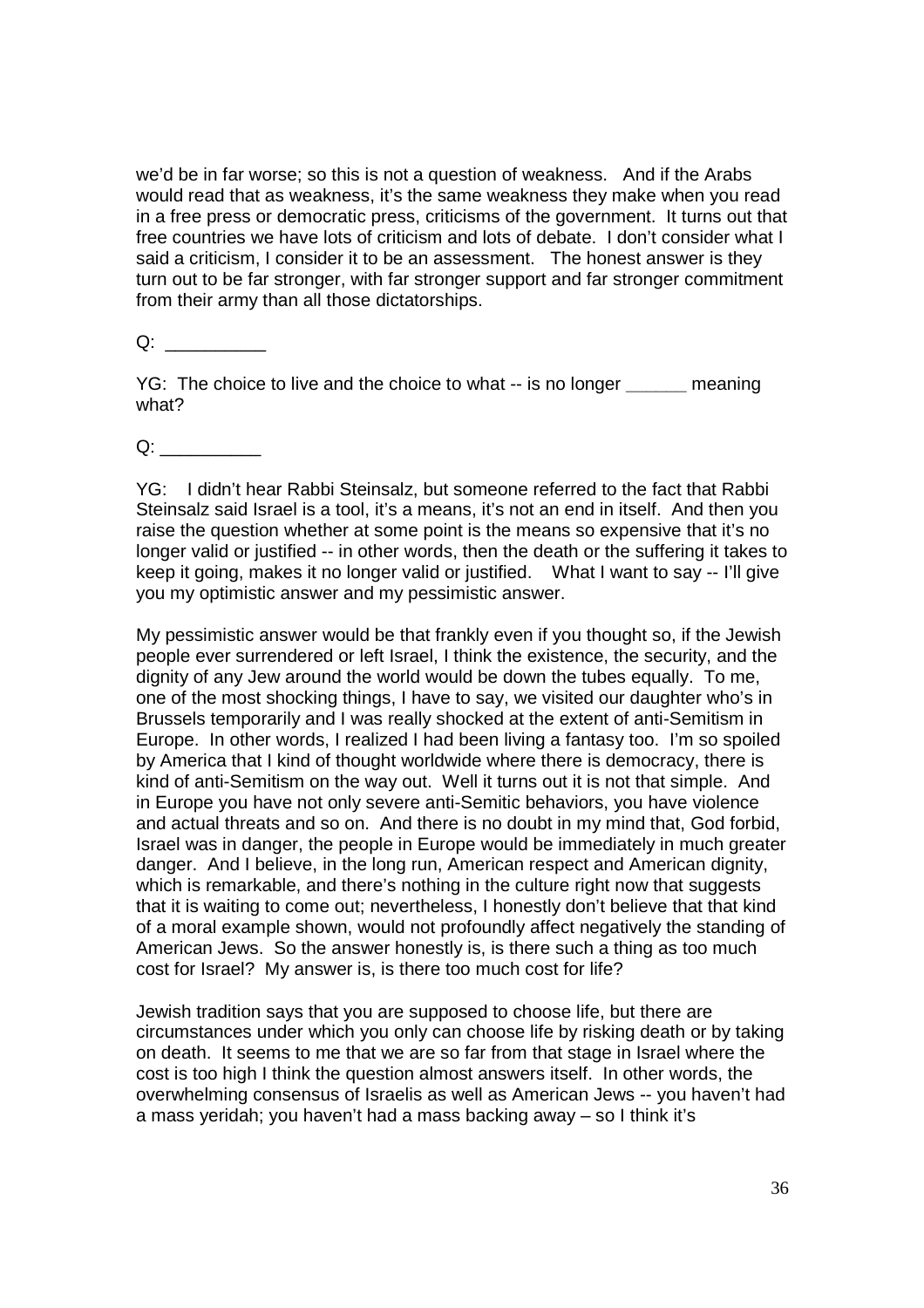overwhelmingly clear the opposite. That sometimes the way you treasure life more is when you realize how precious and how vulnerable it is. Okay, I'll take one last question.

(PART TWO - SIDE TWO OF TAPE)

 $Q:$ 

YG: Well, again I appreciate you raising the question for another reason which I want to communicate to all of you too. To the extent I think one of the errors when they analyzed the political behavior the last 2-3 years, and I want to credit you know, Scharansky pointed this out months ago. When people analyzed the mistake, one of the fundamental mistakes made was on not making a much bigger fuss out of the continuing teaching of hatred. I think it's true. It was a kind of a feeling, in part, we're hoping to get there -- once we get there, they'll stop doing it. Or, there was, in part, the fear or the belief that in fact they do hate us but if we have a deal, we'll protect ourselves. Let's just get the deal. In retrospect, one of the reasons Arafat didn't make the deal was because the people were still being taught hatred and he would have lost his own standing if he would have flip-flopped, so to speak. So I agree with you that before there will be a serious peace deal, there will be serious revision of teaching and of public speaking about Israel as part of that deal. I have no doubt that that is going to come.

Having said that, I want to come back to the basic point -- what basis do I have for optimism and faith in this matter? My answer again is that people in Germany hated France with an unqualified bitterness; they had three wars within 40 years. But when the physical circumstances, peace, prosperity, etc. changed between these two countries, there was a fundamental -- there is still some hostility of Germany to France and vice versa, yes, but it's not genocide, it's not murderous. Now again, Germany has the advantage of being a modern country and Islam has not revised its teachings in the same way. So again, I'm not asking for naivete or for simple faith. What I'm saying is that record of history shows many times, if you have the right structures -- the right structures are Israeli political and military strength and incentives and structures that encourage Arabs to revise their teachings and to revise their behavior, -- this is not a pipedream, this is the reality itself. And it has functioned in a limited way for these 20-30 years.

(COMMENT FROM AUDIENCE.) Excuse me, the problem with your suggestion in the end, past suggestion, if there is no hope what's the alternative? Obviously we either drive the Arabs out which is what you just hinted in the last comment, or (I'm not accusing you, I'm just saying that's the hint implicit in that) or, secondly, the alternative is that you simply live as Sparta for the rest of history. Now I don't think personally that that does justice to either the Jewish people and its desire to live and its capacity to live. In other words, I think it's a far more morally and religiously promising approach to say I can live with nuance and I